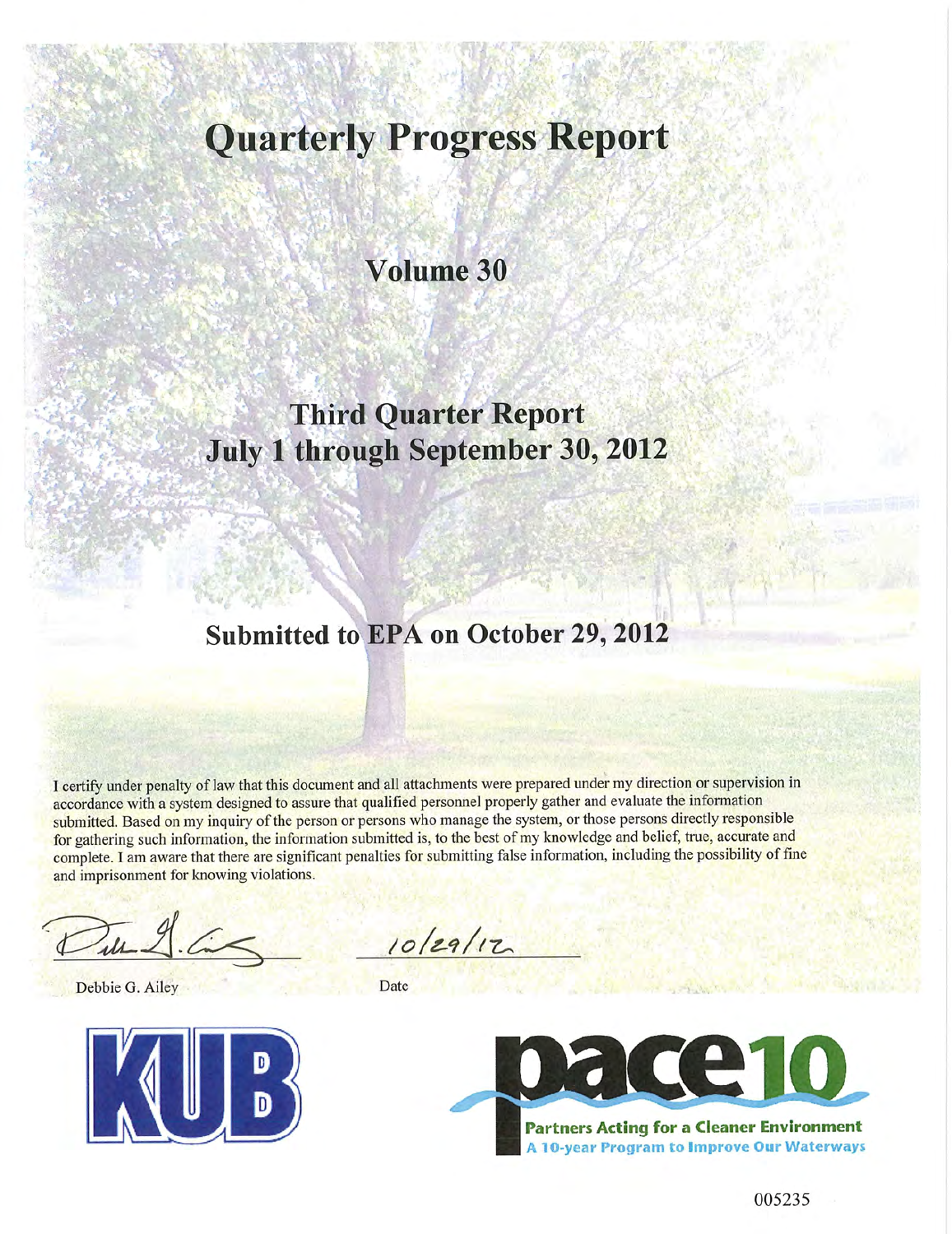## **Table of Contents**

| <b>Executive Summary</b>                                                                                 | i        |
|----------------------------------------------------------------------------------------------------------|----------|
| Section 1 Phase 1 Corrective Action Plan/Engineering Report (CAP/ER) and Phase 2 CAP/ER                  | 1        |
|                                                                                                          |          |
| Section 2 Comprehensive Performance Evaluation Program and Composite Correction Plan                     | 12       |
|                                                                                                          |          |
| <b>Section 3 Process Controls Program</b>                                                                | 14       |
|                                                                                                          |          |
| <b>Section 4 Capacity Assurance Program</b>                                                              | 15       |
|                                                                                                          |          |
| <b>Section 5 Transfers of Ownership</b>                                                                  | 16       |
|                                                                                                          |          |
| Section 6 Compliance and Non-Compliance With the Consent Decree                                          | 17       |
| 6.1 Submission of Deliverables                                                                           | 17       |
| 6.2 Violations Subject to Stipulated Penalties                                                           | 17       |
|                                                                                                          |          |
| Section 7 Sanitary Sewer Overflows (SSOs), Bypasses, Diversions, and Effluent Limit<br><b>Violations</b> | 19       |
|                                                                                                          |          |
| 7.1 SSOs<br>7.2 Building Backups                                                                         | 19<br>19 |
| 7.3 Bypasses                                                                                             | 19       |
| 7.4 Effluent Limit Violations                                                                            | 19       |
| <b>Section 8 Water Quality Monitoring Data</b>                                                           | 21       |
| 8.1 Sampling Conducted and Results                                                                       | 21       |
| 8.2 Projected Data Collection                                                                            | 22       |
|                                                                                                          |          |
| <b>Appendices</b>                                                                                        |          |

Appendix A Capital Projects and Rehabilitation Credits

Appendix B SSOs

Appendix C Building Backups

Appendix D Water Quality Monitoring Program Sampling Results

Appendix E Unpermitted Discharges Subject to Stipulated Penalties

Appendix F Notification of Force Majeure – Stipulated Penalty for Unpermitted Discharge, 10/18/12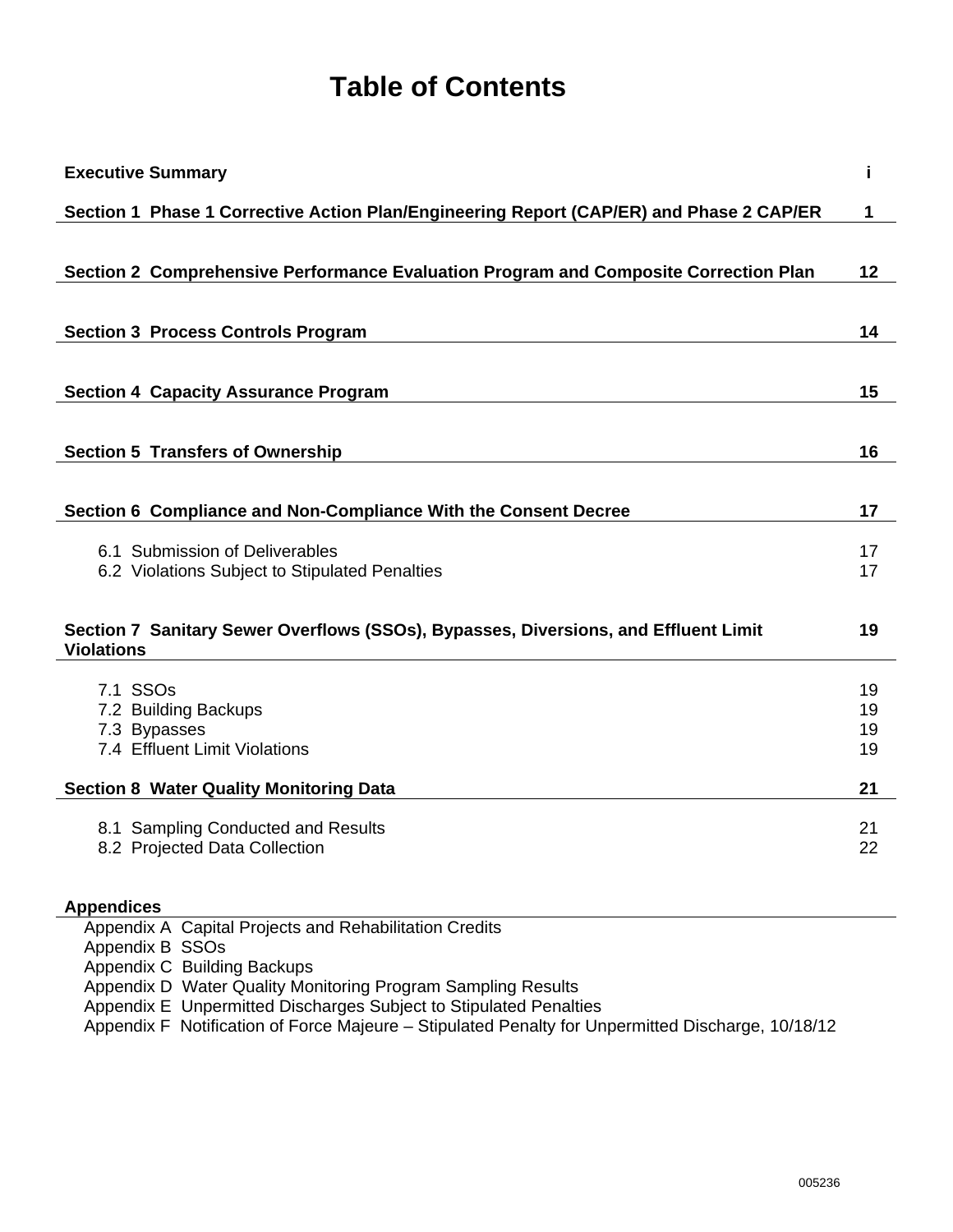# **Executive Summary**

On February 11, 2005, the Knoxville Utilities Board (KUB) entered into a Consent Decree with the United States, the State of Tennessee, the Tennessee Clean Water Network, and the City of Knoxville. The following Quarterly Progress Report is submitted to fulfill the reporting requirements described in Section XIX of the Consent Decree.

Consent Decree language, pages 82-83: *"Beginning thirty (30) Days after the first Calendar Quarter following the Date of Entry, and thirty (30) Days after each Calendar Quarter thereafter until termination of the Consent Decree, KUB shall submit to the Parties, and simultaneously place in the PDR, a Quarterly Progress Report. Quarterly Progress Reports shall not be subject to the Public Review Requirement of Section VI.A.2. However, KUB shall receive questions and comments from the public for KUB's review for a period of twenty (20) Days following placement in the PDR. Each Quarterly Progress Report shall contain:* 

- *1. A summary of compliance with and activities related to implementation of the Phase 1 CAP/ER and Phase 2 CAP/ER, including: the status of construction projects in comparison to the schedules that have been established pursuant to the Consent Decree for those projects; and schedule deadlines and milestones achieved during Calendar Quarter and expected during the next Calendar Quarter;*
- *2. A summary of compliance with and activities related to implementation of the CPE and CCP;*
- *3. A summary of implementation of and compliance with the Process Controls Program;*
- *4. A summary of the implementation of the Capacity Assurance Program for the Calendar Quarter, including the number of, and anticipated flow from, sewer connections that have been authorized, by Sewerbasin, a description of the projects that have been authorized and the number of credits earned and banked by KUB that will be expended for those projects, by Sewerbasin, and any exceptions granted for connections for essential services;*
- *5. Identification of any transfer of an ownership interest, operation, management, or other control of the Treatment Works, or any portion thereof.*
- *6. A description of the status of compliance or non-compliance with the requirements of this Decree and, if applicable, the reasons for non-compliance, including a list of all violations that are subject to stipulated penalties under Section X of this Decree.*
- *7. A spreadsheet and summary of all SSOs, Bypasses, Diversions and effluent limit violations that occurred during the previous Calendar Quarter. Information on Building Backups may be provided in separate spreadsheets and summaries from other SSOs. The spreadsheets and summaries shall identify:* 
	- *a. For all SSOs, the location, source, date, time, duration, pathway (if any), receiving water (if any), the reason for each SSO, the total SSO volume, the volume returned to the WCTS, and the volume not captured;*
	- *b. For all Bypasses and Diversions, the location, date, time, duration, volume and reason for each Bypass and Diversion; and the total Bypass and Diversion volumes;*
	- *c. For all effluent limit violations, all information required to be reported on KUB's Discharge Monitoring Reports.*
- *8. The water quality monitoring data and other information required pursuant to Section VII.D.1.(e).(v)."*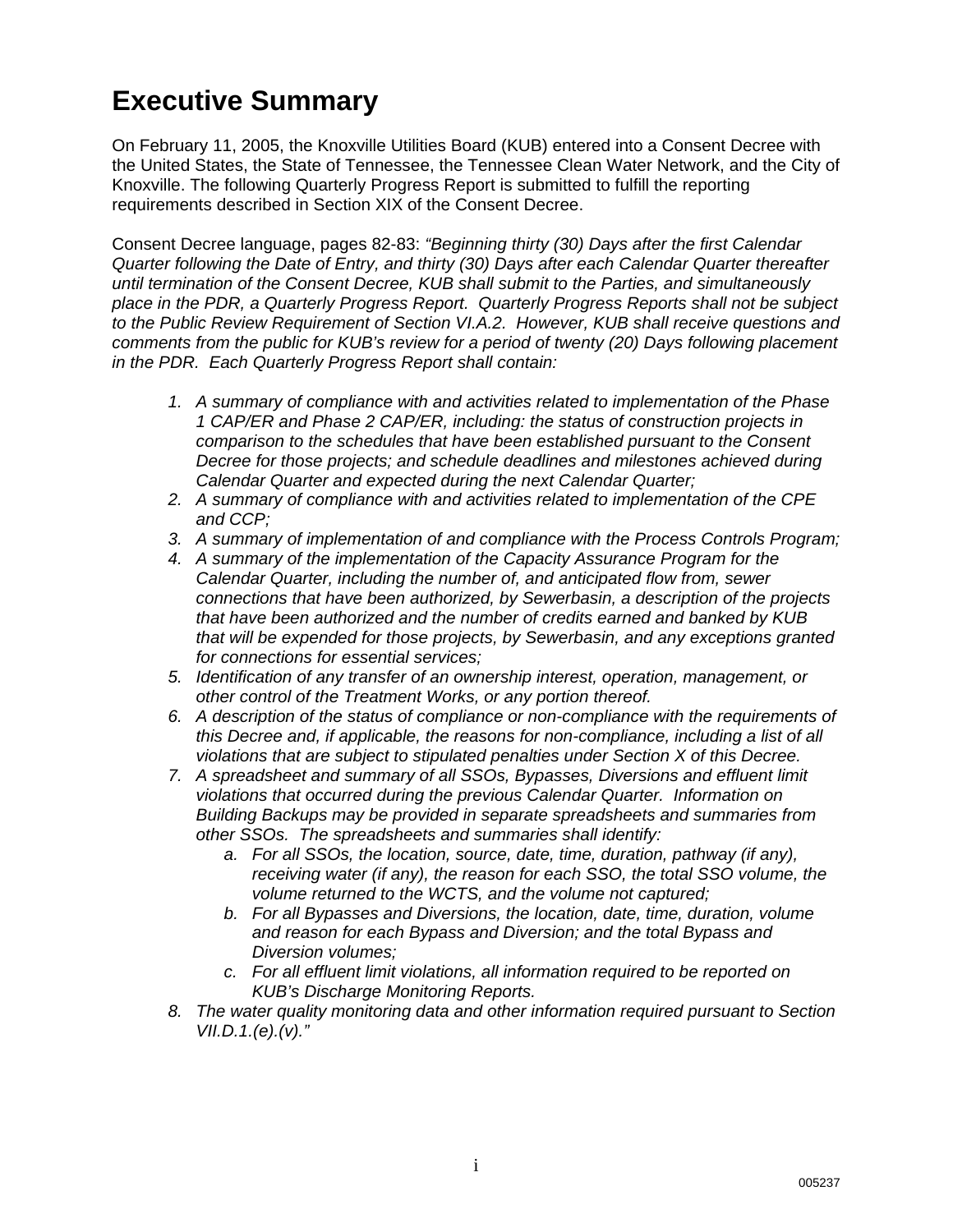KUB compiled this Quarterly Progress Report to detail the events that occurred during the third quarter of 2012 from July 1 through September 30. This is the thirtieth quarterly report required of KUB under this Consent Decree.

#### **Report Organization**

*Section 1: Phase 1 CAP/ER and Phase 2 CAP/ER* – Summarizes the compliance with and activities related to implementation of the Phase 1 CAP/ER and Phase 2 CAP/ER, including the status of construction projects in comparison to the schedules that have been established pursuant to the Consent Decree for those projects; and schedule deadlines and milestones achieved during the Calendar Quarter and expected during the next Calendar Quarter.

*Section 2: Comprehensive Performance Evaluation and Composite Correction Plan* – Summarizes the compliance with and activities related to the implementation of those deliverables.

*Section 3: Process Controls Program* – Summarizes the implementation of and compliance with the deliverable.

*Section 4: Capacity Assurance Program* – Summarizes the implementation of the Capacity Assurance Program for the Calendar Quarter, including the number of, and anticipated flow from, sewer connections that have been authorized, by sewerbasin, a description of the projects that have been authorized and the number of credits earned and banked by KUB that will be expended for those projects, by sewerbasin, and any exceptions granted for connections for essential services.

*Section 5: Transfers of Ownership* – Identifies any transfers of ownership interest, operation, management, or other control of the treatment works, or any portion thereof.

Section 6: Compliance and Non-Compliance with the Consent Decree - Describes the status of compliance or non-compliance with requirements of the Consent Decree.

*Section 7: SSOs, Bypasses, Diversions, and Effluent Limit Violations* – Provides a spreadsheet and summary of all SSOs, Bypasses, Diversions, and effluent limit violations.

*Section 8: Water Quality Monitoring Data* – Summarizes all sampling that was conducted, the results of the sampling, and the projected data collection for the reporting period.

#### **Status of Deliverables**

Below is a list of significant dates on which KUB submitted deliverables to EPA or received approval for deliverables. To date, KUB has submitted all deliverables in accordance with the schedule set forth in the Consent Decree.

#### July 27, 2012

- Submitted to EPA Annual CAP/ER Report 2012
- Submitted to EPA Quarterly Progress Report  $2^{nd}$  quarter 2012

#### August 8, 2012

Approved by EPA – Supplemental Environmental Project Completion Report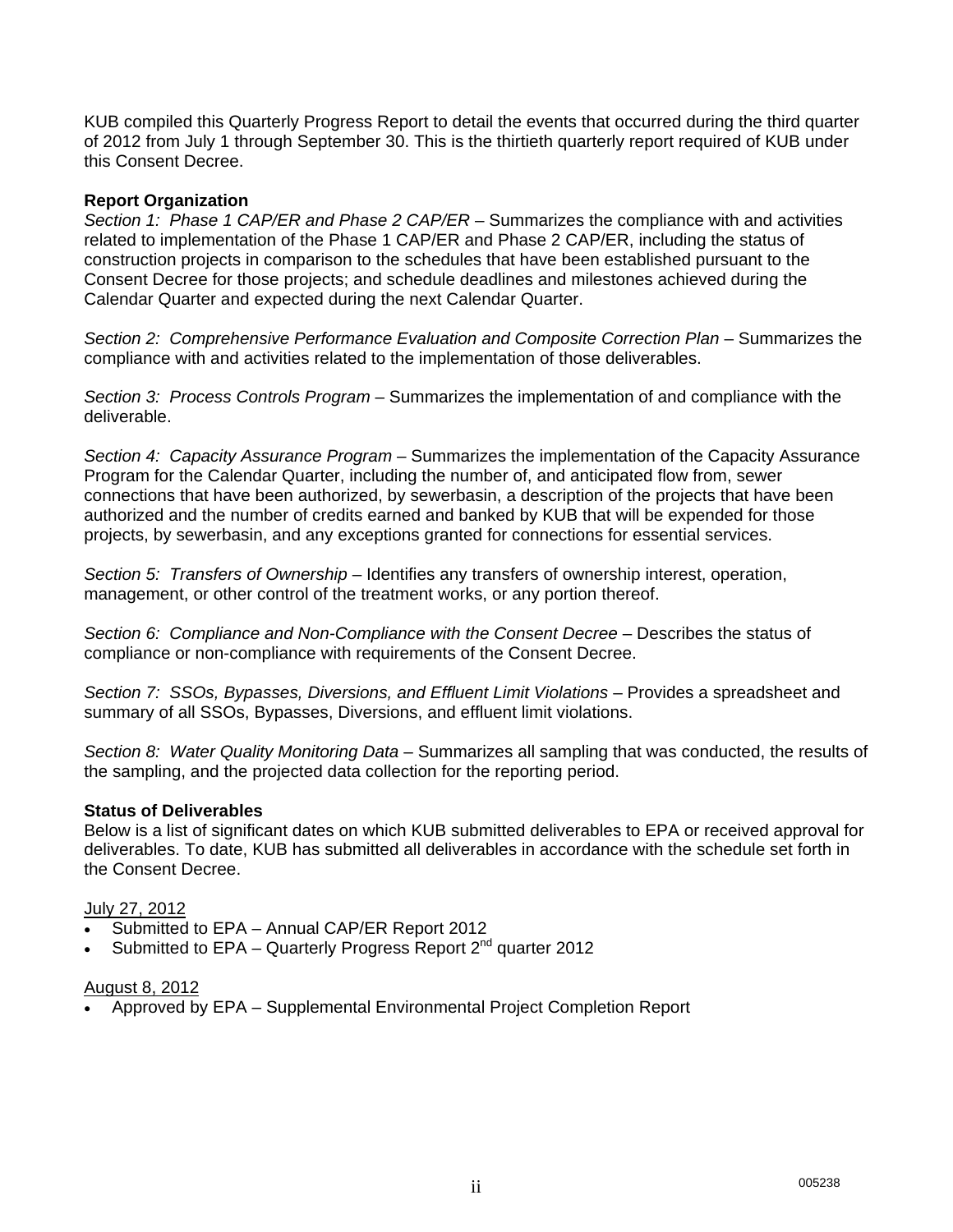# **Section 1 Phase 1 CAP/ER and Phase 2 CAP/ER**

Consent Decree language, pages 82-83: *"Each Quarterly Progress Report shall contain… A summary of compliance with and activities related to implementation of the Phase 1 CAP/ER and Phase 2 CAP/ER, including the status of construction projects in comparison to the schedules that have been established pursuant to the Consent Decree for those projects; and schedule deadlines and milestones achieved during Calendar Quarter and expected during next Calendar Quarter."*

KUB began developing a Corrective Action Plan/Engineering Report (CAP/ER) in January 2004, following the completion of the Phase I Sanitary Sewer Overflow Evaluation Report (SSOER) required by the Agreed Order with the Tennessee Department of Environment and Conservation (TDEC) and, subsequently, the Consent Decree. The objective of the Phase I CAP/ER is to identify facility improvements needed to address the conditions causing SSOs occurring in the collection system during the period of 2001-2004 with the goal of eliminating the SSO locations on the Long-Term List and to support future growth needs. KUB submitted the Phase 1 CAP/ER to EPA on October 28, 2005. Comments were received from EPA on February 23, 2006. Per EPA's letter, KUB submitted a 30-day response to EPA's comments on March 27, 2006. The Revised Phase 1 CAP/ER was submitted to EPA on May 22, 2006, and subsequently approved by EPA on June 30, 2006. All work necessary to meet the objectives of the Phase 1 CAP/ER will be completed by June 30, 2013. The Phase 2 CAP/ER was submitted to EPA on September 9, 2009, and approved on March 22, 2010. All work necessary to meet the objectives of the Phase 2 CAP/ER will be completed by FY 2015.

#### **EPA Approved Project Extensions and Changes**

All previously approved project extensions and changes are listed below.

- o **1-1 Upper First Creek Collector Project (Mini-basin 1A1, 2A2, and 3D1)** revised completion date was FY 08/09 and was completed on schedule.
- o **1-19 Edgewood Drive Rehabilitation Project** revised completion date is FY 11/12. Project was completed ahead of schedule.
- o **1-20 Vine Middle School Rehabilitation Project** revised completion date was FY 07/08 and was completed as scheduled.
- o **1-21 College Park Rehabilitation Project** revised completion date was FY 11/12. An additional extension to January 31, 2013, was requested and approved. Project was completed ahead of schedule.
- o **2-1 Lower Second Creek Replacement/Rehabilitation at I40/I275 Junction** revised completion date was FY 09/10 and was completed as scheduled.
- o **2-2 Lower Second Creek Replacement/Rehabilitation at Woodland** revised completion date was FY 10/11. Additional extensions to FY 11/12 and then to January 31, 2013, were requested and approved.
- o **2-4 Dutch Valley Collector Rehabilitation (Sewershed 10B1)** revised completion date was September 2007 and was completed as scheduled.
- o **2-5 Rickard and Wilson Collector Rehabilitation (Sewershed 10C1)** revised completion date was September 2007 and was completed as scheduled.
- o **3-6 Interstate 40 and Middlebrook Pike Trunk Replacement Project** revised completion date was FY 11/12. An additional extension to FY 12/13 was requested and approved.
- o **3-7 Neyland Drive Trunk Replacement (Lower Third Creek Trunk Replacement)** revised completion date is FY 12/13. Project was completed ahead of schedule.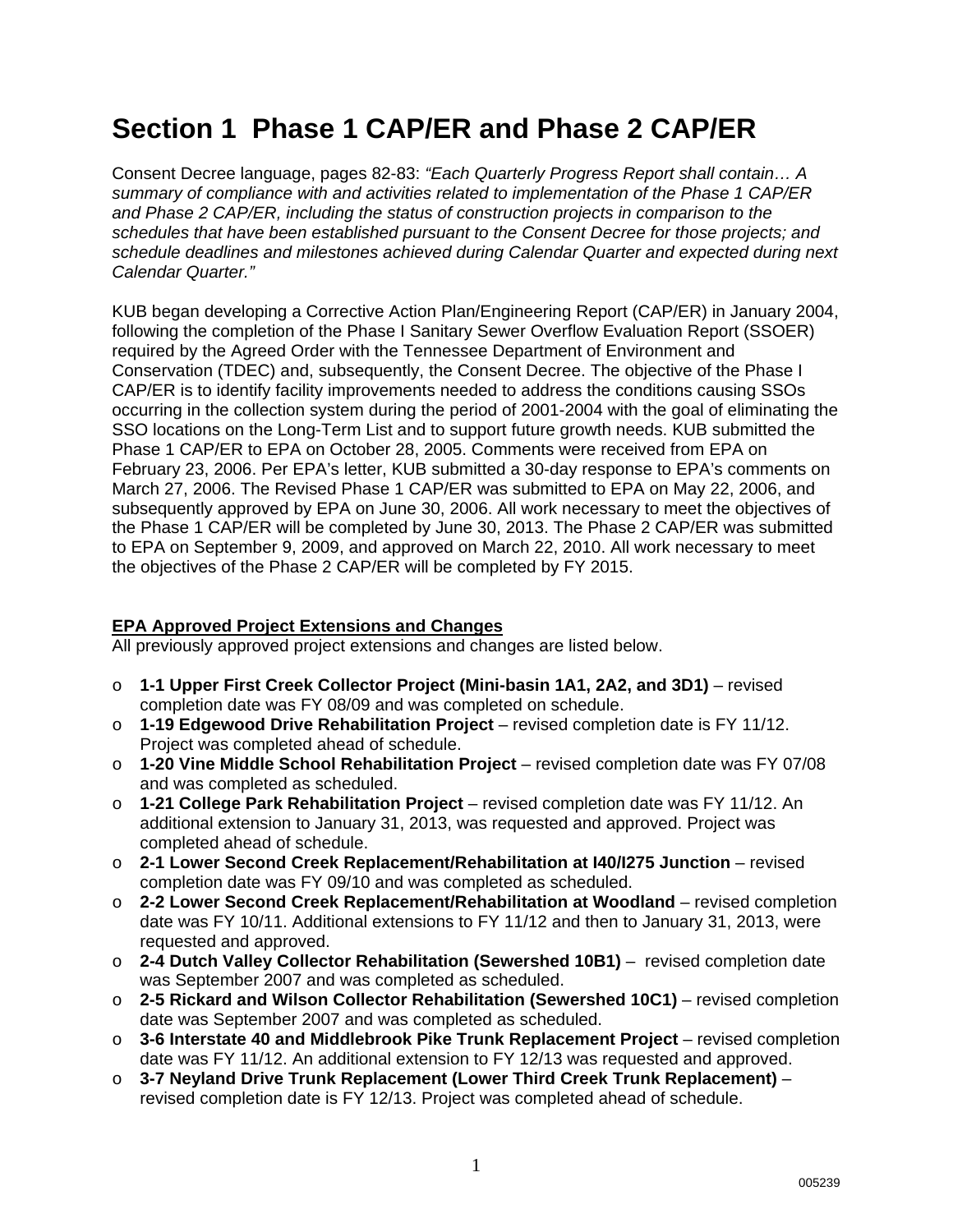- o **4-2 Gleason Drive Collector Rehabilitation Project** revised completion date was June 30, 2010, and was completed as scheduled.
- o **4-3 Middlebrook Pike Rehabilitation (Sub-basin 27C3)** revised completion date was June 30, 2010, and was completed as scheduled.
- o **4-4 Northshore Drive Trunk Replacement Project** revised completion date was FY 10/11. An additional extension to FY 11/12 was requested and approved. Project was completed ahead of schedule.
- o **4-6 Shadyland Drive Rehabilitation (Sub-basin 36A2) Project** revised completion date was June 30, 2010, and was completed as scheduled.
- o **4-28 Queensridge (Queensbury) Pump Station Upgrade Project** revised completion date is FY 11/12. Project was completed ahead of schedule.
- o **S-1 Ginnbrook Pump Station Rehabilitation** revised completion date was FY 08/09 and was completed as scheduled.
- o **S-5 South Knoxville/Knob Creek Storage Facility** Project was removed from CAP/ER and replaced with the project below.
- o **Revised S-5 Neubert Springs Collector and West Ford Valley Trunk Rehabilitation** revised completion date was FY 08/09 and was completed as scheduled.

### **Capital Improvement Plan for FY 04/05 – FY 12/13**

The following is a list of facility improvement projects included in the Capital Improvement Plan for fiscal years 04/05 to 12/13. These projects were in various stages during the reporting period, including preliminary engineering, design, construction, and completion. Many of these projects are "find and fix" rehabilitation projects. Find work is defined as the inspection (i.e. flow monitoring, CCTV, manhole inspections, smoke testing, etc.) and design phase of the project. Fix is defined as the construction phase that may include manhole rehabilitation/replacement, main line rehabilitation/replacement, and lower lateral rehabilitation/replacement. Other projects are trunkline capacity improvements or wet-weather storage. Each of these projects is considered part of the overall Phase 1 CAP/ER.

### **Phase I CAP/ER Ongoing Projects**

### **First Creek**

**1. 1-22 E. Jackson Avenue Rehabilitation Project** – Construction will begin in October 2012. The expected completion date for construction is June 2013.

### **Second Creek**

**1. 2-2 Lower Second Creek Replacement/Rehabilitation at Woodland** – Construction has been completed on the lower trunk sewer work. The permitting process was slowed by redesign required by the railroad operators, Due to the dependency on railroad approval, KUB extended the project into FY 11/12. The project is under construction. KUB requested, and EPA approved, an additional extension to January 31, 2013, due to construction delays caused by a 750-foot tunnel beneath multiple railroads and Second Creek. The expected completion date is January 31, 2013.

### **Third Creek**

**1. 3-6 Interstate 40 and Middlebrook Pike Trunk Replacement Project (East Fork of Third Creek Trunk Replacement)** – Constructability issues, property acquisitions, and permitting for this large diameter project required that the project completion date be extended until FY 12/13. The project conditions are along commercial, industrial, and transportation (roadway and railroad) corridors with challenging topography. Project will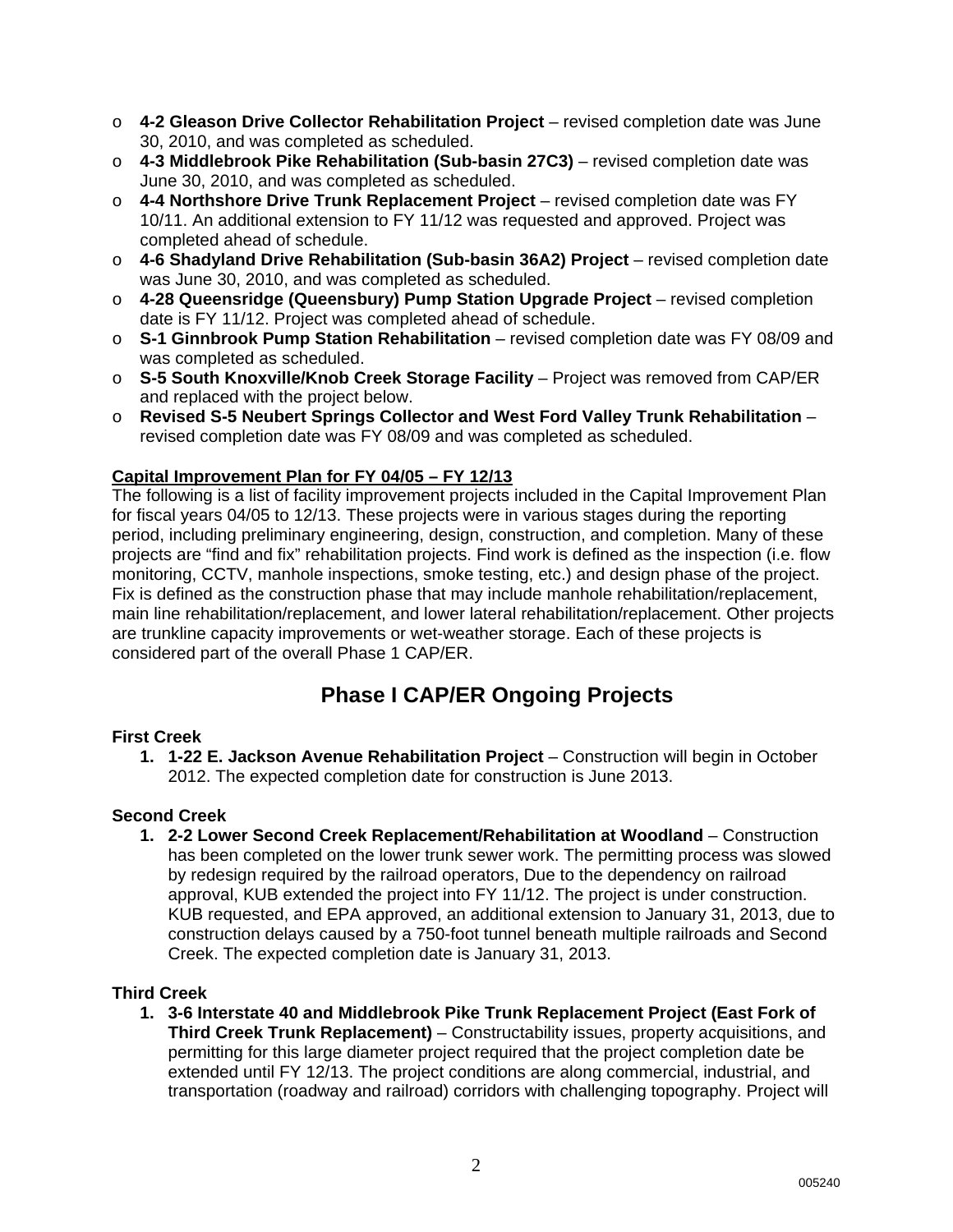require coordination with future TDOT road improvement projects, extensive railroad permitting, environmental permitting, and property acquisition. The project has been broken into three phases to provide more effective delivery. Phase I, which consisted of the replacement of 3,200 ft of 30" pipe with 36" pipe, is complete. Phase II construction is underway and consists of the replacement of 5,100 ft of 18-30" pipe with 36" diameter pipe. Phase III construction is underway. **Mynderse, Western, and Canna** – This is additional work that was completed to help address wet-weather capacity restrictions resulting in overflows near Pleasant Ridge Road. Replaced approximately 1,700 ft of 8" sewer and pipe-burst approximately 3,400 ft of 8" up to 10" and 12" pipe.

#### **Fourth Creek**

All Phase I CAP/ER projects in the Fourth Creek basin have been completed.

#### **South Knox**

**1. S-21 Alpine Avenue Rehabilitation Project** – Project is under construction and is scheduled to be completed in FY 12/13.

#### **Loves Creek and Eastbridge**

**1. L-7 Magnolia Avenue Rehabilitation** – Project is under construction. The expected completion date for this project is FY 12/13.

#### **Williams Creek**

**1. W-5 Groner Avenue Rehabilitation Project** – Project is under construction. The expected completion date is FY 12/13.

### **Phase I CAP/ER Completed Projects**

#### **First Creek**

- **1. 1-1 Upper First Creek Collector Project (Mini-basin 1A1, 2A2, and 3D1)** Estimated total quantities: 10,235 ft gravity sewer replaced/rehabbed; 32 new manholes installed; 175 manholes rehabbed; 69 private laterals reinstated.
- **2. 1-2 Lower First Creek Collector Project (Sub-Basin 8B2)** Replaced approximately 10,525 ft of 8'' – 12" sewer, and rehabilitated approximately 14,000 ft of 8'' sewer.
- **3. 1-3 First Creek Storage Tanks** Designed and built 9 MG wet-weather storage tank to control sewer overflows near Old Broadway during rain events. Designed and built 5 million gallon (MG) wet-weather storage tank to control sewer overflows near North Hoitt Avenue during rain events.
- **4. 1-4 Lower Fountain City Pipe Replacement Project** Replaced 20 manholes. Replaced approximately 2,715 ft of sewer mains and rehabilitated 142 ft of sewer.
- **5. 1-5 Upper Fountain City Trunkline Replacement Project** Replaced and upgraded approximately 6,000 ft of trunk sewer connecting lines in upper Fountain City to Upper First Creek storage tank. The project addressed SSOs along Broadway, Cedar Lane, and Fountain Road.
- **6. 1-6 Sub-basin 08A1 Rehabilitation Project** Rehabilitated approximately 21,067 ft, and replaced approximately 10,273 ft of sewer.
- **7. 1-11 Fountain City Trunkline Replacement Phase IV Project** Replaced approximately 2,991 ft of sewer.
- **8. 1-12 Cedar Lane Area Sanitary Sewer Rehabilitation Project** Rehabilitated approximately 8,500 ft of sewer.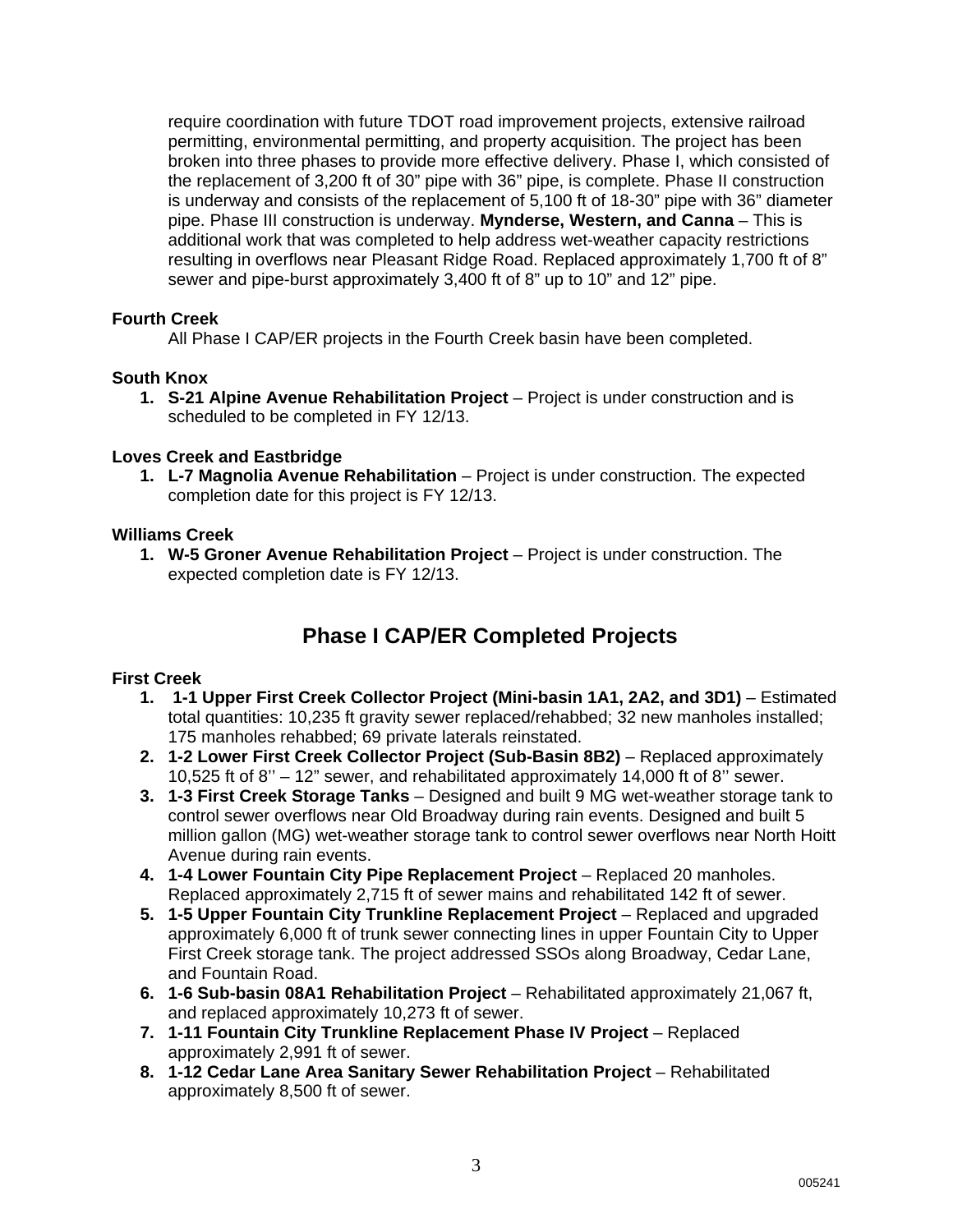- **9. 1-13 Fair Drive Phase II** Rehabilitated 3,691 ft and replaced 2,458 ft of existing 8-12" gravity sewer along Fair Drive.
- **10. 1-14 Wilderness Road Area Gravity Sewer Replacement Project**  Replaced approximately 5,440 ft of sewer.
- **11. 1-15 Replace trunk sewer upstream of lower storage unit** Replaced 1,600 ft of existing 42" and 130 ft of 24" pipe.
- **12. 1-16 Clearview Street Sewer Project** Replaced approximately 4,468 ft of sewer.
- **13. 1-17 Fountain Road Trunkline Sewer Improvement Project** Upsized 3,700 ft of gravity sewer using open cut and pipe bursting methods. Replaced manholes and services.
- **14. 1-18 Greenfield Drive Rehabilitation Project** Replaced approximately 3,300 ft of existing sewer with 8" and 12" PVC and ductile iron pipe.
- **15. 1-19 Edgewood Drive Rehabilitation Project** Replaced 519 ft of 8" sewer, 179 ft of 12" sewer; rehabilitated 22,300 ft of 8" sewer, and 60 ft of 12" sewer using CIPP and pipebursting. Project also included rehabilitation of 662 vertical feet and replacement of 10 of manholes.
- **16. 1-20 Vine Middle School Rehabilitation Project** Completed find and fix work to identify cause of overflow in the vicinity of 214 Bertrand Street. Replaced approximately 200 ft of 8'' and 100 ft of 15'' sewer and rehabilitated 987 ft of 16'' sewer.
- **17. 1-21 College Park Rehabilitation Project** Replaced approximately 446 ft of 8" PVC and rehabilitated 1,581 ft of 8" sewer using pipebursting. Project also included replacement of six manholes.
- **18. 1-23 Oglewood Avenue Rehabilitation Project** The summary above for the Edgewood Drive Rehabilitation Project includes the Oglewood Avenue Rehabilitation Project since those projects were combined.
- **19. 1-24 Fulton Short Line Project** Replaced approximately 520 ft of sewer that contributes to the cause of overflow in the vicinity of 214 Bertrand Street.
- **20. 1-25 First Creek Sub-basins 3 and 4 Rehabilitation Project** Rehabilitated 26,500 ft of line and replaced 10,500 ft. Project included CCTV, smoke testing, and manhole inspections.
- **21. 1-26 Cherry Street Rehabilitation Project** Upsized approximately 1,150 ft of sewer trunklines and replaced two manholes and rehabilitated two manholes.
- **22. 1-27 Fair Drive Rehabilitation Project** Preliminary engineering work discovered that 567 ft of 8" gravity main and 3 manholes were rehabilitated after the SSO occurred. No additional work is necessary to address the overflow at this location.

### **Second Creek**

- **1. 2-1 Lower Second Creek Replacement/Rehabilitation at I40/I275 Junction** Replaced 280 ft and three manholes, pipe burst 1,959 ft; CIPP was used to rehab 2,313 ft, 29 manholes were rehabbed, and 50 laterals were reinstated.
- **2. 2-3 Second Creek 23E1** Inspected a total of 28,067 ft of pipe for find and design rehabilitation needs for Mini-basin 23E1. Project included inspection (CCTV, smoke test, manhole inspections), design, and rehabilitation of lines requiring repair.
- **3. 2-4 Dutch Valley Collector Rehab (Mini-basin 10B1)** Assessed and rehabilitated, where needed, approximately 16,400 ft of collector pipe. This project was combined with the Rickard and Wilson Collector Rehab project below.
- **4. 2-5 Rickard and Wilson Collector Rehab (Mini-basin 10C1)** Assessed and rehabilitated, where needed, approximately 19,000 ft of collector pipe. Project was combined with Mini-basin 10B1.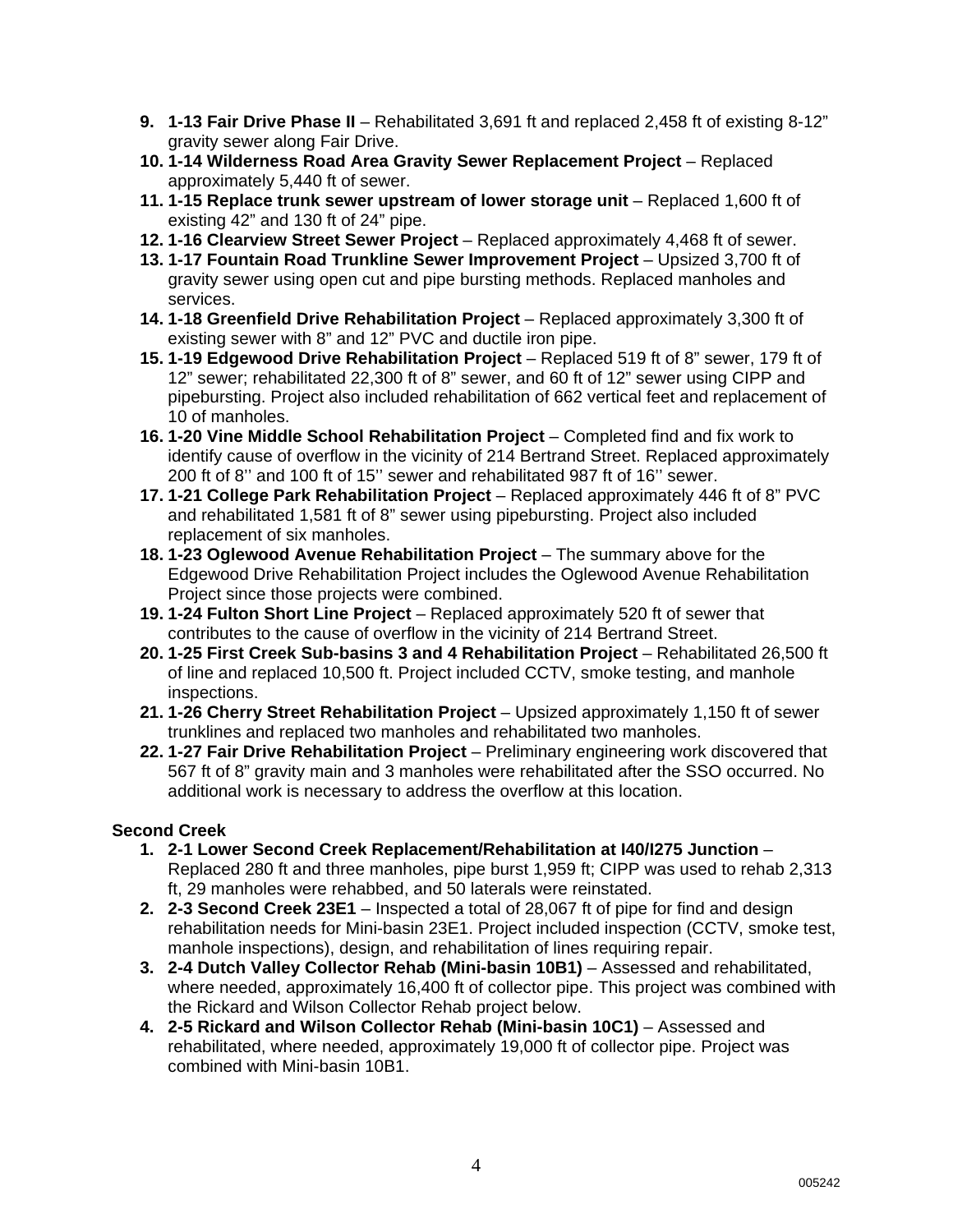- **5. 2-6 Second Creek Pilleaux PS Collector** Rehabilitated 19,600 ft of collection system piping in mini-basin 05A4. Project included inspection (CCTV, smoke test, manhole inspections), design, and rehabilitation of lines requiring repair.
- **6. 2-8 Second Creek Sub-basin 15 Rehabilitation** Rehabilitated approximately 23,500 ft of pipe in mini-basin 15D2. Project included inspection (CCTV, smoke test, manhole inspections), design, and rehabilitation of lines requiring repair.
- **7. 2-9 Second Creek Trunk Sewer Improvements Phase I** Replaced approximately 4,100 ft of existing trunkline with 30" sewer.
- **8. 2-10 Second Creek Trunk Sewer Improvements Phase II** Replaced approximately 3,700 ft of existing trunkline with 30" sewer and replaced approximately 1,400 ft of existing trunkline with 36" sewer
- **9. 2-11 Burnside Rehabilitation Project** Replaced 517 ft of 8" sewer and 1,651 ft of 12" sewer using pipe bursting. Six manholes were replaced and 3 were rehabbed.
- **10. 2-12 Camelia Road Rehabilitation Project** Replaced 430 ft of 8" pipe and two manholes. 220 ft of 8" pipe was rehabbed using CIPP.
- **11. 2-13 Cedar Heights Road Rehabilitation Project**  Replaced 123 ft of 8" pipe and rehabbed 263 ft of 8" pipe with CIPP.
- **12. 2-14 Central Avenue Pike Rehabilitation Project**  Replaced 102 ft of 10" pipe, 25 ft of 18" pipe, two manholes. CIPP was used to rehab 659 ft of 8" pipe.
- **13. 2-15 1000 Block Elm Street Rehabilitation Project**  Replaced 632 ft of 8" sewer and nine manholes. Rehabbed 1,400 ft of 8" sewer using CIPP and rehabbed three manholes. One lateral was reinstated.
- **14. 2-16 1600 Block Elm Street Rehabilitation Project**  Pipe burst 285 ft of existing 8" sewer and replaced two manholes.
- **15. 2-17 Shasta Drive Rehabilitation Project**  Replaced 714 ft of 8" pipe and 6 manholes. CIPP was used to rehab 2,149 ft of 8" pipe.
- 16. 2-18 Nicholas Road Clinton Highway Rehabilitation Project Replaced 405 ft of 8" pipe and one manhole.
- **17. 2-19 Cumberland Avenue Rehabilitation Project**  Replaced 1,448 ft of 8" sewer and 10 manholes. Rehabbed 525 ft of 8" sewer using CIPP and reinstated 12 laterals.
- **18. 2-20 Sierra Road Rehabilitation Project**  CIPP was used to rehab 969 ft of 8" pipe.
- **19. 2-21 Morelia Avenue Rehabilitation Project** Replaced 382 ft of 8" sewer and two manholes. Rehabbed three manholes, 2,375 ft of 8" sewer using CIPP, and reinstated 74 laterals.
- **20. 2-22 Dale Avenue Rehabilitation Project**  The 8" main was replaced in 2003 with a 12" ductile iron main in Dale Avenue. No additional overflows have occurred.

### **Third Creek**

- **1. 3-2 Third Creek Basin 11** Assessed and rehabilitated approximately 129,657 ft in sub-basin 11. Project included inspection (CCTV, smoke test, manhole inspections), design, and rehabilitation of lines requiring repair.
- **2. 3-3 Third Creek Basin 9 Phase I** Assessed and rehabilitated collector sewer in 9A1, 9A2, 9A4, and 9D1 (CAP/ER Scope). **Phase II** – Designed rehabilitation methods for collectors in Sub-basin 9 (approximately 177,900 ft). Project included inspection (CCTV, smoke test, manhole inspections), design, and rehabilitation of lines requiring repair.
- **3. 3-4 Upper McKamey Trunk Sewer Replacement**  Project replaced approximately 1,600 ft of 12" and 15" trunk sewer. This project further enhanced improvements already made in Third Creek to address overflows along McKamey Road. **Third Creek Road Trunk Sewer Replacement** – Project included approximately 3,100 ft of 24" and 30" trunkline. The project replaced and upgraded the trunkline from Western Avenue along Third Creek to the Third Creek storage facility. It addressed overflows occurring at 5600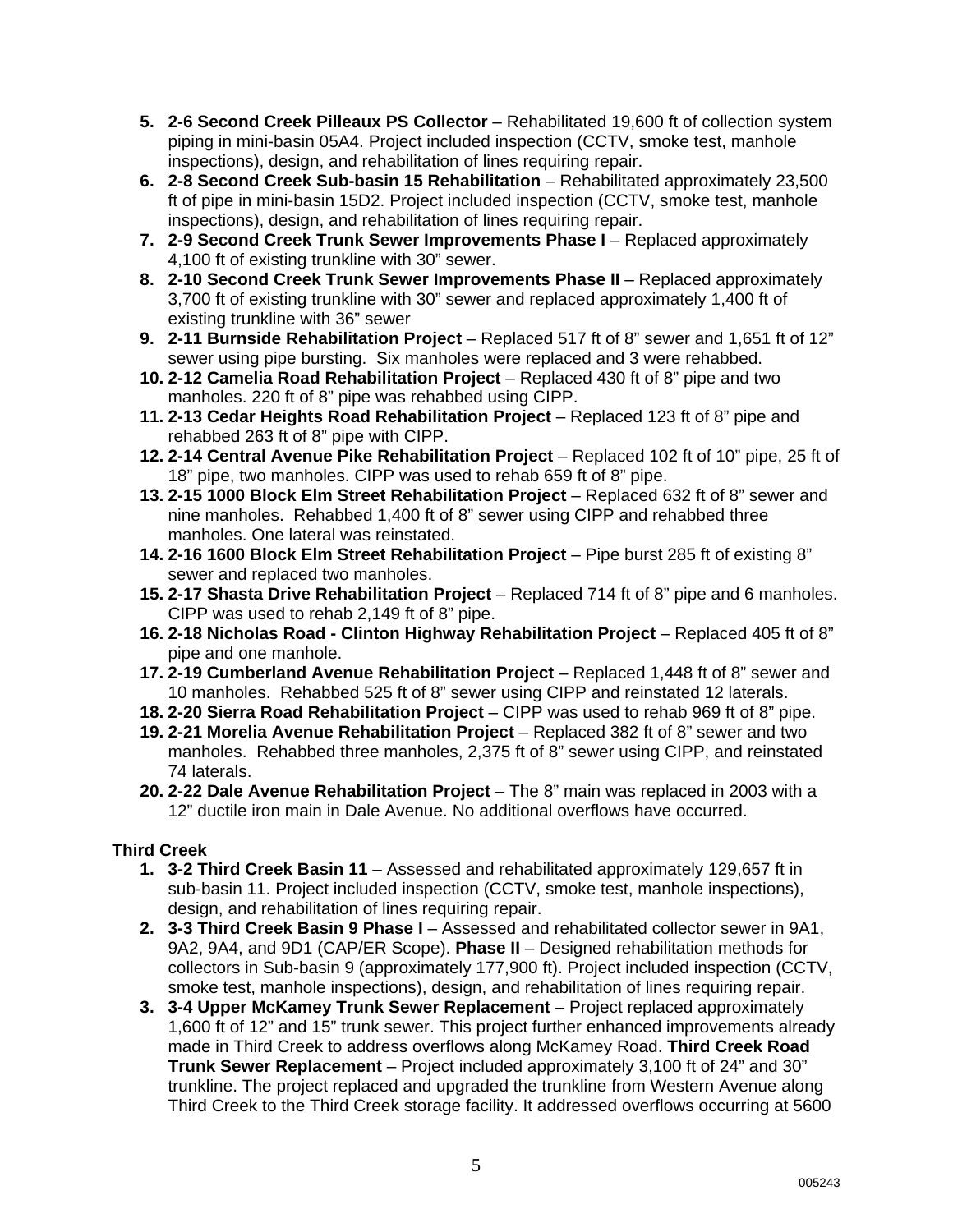Western Avenue. Project was extended approximately 2,000 ft to reach the new location of the Third Creek Storage Facility at the KUB Hoskins Center.

- **4. 3-5 Third Creek Storage Facility** Designed and constructed 4.5 MG wet-weather storage tank to control sewer overflows near Western Avenue and Third Creek Road during rain events.
- **5. 3-7 Neyland Drive Trunk Replacement (Lower Third Creek Trunk Replacement)** Replaced approximately 4,600 ft of sewer with 48" CCFMP, sliplined 685 ft of sewer with 42" CCFMP and replaced 34 manholes. The inverted siphon near the mouth of Third Creek was also replaced.
- **6. 3-8 Third Creek Bike Trail Trunk Replacement** Improvements to improve the sewer hydraulics were made at the connection of the 12" main to a 36" trunk sewer running south of Sutherland Avenue along Third Creek bike trail. Improvements included approximately 50 feet of 12" line and a new manhole. Additionally, rehabilitation in SB 28B1 has reduced the peaks to the 12" line.
- **7. 3-11 Sutherland Avenue Collector Rehabilitation Project (Sub-basin 28B1)** Replaced 303 ft of existing sewer and rehabilitated 3,332 ft of existing sewer collectors in mini-basin 28B1. Project included inspection (CCTV, smoke test, manhole inspections), design, and rehabilitation of lines requiring repair.
- **8. 3-12 Clinch and 21st Street Collector Rehabilitation Project (Sub-basin 35B3)** Replaced approximately 2,563 ft of existing sewer, rehabilitated 3,094 ft and replaced/rehabbed 25 manholes.
- **9. 3-14 McKamey Road Interconnection Project** Analysis that occurred during preliminary engineering for this project determined that it had been adequately addressed by previous construction work.
- **10. 3-15 Ball Camp Pike Improvement Project** Analysis that occurred during preliminary engineering for this project determined that it had been adequately addressed by previous construction work.
- **11. 3-16 Painter Avenue Trunk Replacement Project** Original scope was changed from trunkline upsizing to collection system rehabilitation/replacement in mini-basin 28b1. Pipeburst approximately 17,800 ft of existing sewer, rehabilitated 550 ft and replaced/rehabbed 61 manholes
- **12. 3-17 McKamey Road Relief Project** Replaced approximately 3,600 ft of 15'' and 1,400 ft of 18'' sewer.
- **13. 3-20 Citico Street Rehabilitation Project** Project was combined with 3-23 Hillvale Circle Rehabilitation Project, 3-24 Montgomery Avenue Rehabilitation Project, and 3-27 Montgomery Avenue Rehabilitation Project. Combined projects replaced approximately 22,500 ft of 8" sewer and 28 manholes.
- **14. 3-21 Deerfield Road Rehabilitation Project** Pipeburst approximately 600 ft of existing gravity sewer and replaced two manholes.
- **15. 3-22 Fountain Drive Rehabilitation Project** Replaced approximately 750 ft of existing sewer, rehabilitated 800 ft and replaced/rehabbed nine manholes.
- **16. 3-23 Hillvale Circle Rehabilitation Project** Project was combined with 3-20 Citico Street Rehabilitation Project, 3-24 Montgomery Avenue Rehabilitation Project, and 3-27 Montgomery Avenue Rehabilitation Project. Combined projects replaced approximately 22,500 ft of 8" sewer and 28 manholes.
- **17. 3-24 Montgomery Avenue Rehabilitation Project**  Project was combined with 3-20 Citico Street Rehabilitation Project, 3-23 Hillvale Circle Rehabilitation Project, and 3-27 Montgomery Avenue Rehabilitation Project. Combined projects replaced approximately 22,500 ft of 8" sewer and 28 manholes.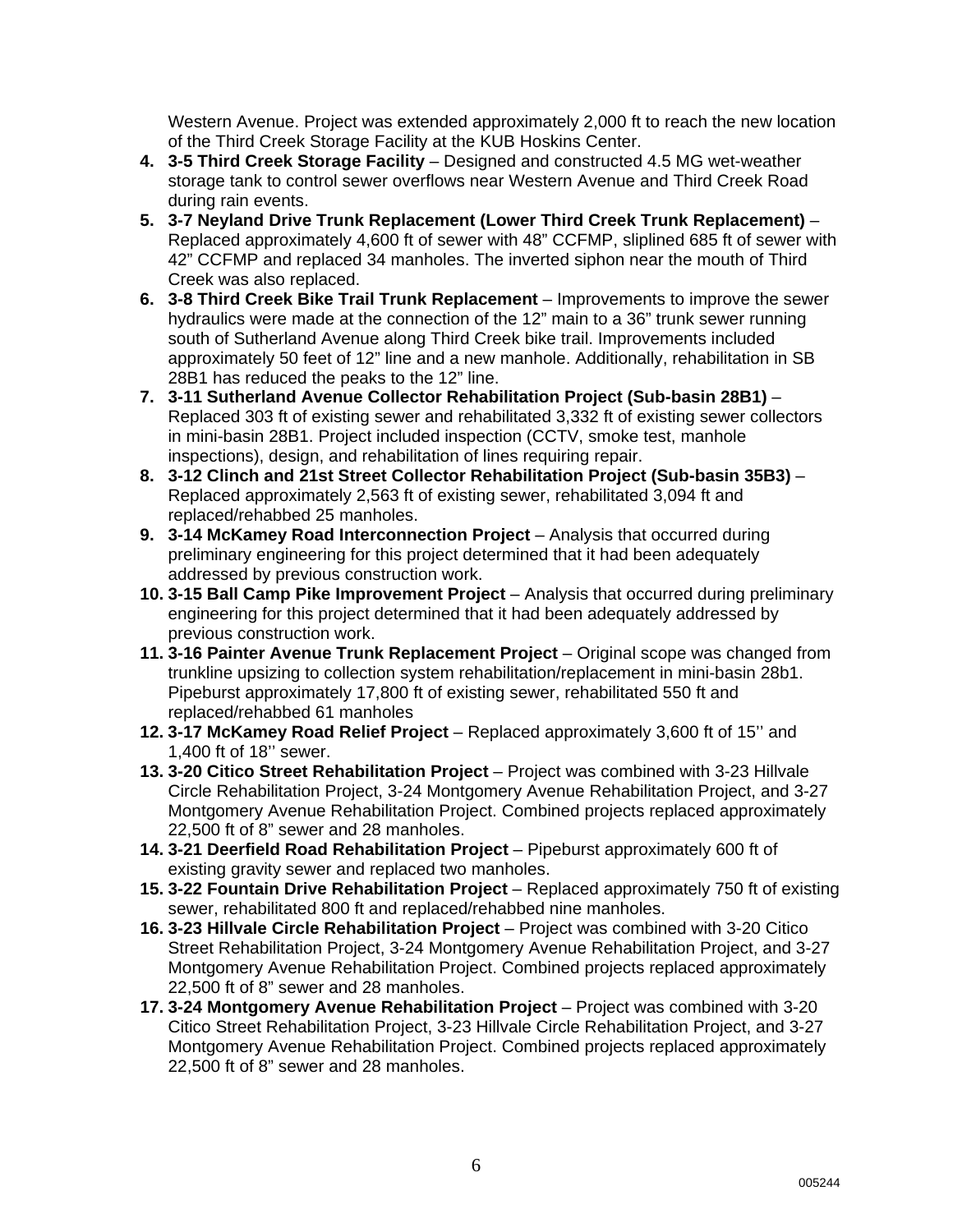- **18. 3-25 Rolling Ridge Interconnection Project** Pump station was decommissioned and 1,950 ft of new gravity sewer was installed to divert flow from the station into existing gravity sewer.
- **19. 3-26 PCP, CPE and CCP** Completed wastewater evaluation studies of the Kuwahee WWTP.
- **20. 3-27 Montgomery Avenue Rehabilitation Project** Project was combined with 3-20 Citico Street Rehabilitation Project, 3-23 Hillvale Circle Rehabilitation Project, and 3-24 Montgomery Avenue Rehabilitation Project. Combined projects replaced approximately 22,500 ft of 8" sewer and 28 manholes.
- **21. 3-29 Highland Hills Road Rehabilitation Project** Project was combined with 3-20 Citico Street Rehabilitation Project, 3-23 Hillvale Circle Rehabilitation Project, 3-24 Montgomery Avenue Rehabilitation Project, and 3-27 Montgomery Avenue Rehabilitation Project. Combined projects replaced approximately 22,500 ft of 8" sewer and 28 manholes.

#### **Fourth Creek**

- **1. 4-1 Chukar Road Rehabilitation** Replaced 1,600 ft of pipe and nine manholes; rehabbed 900 ft of pipe and nine manholes.
- **2. 4-2 Gleason Road Rehabilitation** Replaced 980 ft of 8" pipe and 12 manholes. CIPP was used to rehab 640 ft of 8" pipe and 480 ft of 12" pipe.
- **3. 4-3 Middlebrook Pike Rehabilitation** Replaced 190 ft of 8" pipe and two manholes. CIPP was used to rehab 2,000 ft of 8" pipe. Two manholes were rehabbed as well.
- **4. 4-4 Northshore Drive Trunk Sewer Replacement** Installed approximately 3,375 ft of 36" trunk sewer, 260 ft of smaller diameter trunk sewer, and replaced 29 manholes.
- **5. 4-6 Shadyland Drive Rehabilitation** Replaced 1,700 ft of 10" pipe and 9 manholes. CIPP was used to rehab 1,000 ft.
- **6. 4-17 Walker Springs Storage Facility** Designed and constructed 3.25 MG wetweather storage tank to control sewer overflows near Walker Springs Pump Station during rain events.
- **7. 4-18 Papermill Drive Phases I, II, and III** Designed and constructed replacement of approximately 4,000 ft of 15", 18", and 2,100 ft of 36" sewer in the Papermill Drive area to increase conveyance capacity and reduce sewer overflows.
- **8. 4-19 Northshore Drive Rehabilitation Project** Raised manholes 6, 7, and 8 to create additional storage in the trunkline upstream of the Fourth Creek WWTP.
- **9. 4-21 Black Bear Road Project** Replaced approximately 261 ft of existing 8" sewer and rehabilitated one manhole. Project included CCTV, manhole inspections, and smoke testing.
- **10. 4-22 Nightingale Lane Project** Completed repairs of two manholes to address overflows in the vicinity of 6614 and 6617 Nightingale Lane.
- **11. 4-23 5205 Bent River Blvd Project** Replaced air release valves, flushed the low pressure force main, and replaced the grinder pump at 5205 Bent River Blvd.
- **12. 4-24 Kerri Way Project** Replaced approximately 439 ft of existing 8" sewer and five manholes. Approximately 92 ft of existing 8" sewer was rehabilitated. Project included CCTV, manhole inspections, and smoke testing.
- **13. 4-25 Lonas Drive Project** Replaced approximately 326 ft of existing 8" sewer and five manholes. Approximately 4,688 ft of existing 8" sewer and nine manholes were rehabilitated. Project included CCTV, manhole inspections, and smoke testing.
- **14. 4-26 Midpark Drive Project** Replaced two manholes. Approximately 440 ft of existing 8" sewer and three manholes were rehabilitated. Project included CCTV, manhole inspections, and smoke testing.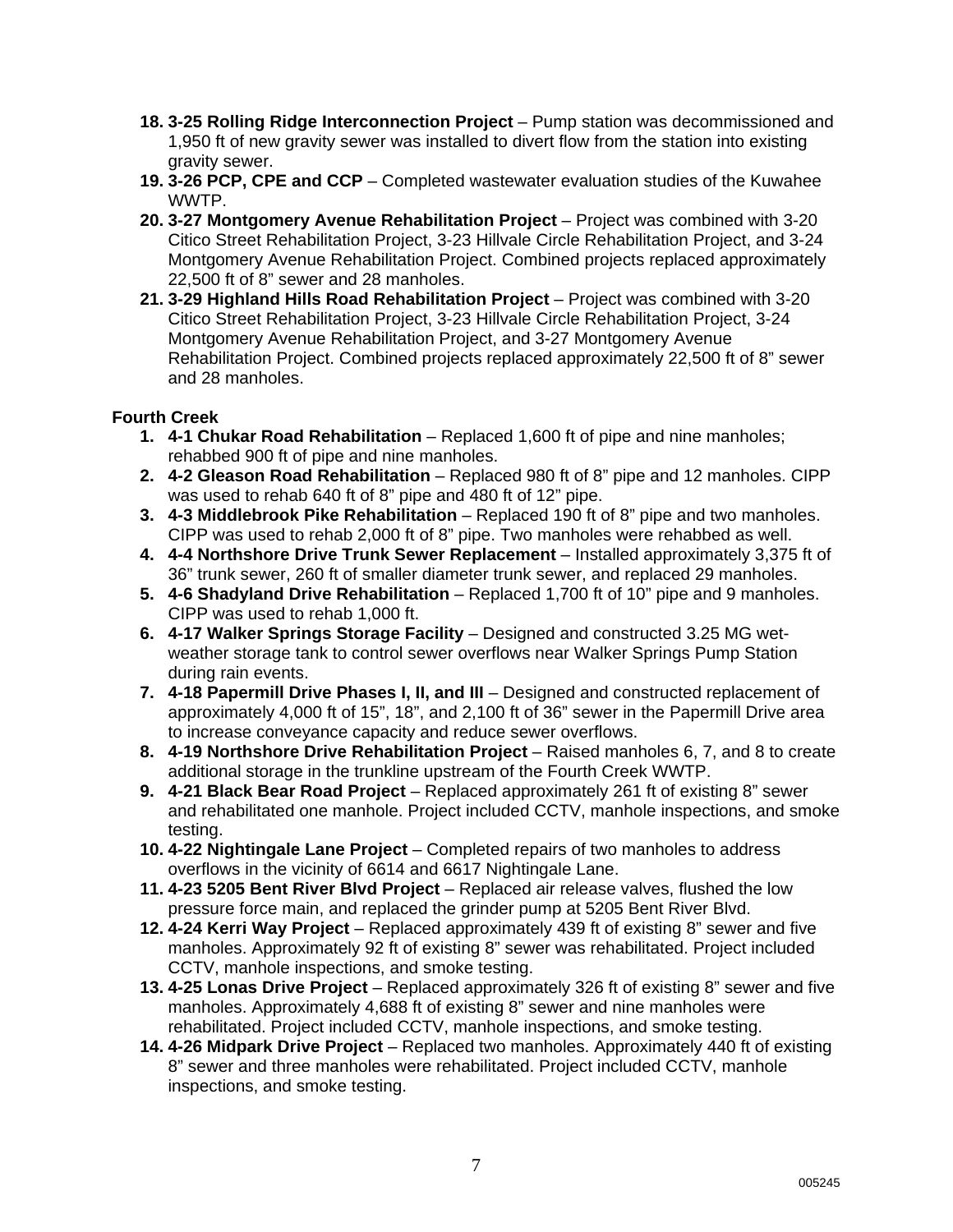- **15. 4-27 Southfork Project** Project was completed in conjunction with 4-1 Chukar Road Rehabilitation Project. Replaced 88 feet of 8 inch pipe and two manholes. Rehabilitated 140 feet of 8 inch pipe using CIPP.
- **16. 4-28 Queensridge (Queensbury) Pump Station Upgrade Project** The terminal manhole for the Queensbury force main has been replaced and the piping configuration for this manhole was also adjusted to lessen pressure restrictions allowing access to the force main for cleaning. Both pumps were also replaced.
- **17. 4-31 Kingston Pike @ Gallaher View Project** Replaced one manhole. Approximately 1,068 ft of existing 8" sewer and six manholes were rehabilitated. Project included CCTV, manhole inspections, and smoke testing.
- **18. 4-32 PCP, CPE and CCP** Completed wastewater evaluation studies of the Fourth Creek WWTP.

### **South Knox**

- **1. S-1 Ginnbrook Pump Station**  Evaluated pump station and force main to ensure adequate capacity. Also included improvements to wet-well, pump system, and valve vault. The force main was re-routed.
- **2. S-2 Blount Avenue Trunkline and Goose Creek Siphon Upgrade** The trunkline upgrades between the siphon inlet structure and manhole 63-2 are complete. This work was included in phases I and II of the Blount Avenue Trunkline Replacement/ Rehabilitation Project. This construction successfully addressed historical overflows.
- **3. S-5 (Revised) Neubert Springs Collector and West Ford Valley Trunk Rehabilitation** – Rehabilitated 10,000 ft of 15" to 18" trunk sewer along West Ford Valley Road. Completed find work in sub-basins 41C1, 41C2, and 41A2. Completed trunkline rehabilitation on West Ford Valley. Rehabilitated collector line in sub-basin 41C1, C2, and A2.
- 4. S-6 Sevier Avenue and Jones Street Collector Project Rehabilitated approximately 3,100 ft of existing sewer and rerouted approximately 352 ft of 8" sewer.
- **5. S-9 Ellis Road Rehabilitation Project** Rehabilitated 2,250 ft of gravity sewer and replaced six MHs.
- **6. S-10 Mini-basin 41A6 Rehabilitation Project** Rehabilitated approximately 21,000 ft of sewer in sub-basin 41A6.
- **7. S-11 Ford Valley Pump Station Rehabilitation Project** Replaced pump station and added additional pump and generator to convey two-year storm within Capacity Assurance Program requirements.
- **8. S-14 Stone Road Rehabilitation** Rehabilitated approximately 13,500 ft of sewers in Mini-basin 41B1. Project included inspection (CCTV, smoke test, manhole inspections), design, and rehabilitation of lines requiring repair.
- **9. S-15 Trunk Replacement in Sub-basin 40A2 Project** 3411 ft of gravity sewer was replaced, 16 manholes were rehabbed and 13 laterals were reinstated as part of this completed project.
- **10. S-16 Woodson Drive Trunk Replacement and Pump Station Upgrade Project** Replaced approximately 260 ft of existing sewer and performed upgrades at the pump station.
- **11. S-17 Island Home Rehabilitation** Rehabilitated 9,400 ft and replaced 1,200 ft of collector sewers to reduce I/I.
- **12. S-18 South Haven Phase I and Phase II** Relocated, rehabilitated, and upsized approximately 4,700 ft of existing collector sewers to increase conveyance capacity and reduce inflow and infiltration (I/I).
- **13. S-19 Maryville Pike** Designed and replaced 800–1,200 ft of 24" sewer located in Witherspoon Superfund site. Design rerouted sewer around site.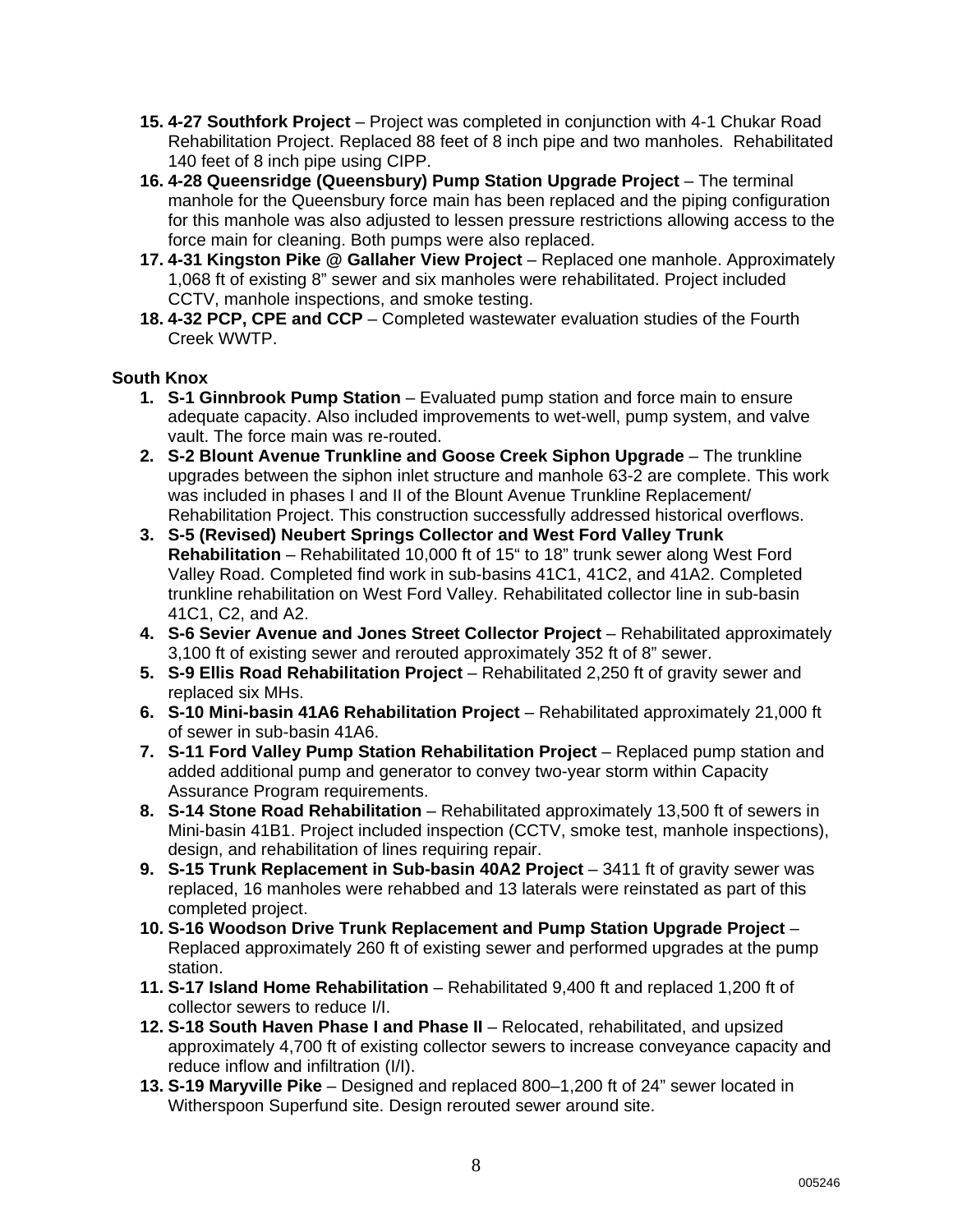- **14. S-20 Avenue A Rehabilitation Project** CIPP was used to rehabilitate 1,585 ft of sewer. Seven manholes were rehabilitated, and 25 service lines were replaced.
- **15. S-24 East Ford Valley Rehabilitation** Rehabilitated approximately 16,000 ft of sewers in Mini-basin 41A4. Project included inspection (CCTV, smoke test, manhole inspections), design, and rehabilitation of lines requiring repair.
- **16. S-25 South Haven Rehabilitation Phase III** Rehabilitated approximately 21,700 ft of sewers in Mini-basin 40F1. Project included inspection (CCTV, smoke test, manhole inspections), design, and rehabilitation of lines requiring repair.
- **17. S-26 Trunk Sewer Replacement Project in Sub-basin 40F1** This project was constructed as part of the South Haven Phase III work. Replaced 704 ft of 8" sewer and six manholes. Five laterals were reinstated.
- **18. S-27 Trunk Sewer Replacement Project in Sub-basin 41A4** Replaced approximately 175 ft of existing sewer with 12'' sewer and 3,700 ft of existing sewer with 15'' sewer.
- **19. S-28 Trunk Sewer Project** This project was combined with Project S-2. Please see description above.
- **20. S-29 4500 Block Sevierville Pike Rehabilitation Project** Completed Find and Fix work to identify and address cause of overflow in the vicinity of 4523 Sevierville Pike.

### **Loves Creek and Eastbridge**

- **1. L-1 Asheville Highway West of I-40 Trunk Replacement** Upgraded 4,688 ft of existing pipe and replaced 20 manholes. Project was completed in FY 09/10, two years ahead of schedule.
- **2. L-2 Boyds Bridge Pike and Holston Hills Trunk Replacement** Replaced 4,456 feet of trunkline and 31 manholes.
- **3. L-3 River View Rehabilitation**  Rehabilitated 4,627 ft of gravity sewer along with eight manholes and replaced one manhole. This work addressed the SSO located on Riverview Drive. Project was completed in FY 09/10.
- **4. L-4 Asheville Highway Rehabilitation** Rehabilitated 1,560 ft of sewer mains and 12 manholes.
- **5. L-5 Brentwood Shortline Repair** Rehabilitated 440 ft of gravity sewer. This work addressed the SSO located on Brentwood Road. Project was completed in FY 09/10.
- **6. L-6 Holston Hills Road Rehabilitation** Rehabilitated 1,356 ft of sewer mains.
- **7. L-8 McDonald Drive Rehabilitation** Rehabilitated 285 ft of sewer main, replaced 316 ft of sewer main and two manholes.
- **8. L-9 Shelbourne Road Rehabilitation** 26,900 ft of gravity sewer was rehabilitated along with 30 manholes in sub-basins 6A4 and 6A5. This work addressed the SSO located on Shelbourne Road.
- **9. L-10 Washington Court Rehabilitation**  Rehabilitated 872 ft of gravity sewer. This work addressed the SSO located on Washington Court. Project was completed in FY 09/10.
- **10. EB-1 Maloneyville Road Rehabilitation** Mechanical grinder was installed at Knox County Detention Facility to remove paper debris prior to discharge. Paper debris clogging the pumps was the cause of previous SSOs at Maloney Road pump station.
- **11. EB-2 Strawberry Plains Pike Rehabilitation Project** Replaced approximately 750 ft of 8" PVC and three manholes.

#### **Williams Creek**

**1. W-1 Sub-basin 19A2 Rehabilitation** – Performed rehabilitation in sub-basin 19A1, 19B1, and19A2/A3 to reduce R-value to 2 percent. Investigative work was performed on the approximately 105,000 ft in the entire sub-basin 19 area. Completed rehabilitation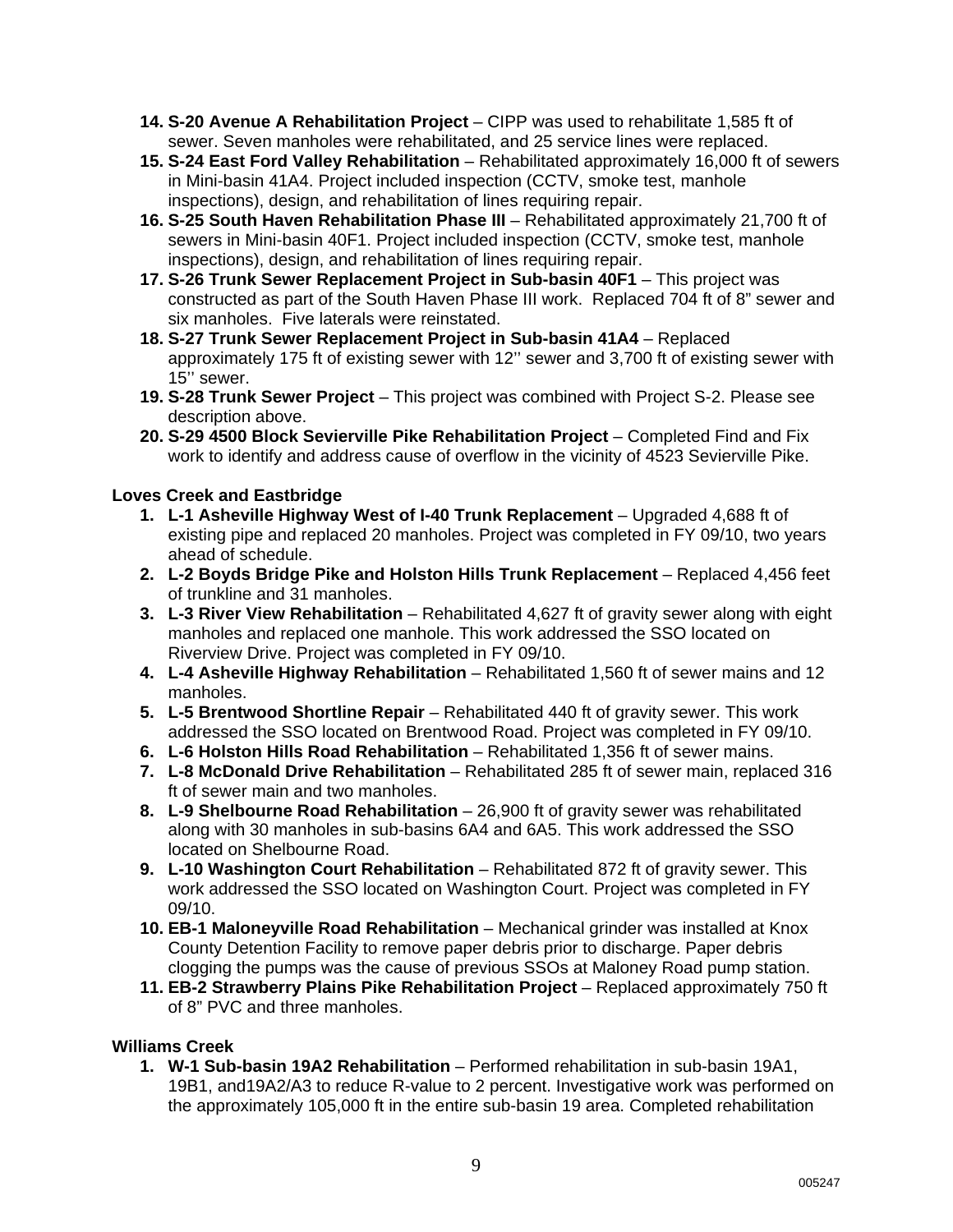projects in 19A1, 19B1, and 19A2/A3. The original CAP/ER completion date for the 19A2 project was in FY 10/11. This project was shifted to higher priority due to the large number of private lateral problems and CSSAP rating. Project coincided with water quality monitoring program work in Williams Creek. Replaced approximately 14,000 ft of 8'' – 12'' sewer and rehabilitated approximately 9,500 ft of 8'' – 12'' sewer.

- **2. W-2 Williams Creek Trunk Line Replacement** Designed and replaced approximately 3,700 ft of 24" sewer to correct structural problems. In addition, the following project was completed to address force main issues in the area. **Delrose Force Main Replacement** – Replaced approximately 5,000 ft of 16" ductile iron pipe force main that had severe structural problems.
- **3. W-3 Trunk Sewer Rehabilitation** Replaced approximately 6,100 ft of existing sewer with 24'' sewer.
- **4. W-4 E. Fifth Avenue Sewer Replacement Project** Replaced 956 ft with 8" PVC and four manholes.
- **5. W-6 Selma Avenue Harrison Street Rehabilitation Project** Replaced 650 ft with 8" PVC and four manholes, and rehabbed 600 ft of 8" concrete.
- **6. W-7 Sunset Avenue Rehabilitation Project** Replaced 102 ft with 8" PVC.
- **7. W-8 South Elmwood Street Rehabilitation Project** Replaced 200 ft with 8" PVC and three manholes, and rehabbed 400 ft of 8" concrete.
- **8. W-9 Williams Creek Trunk Line Replacement (Sub-basin 19A1)** Performed rehabilitation in sub-basin 19A1, 19B1, and19A2/A3 to reduce R-value to 2 percent. Investigative work was performed on the approximately 105,000 ft in the entire sub-basin 19 area. Completed rehabilitation projects in 19A1, 19B1, and 19A2/A3. The original CAP/ER completion date for the 19A2 project was in FY 10/11. This project was shifted to higher priority due to the large number of private lateral problems and CSSAP rating. Project coincided with water quality monitoring program work in Williams Creek. In lieu of replacement of 360 ft of 12" concrete with 15" sewer, problem was addressed by comprehensive rehab of mini-basin 19A1. Project included replacement with 8,900 ft of 8" PVC, 97 ft with 10" PVC, 179 ft with 12" PVC, and 76 manholes. Also rehabbed 21,200 ft of 8" concrete and 180 ft of 12" concrete.

### **Phase II CAP/ER**

The Phase II CAP/ER was submitted to EPA on September 9, 2009, and subsequently approved on March 22, 2010.

### **Phase II CAP/ER Ongoing Projects**

#### **First Creek**

- **1. FCR-1 1235 Watercress Drive**  Find and fix project to address overflow in vicinity of 1235 Watercress drive in mini-basin 07A2. This project is currently under construction. The expected completion date is June 2014.
- **2. FCR-2 4600 Upchurch Road** Find and fix project to address overflow in vicinity of 4600 Upchurch Road in mini-basin 07A3. This project is currently under construction. The expected completion date is June 2014.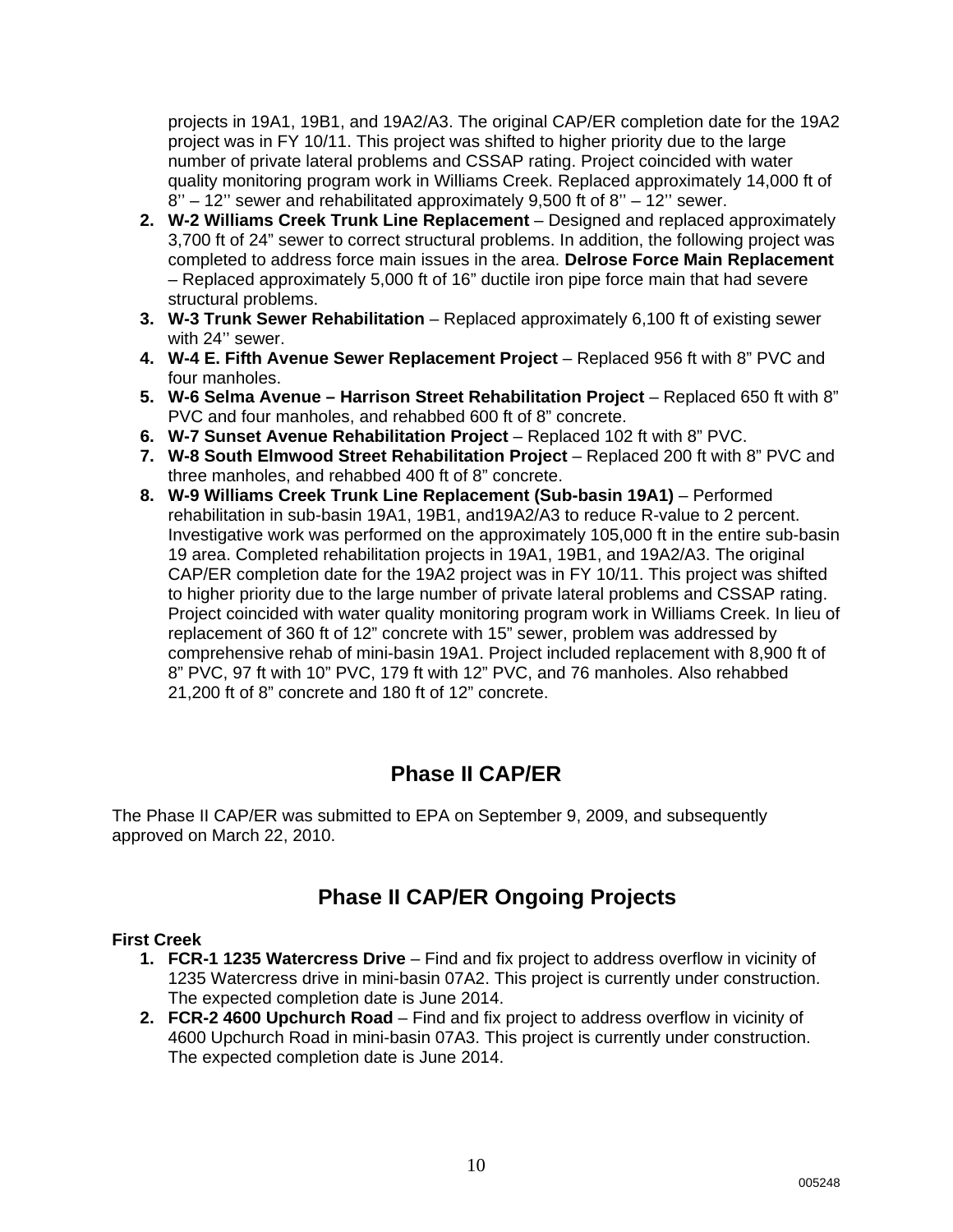#### **Second Creek**

**1. SCR-1 4105 Central Avenue Pike** – Find and fix work to identify and address overflow in vicinity of 4105 Central Avenue Pike. CCTV, smoke testing and manhole inspection have been completed. This project is currently in the design phase and is expected to be completed in FY 13/14.

#### **Fourth Creek**

**1. 4TH-2 Ten Mile Pump Station Removal** – Removal of Ten Mile pump station. This project is scheduled to be complete in late 2013.

#### **South Knox**

**1. STH-1 820 Goldfinch Drive** – Find and fix work to identify and address overflow in vicinity of 820 Goldfinch Drive. This project is under construction and is scheduled to be completed in FY 12/13.

### **Phase II CAP/ER Completed Projects**

#### **Fourth Creek**

- **1. 4TH-1 6540 Creekhead Drive** Sewer rehabilitation completed in mini-basin 32A4 via the following projects.
- **2. Pinebrook Drive Sewer Replacement** Replaced 330 ft of 8" gravity sewer partially exposed by erosion of the bank of the adjacent drainage channel.
- **3. Walker Springs Rehabilitation (Mini-Basin 32A4)** Performed a two-phased construction project to address issues in mini-basin 32A4. Replaced approximately 275 ft of 8'' gravity sewer.

#### **Loves Creek and Eastbridge**

- **1. LVS-1 1815 Wayland Road**  Replace approximately 19,000 ft of 10'' and 12'' sewer.
- **2. EBR-1 7612 Bud Hawkins Road** Replaced the pump station with a gravity sewer system consisting of approximately 1,400 ft of 8'' sewer, 2,100 ft of 12'' sewer, 7,100 ft of 18'' sewer and 6,000 ft of 20'' sewer.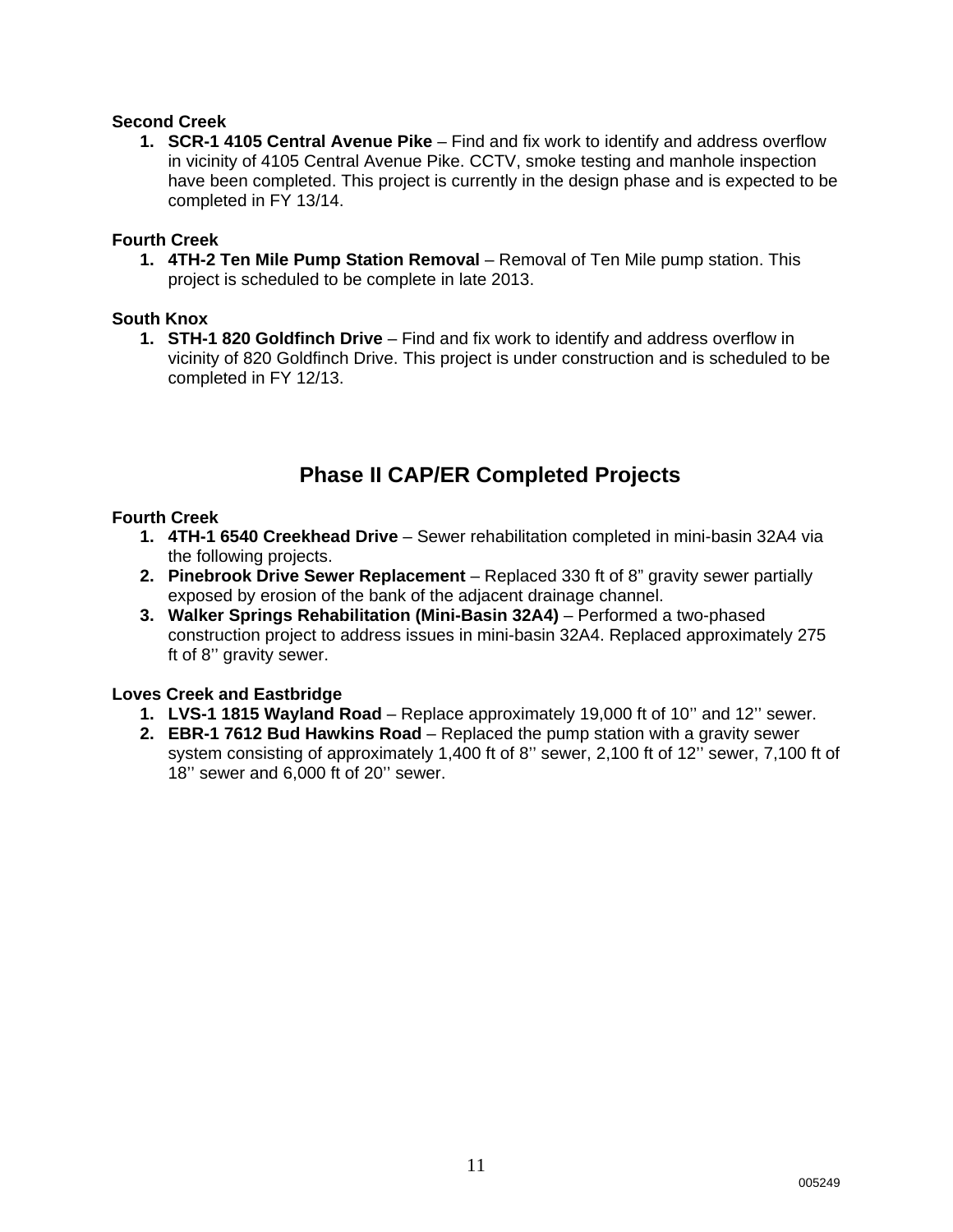## **Section 2 Comprehensive Performance Evaluation Program (CPE) and Composite Correction Plan (CCP)**

Consent Decree language, pages 82-83: *"Each Quarterly Progress Report shall contain… A summary of compliance with and activities related to implementation of the CPE and CCP."*

The CPE was submitted to EPA on February 24, 2006, and was approved on July 24, 2006.

The CCP was submitted to the EPA on July 23, 2007. EPA disapproved it on January 4, 2008. The Revised CCP was submitted to EPA on January 5, 2009, and subsequently approved on January 20, 2009.

#### **Kuwahee Wastewater Treatment Plant (WWTP) Phase I, Contract I**

Construction started in June 2011 and is complete. This construction project was completed prior to the December 31, 2012, deadline.

#### **Kuwahee WWTP Phase I, Contract II**

Construction started in August 2011 and is currently at 95% complete. Demolition of the mixing equipment in the UNOX basins, the old intermediate pump station and the mechanical equipment removal from the secondary clarifiers is complete. The diversion box and the gravity pipe in the old personnel tunnel are complete. The distribution box is complete and the large diameter piping is currently being excavated and installed. The baffle wall has been installed in the intermediate pump station wetwell. The secondary clarifier conversion to storage is nearly complete and they are available for use during wet weather flow events. Future tasks include the completion of the cosmetic changes to the UNOX building, continued installation of the large diameter piping to isolate the UNOX tanks, UNOX tank cleanout, completion of the electrical conduits and SCADA modifications, process start up, and demobilization.

The contractor was to have all work completed by June 2012, but failed to do so. Given the magnitude of the project, delays have occurred for various reasons. Installation of large diameter piping in a confined space area while protecting other utilities that must remain in service was more difficult than expected and coordinating the tie-in of construction work with ongoing plant operations while maintaining permit compliance has been challenging. The primary functional components of this project, enhanced storage in the converted secondary clarifiers and increased hydraulic capacity across Neyland Drive (to 120 mgd) should be completed well in advance of the deadline. However, KUB has made it clear to the contractor that all remaining work is expected to be complete in order to reach substantial completion by the regulatory deadline of December 31, 2012. KUB and the project consultant continue to closely monitor the progress on a daily basis and reinforce our expectations through communications with the contractor.

#### **Fourth Creek WWTP Phase I**

The Fourth Creek WWTP Phase I is under construction and scheduled to be complete before the EPA completion date of December 2013. To date, construction is 25 percent complete. The contractor has completed concrete work and excavation and grading activities at the High Rate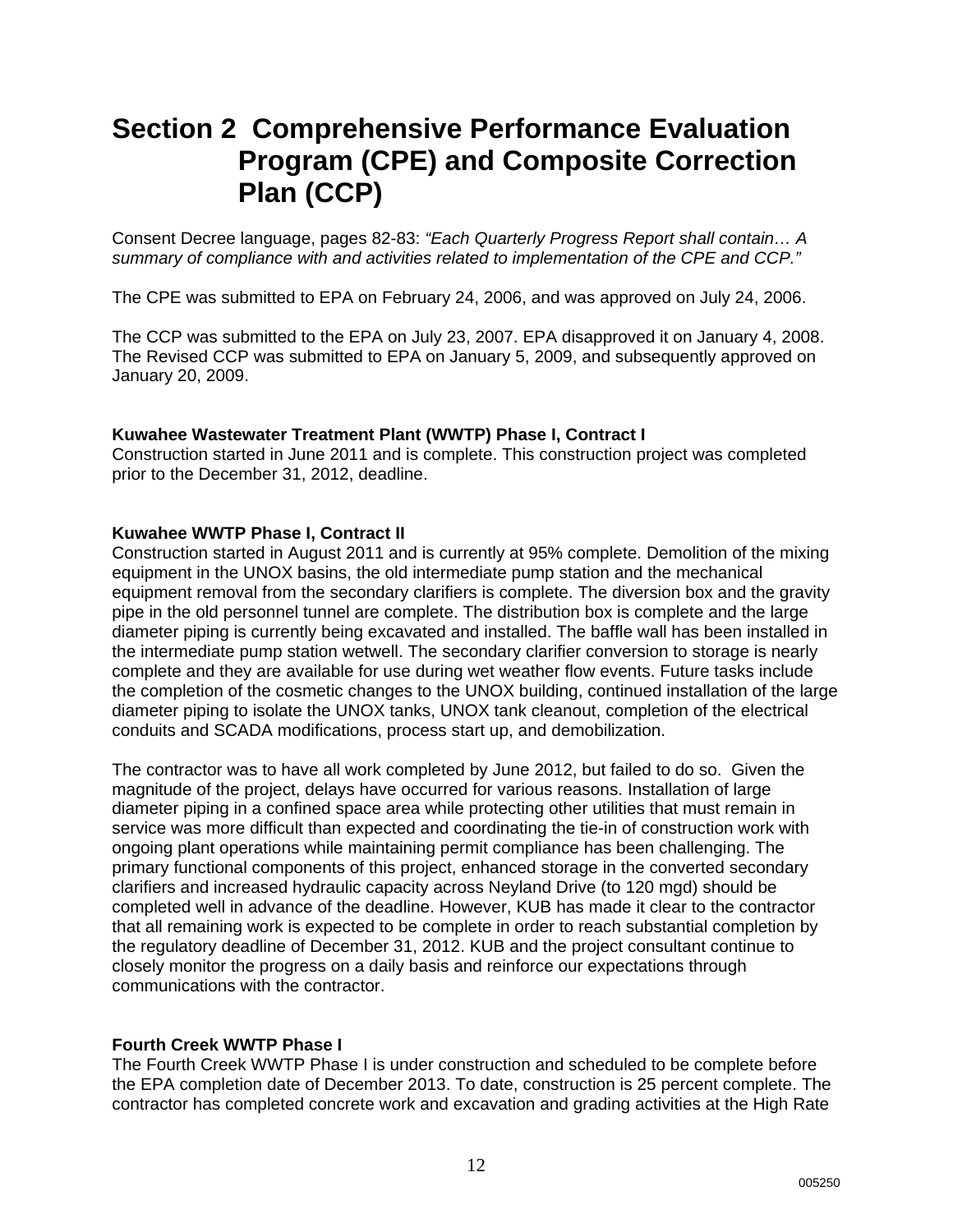Clarifier Building, drain pump station, and wet weather pump station. Excavation has begun for new electrical duct banks, generator building, and chemical building. Major tasks include a new wet weather screening structure, High Rate Clarification pump station, chemical storage building, High Rate Clarifier, drain pump station, generator building, chlorine contact tank, effluent pumps, and transformer replacement.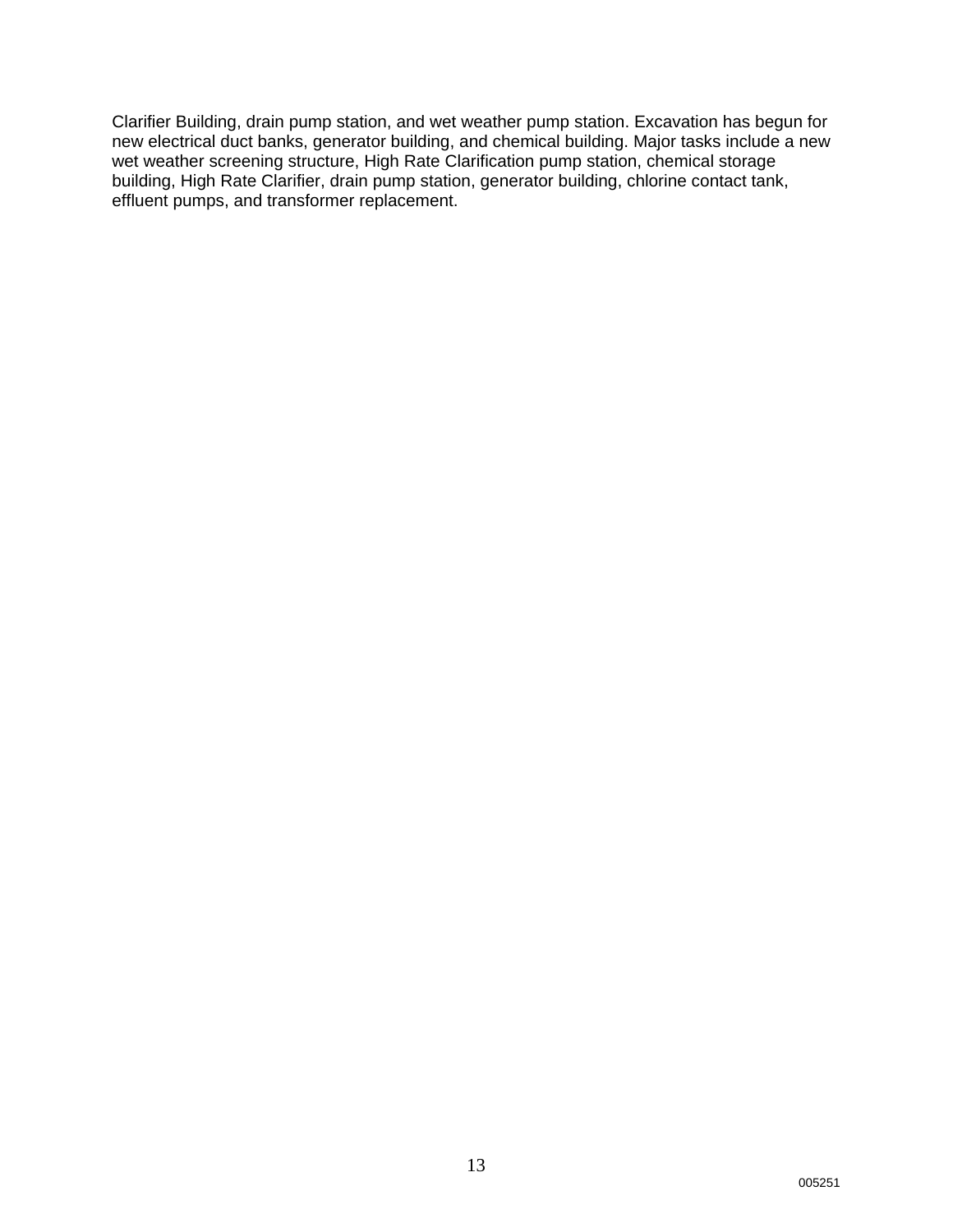# **Section 3 Process Controls Program**

Consent Decree language, pages 82-83: *"Each Quarterly Progress Report shall contain… A summary of implementation of and compliance with the Process Controls Program."*

The Process Controls Program (PCP) was initiated 15 times during this reporting period resulting in one Diversion event.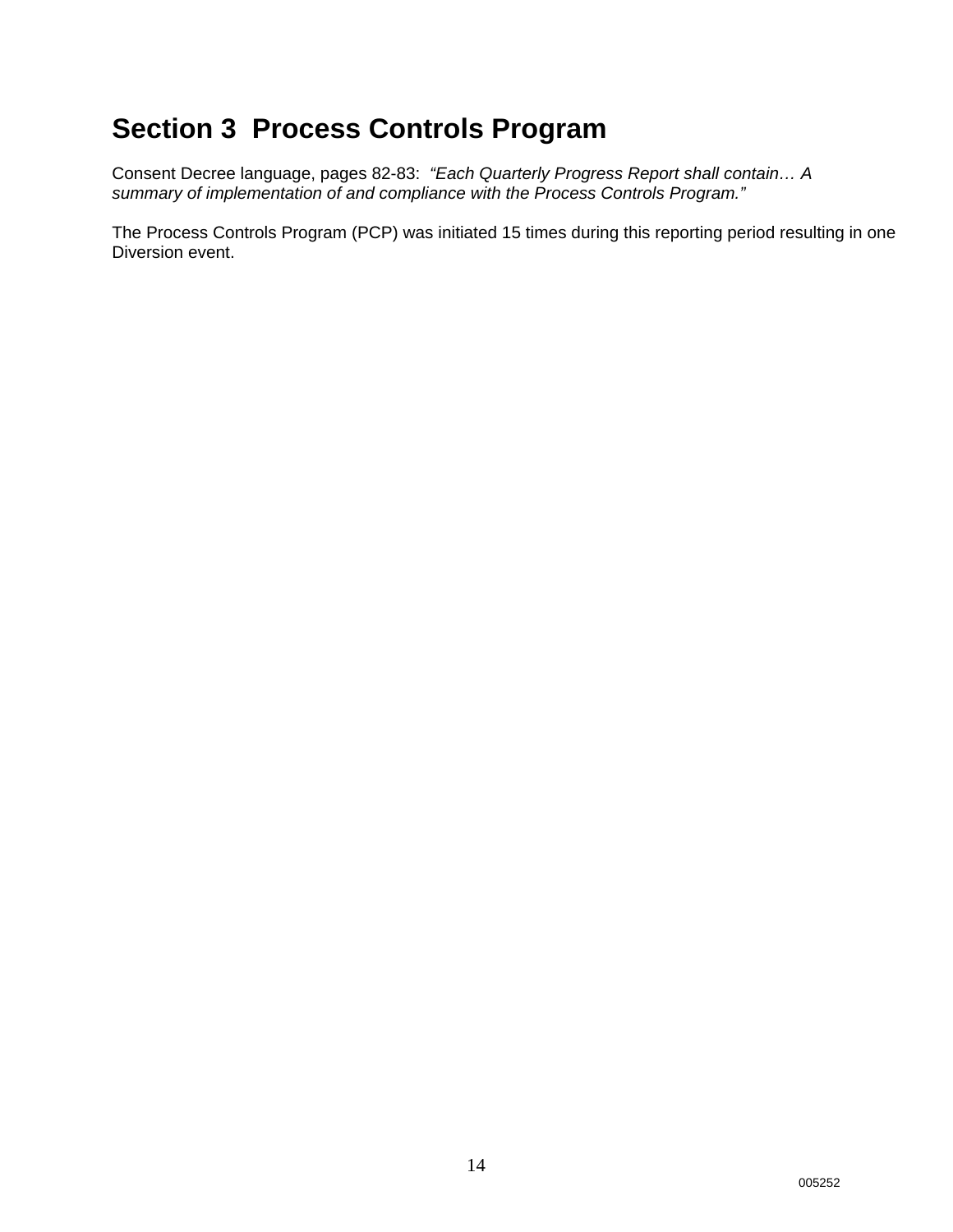# **Section 4 Capacity Assurance Program**

Consent Decree language, pages 82-83: *"Each Quarterly Progress Report shall contain… A summary of the implementation of the Capacity Assurance Program for that Calendar Quarter, including the number of, and anticipated flow from, sewer connections that have been authorized, by Sewerbasin, a description of the projects that have been authorized and the number of credits earned and banked by KUB that will be expended for those projects, by Sewerbasin, and any exceptions granted for connections for essential services."*

The Capacity Assurance Program (CAP) was submitted to EPA for review on February 8, 2006. EPA reviewed and approved the program on April 7, 2006. KUB started reviewing building permits based on the approved CAP on June 6, 2006, which was within the 60-day timeframe for implementing the program after receiving EPA approval.

To review building permits more efficiently using the CAP criteria agreed on with the EPA, KUB worked with a consultant, Camp, Dresser, & McKee, to develop an Information Management System (IMS). The IMS assists KUB in managing the CAP program by determining the amount of wastewater each proposed building would add to KUB's wastewater system based on its location. The IMS also helps track rehabilitation credits that KUB earns through its CAP/ER and Management, Operations, and Maintenance (MOM) programs.

Appendix A includes a list of capital projects that KUB performed to gain rehabilitation credit in its sewer system. As stated in the Consent Decree, the list of authorized sewer connections was maintained and updated as necessary until full implementation of the CAP as approved by EPA. Therefore, the list will no longer be included as part of this quarterly report.

There were no exceptions granted for connections for essential services during this reporting period.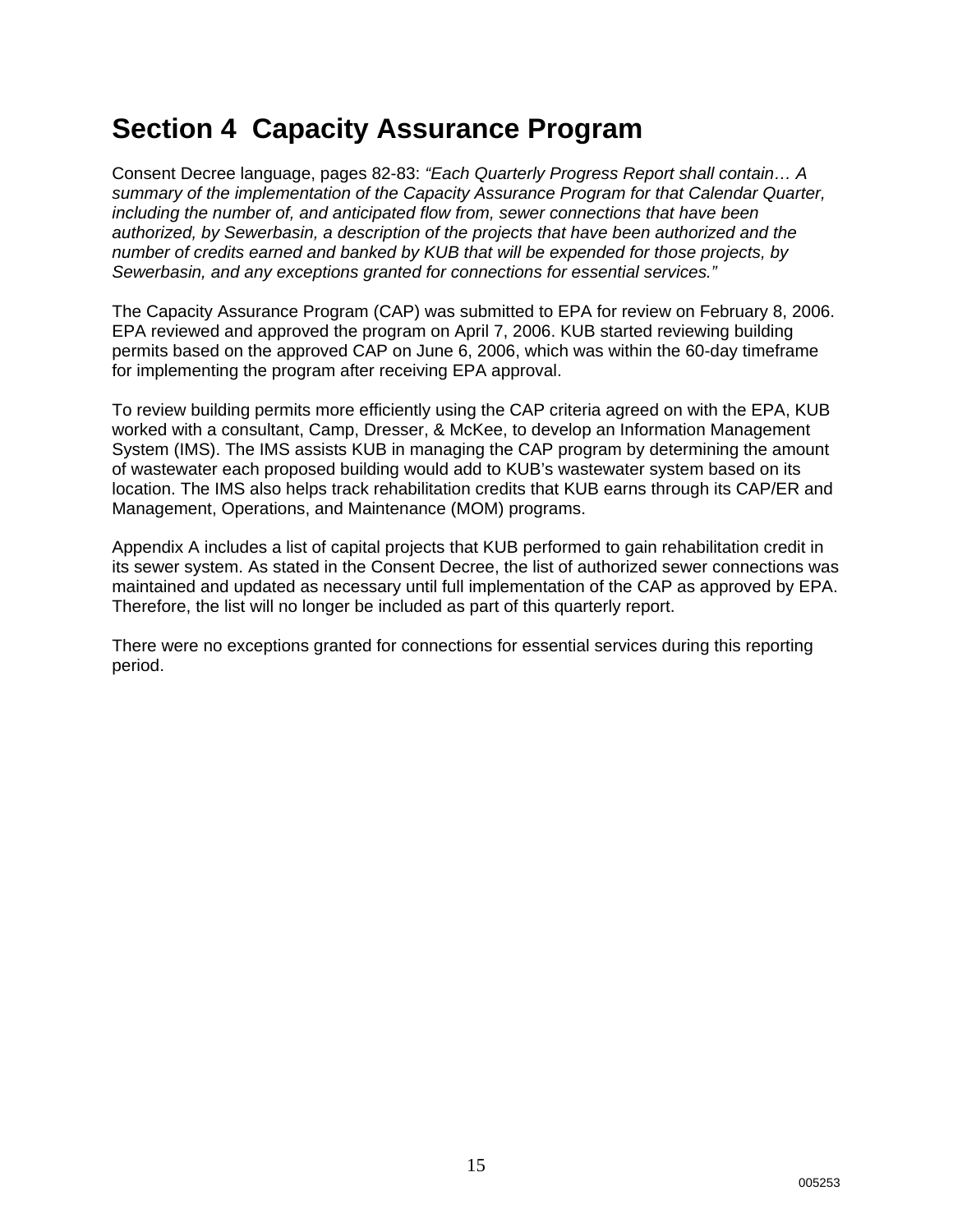# **Section 5 Transfers of Ownership**

Consent Decree language, pages 82-83: *"Each Quarterly Progress Report shall contain… Identification of any transfer of an ownership interest, operation, management, or other control of the Treatment Works, or any portion thereof."* 

There has been no transfer of an ownership interest, operation, management, or other control of the Treatment Works, or any portion thereof, during this reporting period.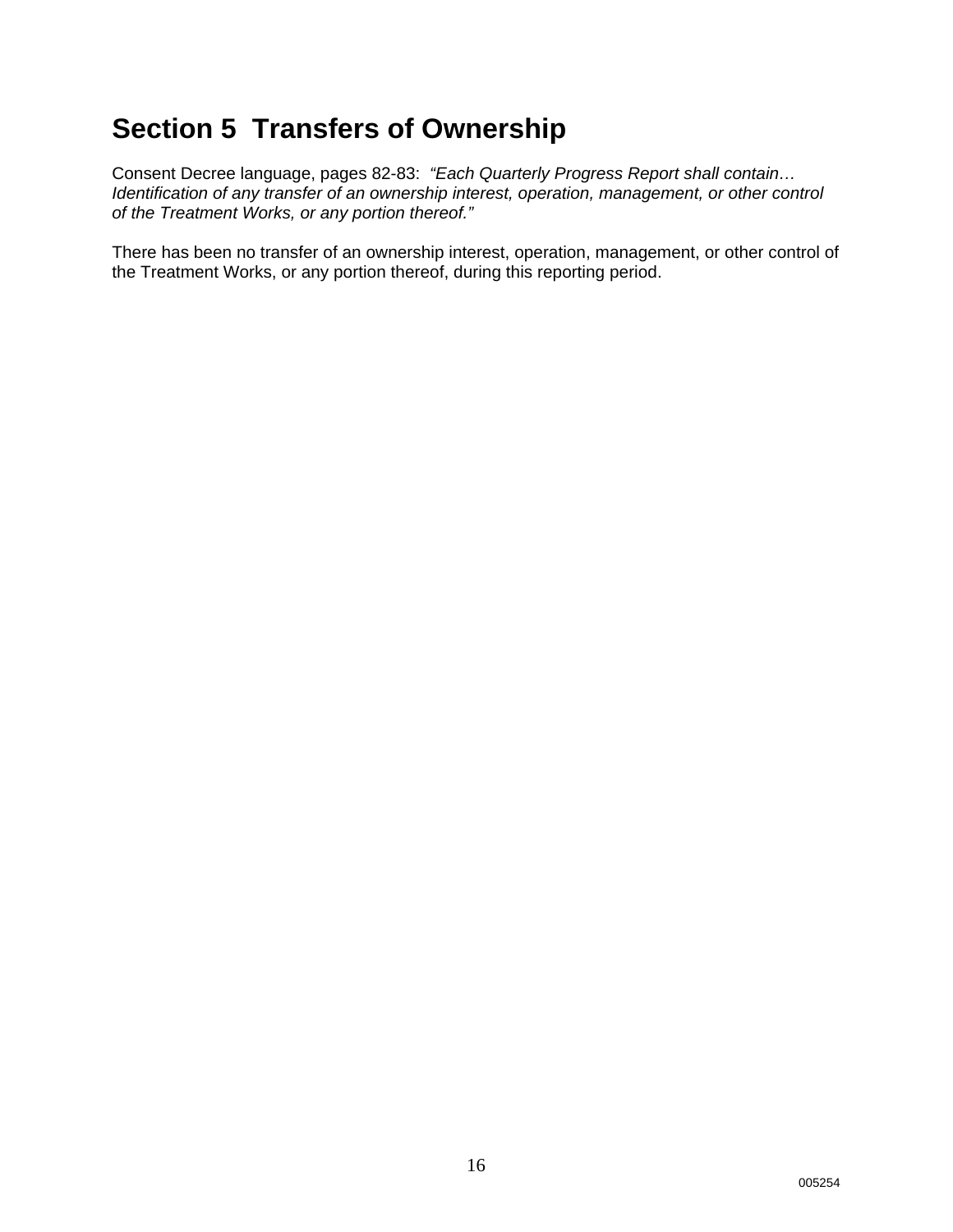## **Section 6 Compliance and Non-Compliance With the Consent Decree**

Consent Decree language, pages 82-83: *"Each Quarterly Progress Report shall contain…A description of the status of compliance or non-compliance with the requirements of this Decree and, if applicable, the reasons for non-compliance, including a list of all violations that are subject to stipulated penalties under Section X of this Consent Decree."*

#### **6.1 Submission of Deliverables**

To date, KUB has submitted all deliverables in accordance with the schedule set forth in the Consent Decree. The following sections detail all activity related to deliverables that occurred during the past quarter. Also noted are the dates each submittal was available for public comment in the Public Document Repository (PDR), when the deliverable was submitted to EPA, when EPA responded with comments, when KUB responded to those comments, and when EPA approval was received.

#### **6.1.1 Quarterly Progress Report Second Quarter 2012**

Consent Decree language, pages 82-83: *"Beginning thirty (30) Days after the first Calendar Quarter following the Date of Entry, and thirty (30) Days after each Calendar Quarter thereafter until termination of the Consent Decree, KUB shall submit to the Parties, and simultaneously place in the PDR, a Quarterly Progress Report."*

On July 27, 2012, KUB submitted to EPA and placed in the PDR the Quarterly Progress Report for the second quarter 2012. This deliverable was not subject to the Public Review Requirement of Section VI.A.2, but was available for public comment from July 27, 2012, until August 17, 2012. No comments were received during that period.

### **6.1.2 Annual CAP/ER Report 2012**

Consent Decree language, page 24: *"On an annual basis, beginning on July 30, 2006, KUB shall submit a report which shall include specific dates for beginning and completing all work identified in both the Phase 1 CAP/ER and Phase 2 CAP/ER for the upcoming twelve (12)-month period."*

On July 27, 2012, KUB submitted the Annual CAP/ER Report 2012 to EPA. This deliverable was not subject to the Public Review Requirement of Section VI.A.2, but was available for public comment from July 27, 2012, until August 17, 2012. No comments were received during that period.

#### **6.2 Violations Subject to Stipulated Penalties**

During this reporting period, KUB incurred 11 Unpermitted Discharges. Table 1 below lists all violations subject to stipulated penalties as outlined in the Consent Decree. Appendix E lists any SSO that occurred during the third quarter 2012 that resulted in an unpermitted discharge along with its cause, volume, one- and three-day rainfall totals, and rainfall intensity.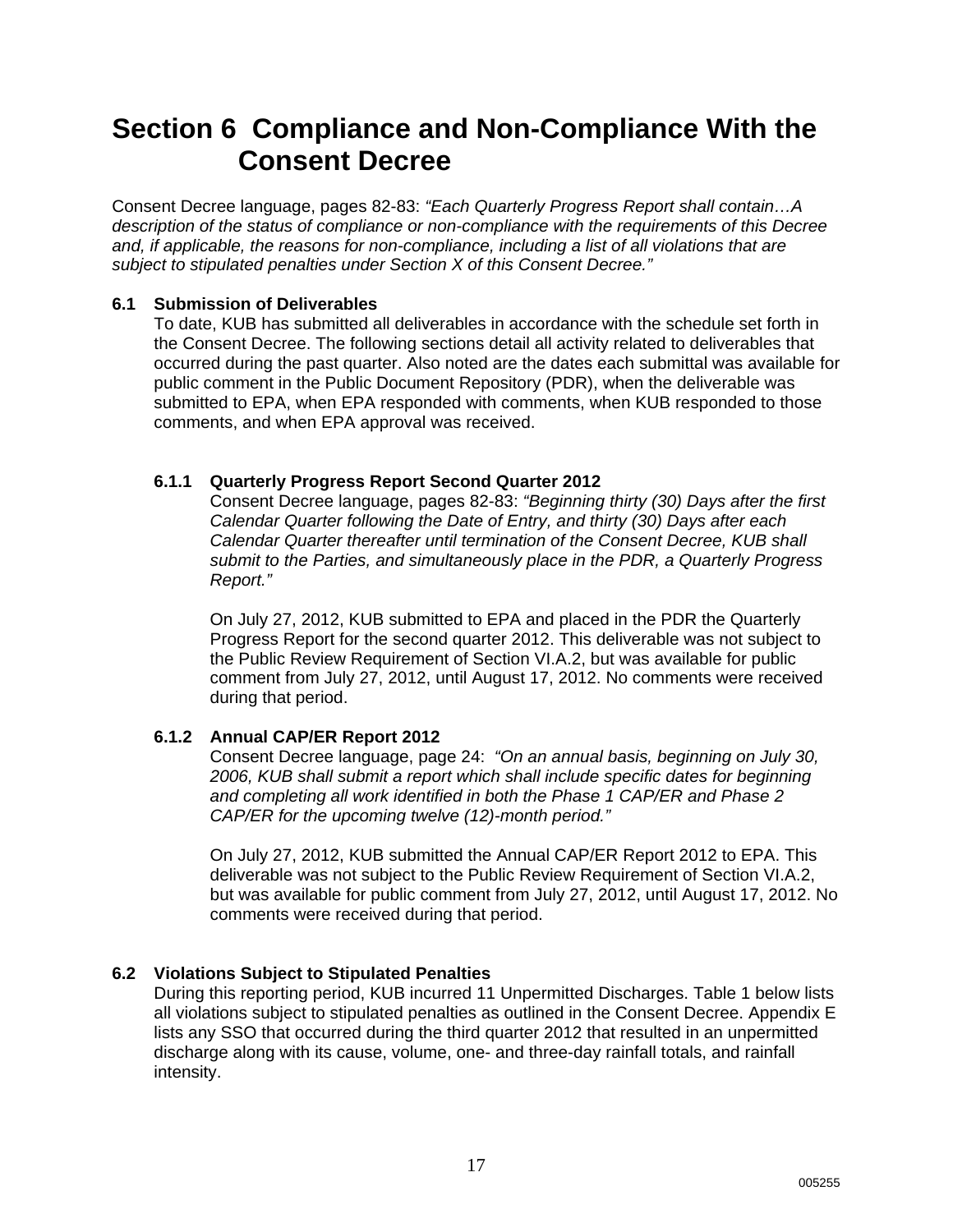| $\alpha$ able 1. Violations Subject to Supulated Ferialties |             |                           |                             |  |  |  |  |  |  |  |  |
|-------------------------------------------------------------|-------------|---------------------------|-----------------------------|--|--|--|--|--|--|--|--|
| <b>Violation</b>                                            | <b>Date</b> | <b>Address</b>            | <b>Cause</b>                |  |  |  |  |  |  |  |  |
| Unpermitted discharge                                       | 7/18/2012   | 1216 Watercress Drive     | <b>Construction failure</b> |  |  |  |  |  |  |  |  |
| Unpermitted discharge                                       | 7/20/2012   | 516 N Beaman Street       | Heavy rainfall              |  |  |  |  |  |  |  |  |
| Unpermitted discharge                                       | 8/17/2012   | 524 Ben Hur Avenue        | Blockage                    |  |  |  |  |  |  |  |  |
| Unpermitted discharge                                       | 9/18/2012   | 1309 Adair Drive          | Heavy rainfall              |  |  |  |  |  |  |  |  |
| Unpermitted discharge                                       | 9/18/2012   | 517 Bernard Avenue        | Heavy rainfall              |  |  |  |  |  |  |  |  |
| Unpermitted discharge                                       | 9/18/2012   | 1500 Lyons Bend Road      | Heavy rainfall              |  |  |  |  |  |  |  |  |
| Unpermitted discharge                                       | 9/18/2012   | 5915 Neubert Springs Road | Heavy rainfall              |  |  |  |  |  |  |  |  |
| Unpermitted discharge                                       | 9/18/2012   | 2004 Neyland Drive        | Heavy rainfall              |  |  |  |  |  |  |  |  |
| Unpermitted discharge                                       | 9/18/2012   | 2004 Riverside Drive      | Heavy rainfall              |  |  |  |  |  |  |  |  |
| Unpermitted discharge                                       | 9/18/2012   | 6410 S Northshore Drive   | Heavy rainfall              |  |  |  |  |  |  |  |  |
| Unpermitted discharge                                       | 9/18/2012   | 5760 Sandis Lane          | Heavy rainfall              |  |  |  |  |  |  |  |  |

### **Table 1. Violations Subject to Stipulated Penalties**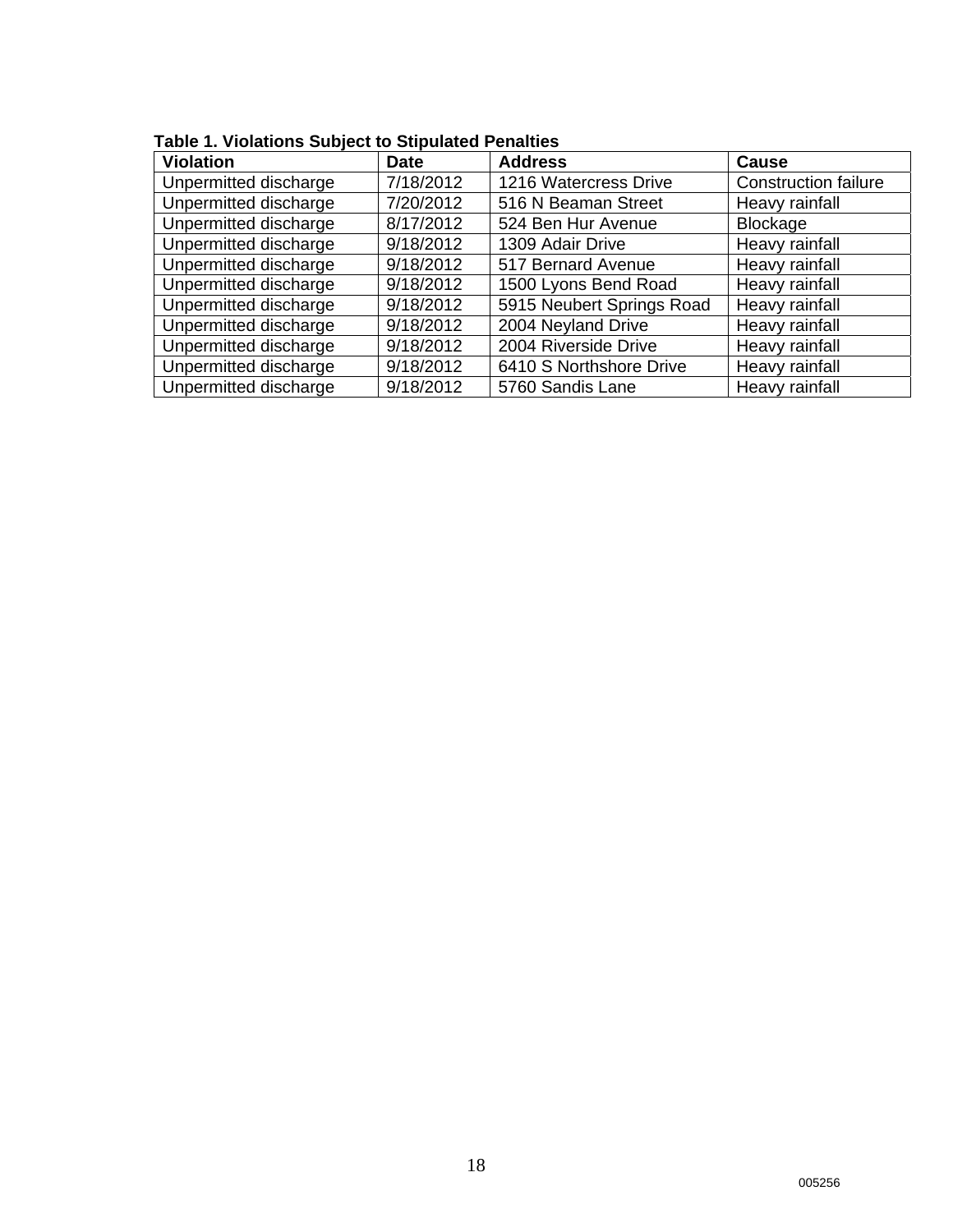## **Section 7 SSOs, Bypasses, Diversions, and Effluent Limit Violations**

Consent Decree language, pages 82-83: *"Each Quarterly Progress Report shall contain… A spreadsheet and summary of all SSOs, Bypasses, Diversions, and effluent limit violations that occurred during the previous Calendar Quarter. Information on Building Backups may be provided in separate spreadsheets and summaries from other SSOs. The spreadsheets and summaries shall identify:* 

- *a. For all SSOs, the location, source, date, time, duration, pathway (if any), receiving water (if any), the reason for each SSO, the total SSO volume, the volume returned to the WCTS, and the volume not captured;*
- *b. For all Bypasses and Diversions, the location, date, time, duration, volume and reason for each Bypass and Diversion; and the total Bypass or Diversion volumes;*
- *c. For all effluent limit violations, all information required to be reported on KUB's Discharge Monitoring Reports."*

#### **7.1 SSOs**

Appendix B lists all SSOs that occurred during this reporting period. During this period, there were 31 SSO events. Of that number, nine were due to blockage, eight were due to heavy rainfall, four were due to broken pipe, four were due to grinder pump failure, three were due to electrical failure, two were due to construction failure, and one was due to mechanical failure.

Of the 31 SSO events, 18 were in the  $0 - 1,000$  gallons volume range, four were in the 1,001 – 10,000 range, eight events totaled greater than 10,000 gallons, and the volume was unknown for one event. Durations for events during this period are as follows: 22 ranged from 0 – 2 hours, five ranged from 2.1 - 5 hours, three events were greater than 5 hours, and the duration was unknown for one event.

#### **7.2 Building Backups**

Appendix C lists all Building Backups that occurred during this reporting period. During this period, there were five Building Backups. Two of those events were due to heavy rainfall, two were due to grinder pump failure, and one event was due to broken pipe.

#### **7.3 Bypasses**

All Bypasses that occurred during this reporting period were in compliance with the Process Controls Program. For purposes of this report, any Bypass in compliance with the Process Controls Program shall be referred to as a "Diversion" (see below). All Bypasses not in compliance with the Process Controls Program shall be referred to as a "Bypass."

Table 2 contains all Diversion event information that occurred during this reporting period. During this reporting period, there was one Diversion at Kuwahee and none at Fourth Creek, Loves Creek, or Eastbridge. No Bypasses occurred during this reporting period.

#### **7.4 Effluent Limit Violations**

Table 3 contains all effluent limit violations that occurred during this reporting period. The table contains the information as it is reported in KUB's Discharge Monitoring Reports. During this reporting period, there was one Effluent Limit Violation for Kuwahee and one for Fourth Creek. There were no Effluent Limit Violations at Loves Creek or Eastbridge WWTPs.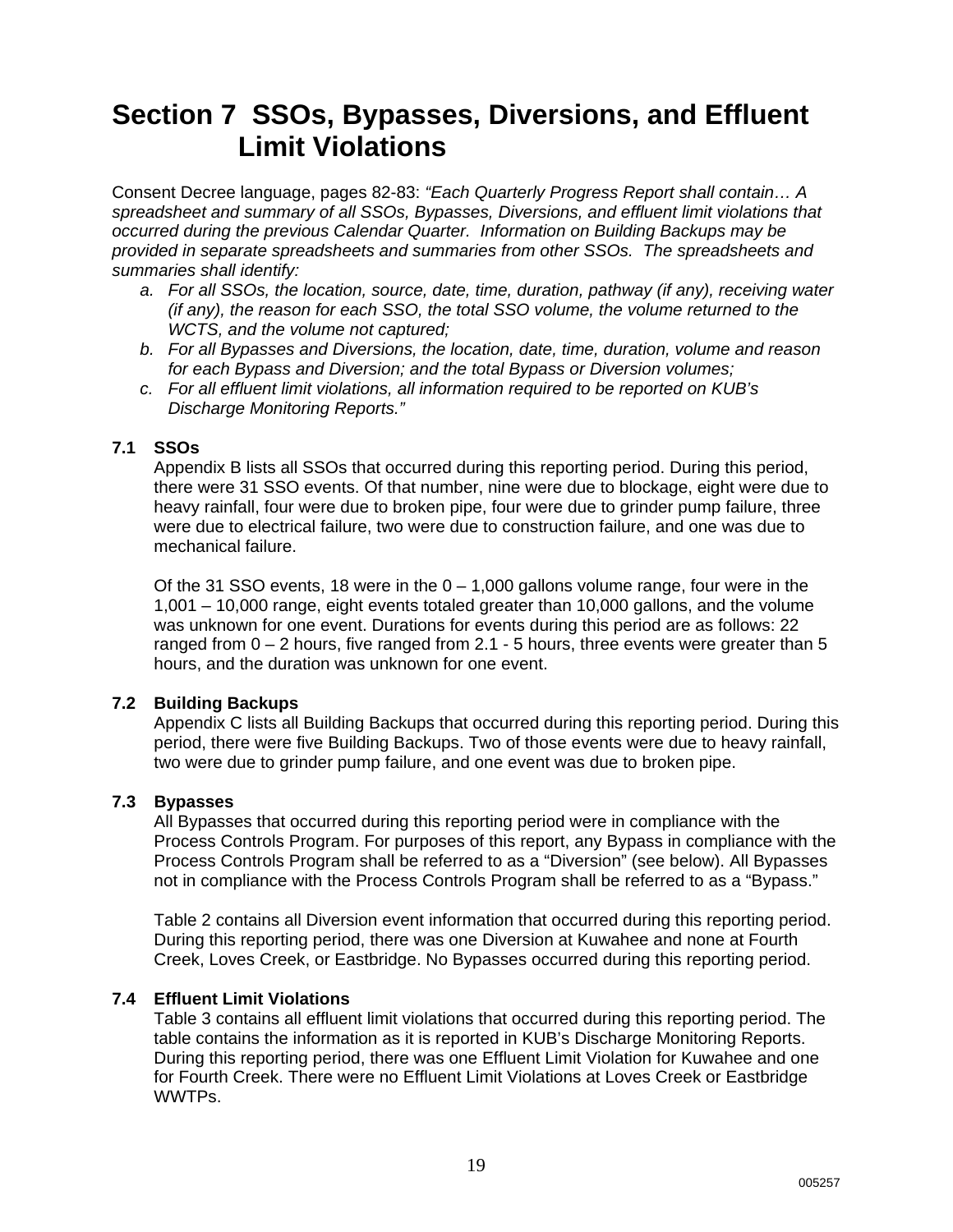#### **Table 2: Diversions**

| <b>WWTP</b>         | Did a<br><b>Diversion</b><br>occur? | <b>Date</b><br><b>Diversion</b><br>gate opened | <b>Time</b><br><b>Diversion</b><br>gate<br>opened | Date<br><b>Diversion</b><br>gate<br>closed | Time<br><b>Diversion</b><br>gate<br>closed | Date<br>Diversion   Duration  <br>flow<br>reported | (hrs) | Volume<br>(MG) | <b>Total</b><br><b>Event</b><br><b>Duration</b><br>(hrs) | <b>Total</b><br>Event<br>Volume<br>(MG) | <b>Reason for Event</b>                   |
|---------------------|-------------------------------------|------------------------------------------------|---------------------------------------------------|--------------------------------------------|--------------------------------------------|----------------------------------------------------|-------|----------------|----------------------------------------------------------|-----------------------------------------|-------------------------------------------|
| <b>Fourth Creek</b> | No.                                 |                                                |                                                   |                                            |                                            |                                                    |       |                |                                                          |                                         |                                           |
| Kuwahee             | Yes                                 | 09/18/2012                                     | 03:00                                             | 09/18/2012                                 | 22:00                                      | 09/18/2012                                         | 19    | 29.87          | 19                                                       | 29.87                                   | High flow event due to<br>excess rainfall |
| Loves Creek         | No                                  |                                                |                                                   |                                            |                                            |                                                    |       |                |                                                          |                                         |                                           |
| Eastbridge          | No                                  |                                                |                                                   |                                            |                                            |                                                    |       |                |                                                          |                                         |                                           |

#### **Table 3: Effluent Limit Violations**

| <b>WWTP</b>                         | Did an<br>event<br>occur?   | <b>Date</b> | <b>Parameter</b> | Type  | Limit             | <b>Value</b> |
|-------------------------------------|-----------------------------|-------------|------------------|-------|-------------------|--------------|
| Kuwahee                             | Yes                         | 09/18/2012  | <b>TSS</b>       | Daily | $45 \text{ mg/l}$ | $50$ mg/l    |
| <b>Fourth Creek</b>                 | Yes                         | 09/18/2012  | SS               | Daily | 1 $mI/I$          | $4$ ml/l     |
| Loves Creek                         | No                          |             |                  |       |                   |              |
| Eastbridge                          | No                          |             | -                |       |                   |              |
| <b>SS</b> - Settleable Solids       | mg/l - milligrams per liter |             |                  |       |                   |              |
| <b>TSS - Total Suspended Solids</b> | cfu-Colony Forming Unit     |             |                  |       |                   |              |
| $ m /l$ – milliliters per liter     | lbs - Pounds                |             |                  |       |                   |              |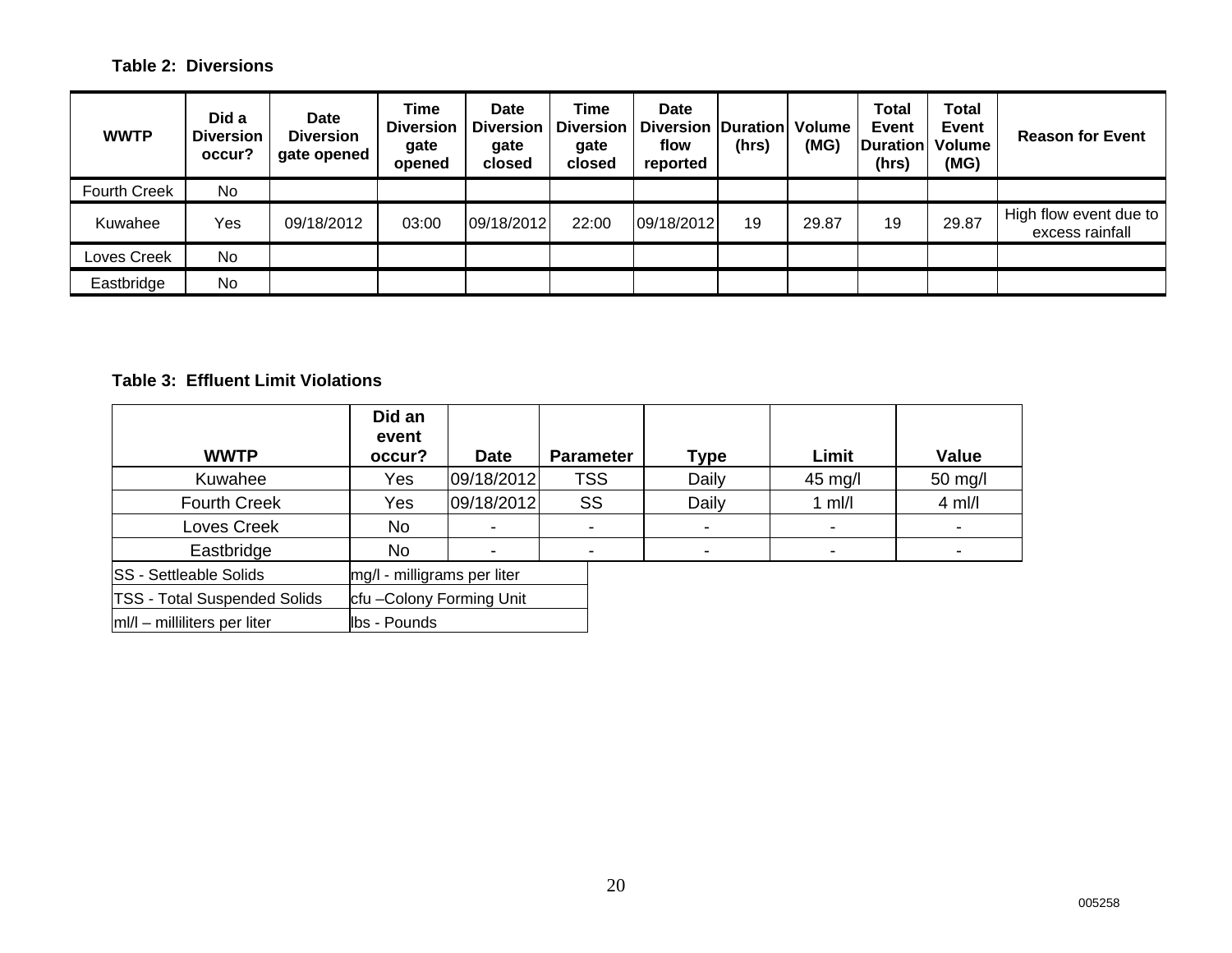# **Section 8 Water Quality Monitoring Data**

Consent Decree language, pages 82-83: *"Each Quarterly Progress Report shall contain… The water quality monitoring data and other information required pursuant to Section VII.D.1.(e).(v)."*

#### **8.1 Sampling Conducted and Results**

Appendix D lists all sampling that was conducted during this reporting period and the results thereof. In addition to routine monitoring in all creeks, and responding to Sanitary Sewer Overflows (SSO), KUB Water Quality Personnel conducted some investigative sampling in Baker and Goose Creeks. KUB continues to utilize RT-PCR Bacteroides analysis if necessary to investigate the source of any high *E. coli* counts that reoccur.

#### First Creek

All of the bacteriological results associated with the routine monitoring for First Creek (Routine Water Quality Monitoring Report – Appendix D) were below the water quality standard of 941cfu/100 ml, except for one sample taken on 7/3/12, which was only slightly above the standard. No other samples for the quarter were above the limit. No investigation is warranted.

#### Second Creek

The one routine sample that had an *E. coli* result above the water quality standard of 941cfu/100 ml was collected on 9/20/12 when the area had received 6.1 inches of rain within the three days prior to sampling (Routine Water Quality Monitoring Report – Appendix D). Contamination from storm runoff may have contributed to the high count observed on this date.

#### Third Creek

There were two routine samples for this quarter that had an *E. coli* result above the water quality standard of 941cfu/100 ml. They were both collected on 9/17/12 when the area had received a cumulative 2.94 inches of rain on the day of sampling (Routine Water Quality Monitoring Report – Appendix D). These high counts are likely due to contaminated runoff.

#### Fourth Creek

There were no *E. coli* results above the water quality standard for any monitoring done on Fourth Creek during this quarter (Routine Water Quality Monitoring Report – Appendix D). Bacteriological counts have continued to be below the water quality standard for the last several quarters. There is no investigative sampling being performed on Fourth Creek at this time.

#### Loves Creek

The bacteriological results associated with the routine monitoring for Loves Creek (Routine Water Quality Monitoring Report – Appendix D) have been below the water quality standard of 941cfu/100 ml for some time. That continues to be the case this quarter with no high counts to report.

#### Williams Creek

There were two routine samples for this quarter that had an *E. coli* result above the water quality standard of 941cfu/100 ml, for Williams Creek (Routine Water Quality Monitoring Report – Appendix D). One was taken on 8/13/12 when a half inch of rain fell within the three days prior to sampling. The other sample was taken on 9/12/12. If high counts continue at this location in the coming quarter they will be investigated.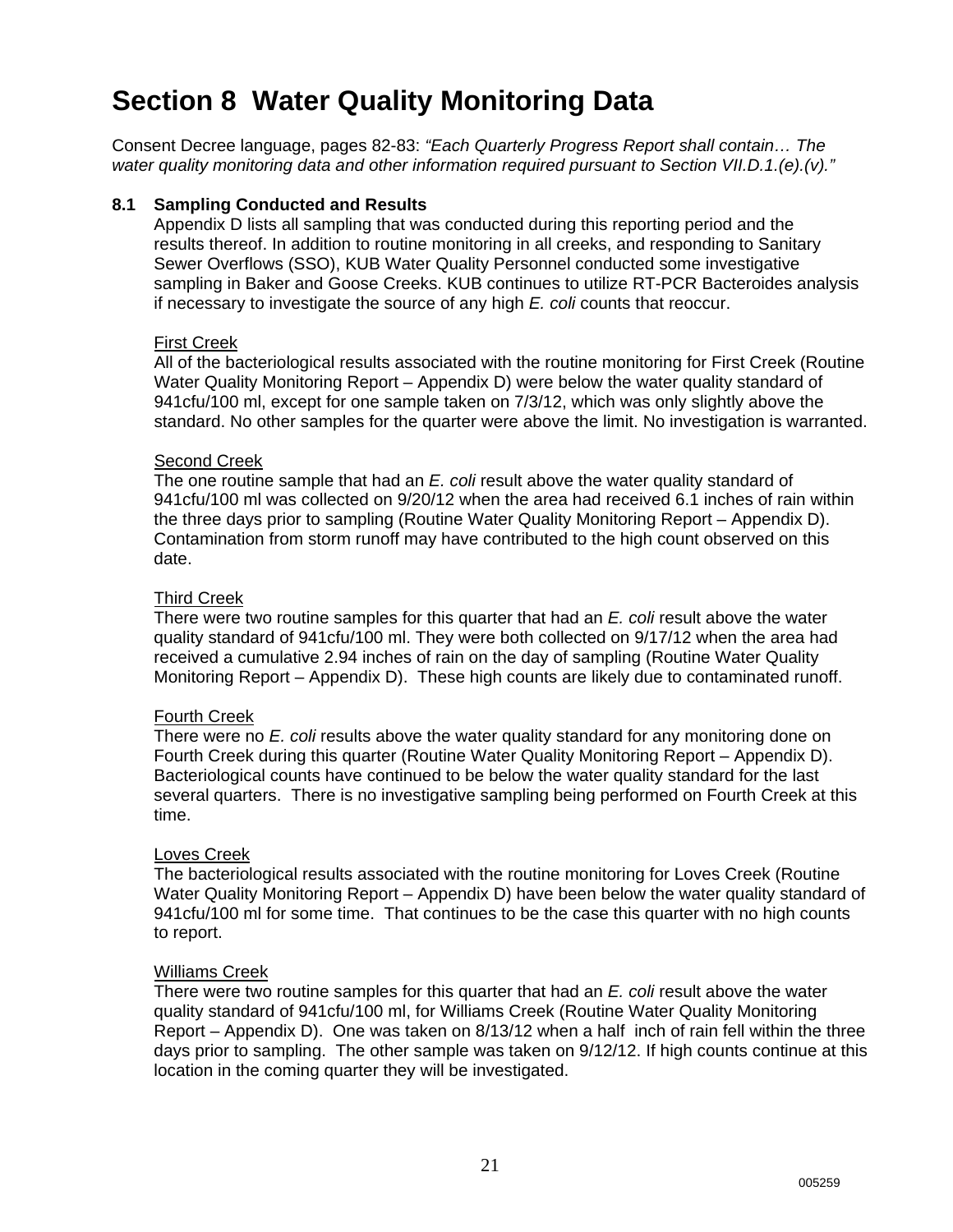#### Baker Creek

There were three routine samples taken on 8/30/12 that were all above the water quality standard of 941cfu/100 ml (Routine Water Quality Monitoring Report – Appendix D) for Baker Creek. We have been investigating this creek because of elevated counts observed in previous quarters along a tributary that enters the stream at mile 0.36 (Table 1 – Appendix D). Monitoring of the tributary over time has suggested that a potential source needs additional investigation, so KUB performed source testing to try and narrow down its location. Since these elevations are inconsistent and seen primarily during wet weather in this largely residential area, a leaking septic system or defective private lateral is suspect. KUB is currently investigating the high counts with source testing. The PCR data will be reported as soon as it becomes available.

#### Goose Creek

There were three routine samples for this quarter that had an *E. coli* result above the water quality standard of 941cfu/100 ml (Routine Water Quality Monitoring Report – Appendix D) during dry weather. Two samples were at Site 1.19E and one sample was downstream of 1.19E, which is currently under investigation (Table 2 – Appendix D). *E. coli* results above the water quality standard of 941cfu/100 ml have been obtained during both wet and dry weather conditions near Site 1.19E. The area upstream and near site 1.19E is currently being investigated to determine the potential source of the contamination, and more monitoring of the nearby tributaries will continue into the new quarter.

#### **8.2 Projected Data Collection**

During the fourth quarter of 2012, KUB will continue to monitor the 24 routine sampling locations in the sewer basins of eight area creeks. KUB will collect samples from the following locations during the fourth quarter of 2012:

| <b>Creek Name</b>     | <b>Creek Mile #</b> | <b>Creek Mile #</b> | <b>Creek Mile #</b> |
|-----------------------|---------------------|---------------------|---------------------|
| <b>First Creek</b>    | 1.74                | 2.57                | 6.33                |
| <b>Second Creek</b>   | 0.30                | 1.54                | 5.11                |
| <b>Third Creek</b>    | 0.87                | 2.08E               | 4.80W               |
| <b>Fourth Creek</b>   | 1.75                | 2.79                | 3.29                |
| <b>Baker Creek</b>    | 0.36                | 0.53                | 1.45                |
| <b>Goose Creek</b>    | 0.40                | 1.19E               | 1.80E               |
| <b>Loves Creek</b>    | 0.85                | 1.89                | 3.45                |
| <b>Williams Creek</b> | 0.89                | 1.70                | 2.02                |

#### *Sample Locations by Creek Mile or Site Number*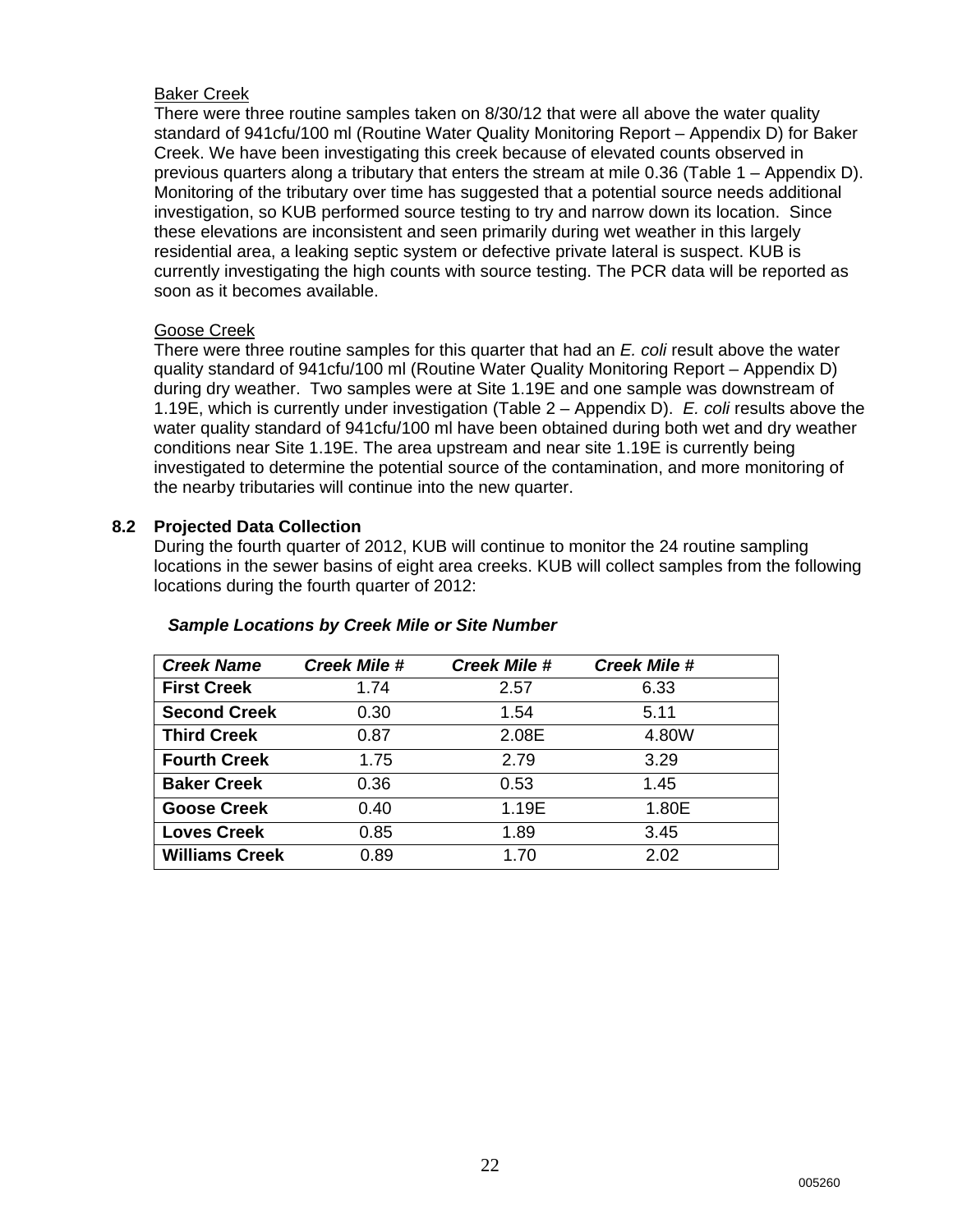# **Appendix A**

# **Capital Projects and Rehabilitation Credits**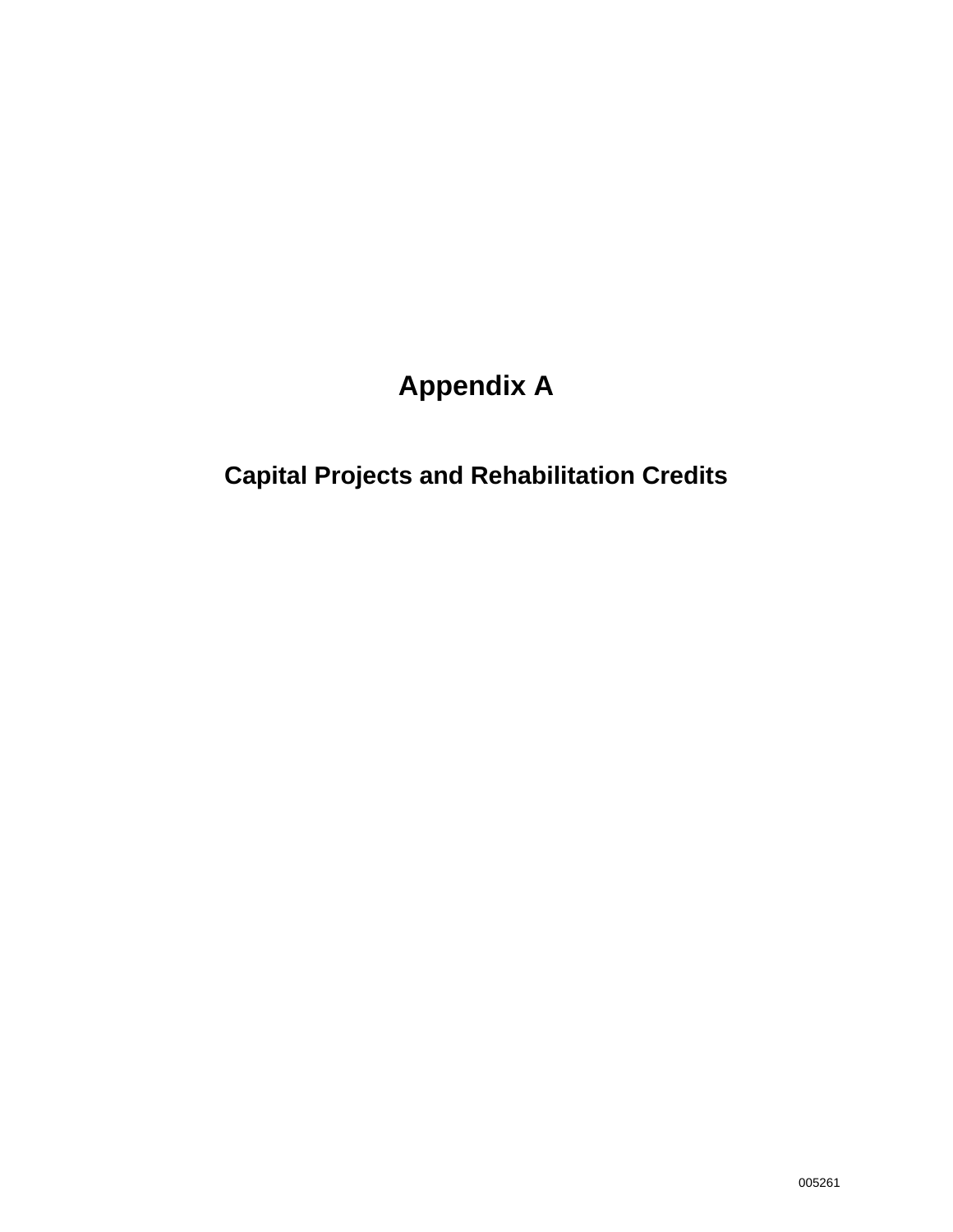#### Capital Projects and Rehabilitation Credits

|                                                                                                                |                                                              |                                                    |                                   | <b>Credits</b>       |                                             |
|----------------------------------------------------------------------------------------------------------------|--------------------------------------------------------------|----------------------------------------------------|-----------------------------------|----------------------|---------------------------------------------|
|                                                                                                                |                                                              |                                                    |                                   | <b>Banked</b>        |                                             |
| <b>Project Name</b><br>1 Comprehensive Rehab 03B1a                                                             | <b>Credit Type</b><br>Comprehensive Rehabilitation           | <b>Basin</b><br>1st Creek                          | <b>WWTP</b><br>Kuwahee            | (gpd)<br>321,030     | <b>Status</b><br>Project Complete           |
| 2 Comprehensive Rehab 03B2a                                                                                    | Comprehensive Rehabilitation                                 | 1st Creek                                          | Kuwahee                           | 302,366              | <b>Project Complete</b>                     |
| 3 Comprehensive Rehab 04B1a                                                                                    | Comprehensive Rehabilitation                                 | 1st Creek                                          | Kuwahee                           | 334,626              | Project Complete                            |
| 4 Comprehensive Rehab 08A1                                                                                     | Comprehensive Rehabilitation                                 | 1st Creek                                          | Kuwahee                           | 1,589,952            | Project Complete                            |
| 5 McCampbell Lane Sewer Replacement                                                                            | Find & Fix Gravity Main                                      | 1st Creek                                          | Kuwahee                           | 25,543               | Project Complete                            |
| 6 Knox Road Trunkline Replacement<br>7 vented manhole cover replacement (7A1)                                  | Find & Fix Gravity Main<br><b>Manhole Cover</b>              | 1st Creek<br>1st Creek                             | Kuwahee<br>Kuwahee                | 36,728<br>13,333     | Project Complete<br>Project Complete        |
| 8 vented manhole cover replacement (7A1)                                                                       | Manhole Cover                                                | 1st Creek                                          | Kuwahee                           | 13,333               | Project Complete                            |
| 9 vented manhole cover replacement (7A1)                                                                       | <b>Manhole Cover</b>                                         | 1st Creek                                          | Kuwahee                           | 13,333               | Project Complete                            |
| 10 Comprehensive Rehab 15D2                                                                                    | Comprehensive Rehabilitation                                 | 2nd Creek                                          | Kuwahee                           | 1,450,008            | Project Complete                            |
| 11 Comprehensive Rehab 05A4 & 05A3                                                                             | Comprehensive Rehabilitation                                 | 2nd Creek                                          | Kuwahee                           | 43,904               | <b>Project Complete</b>                     |
| 12 Comprehensive Rehab 09A2<br>13 Comprehensive Rehab 09A1                                                     | Comprehensive Rehabilitation<br>Comprehensive Rehabilitation | 3rd Creek<br>3rd Creek                             | Kuwahee<br>Kuwahee                | 296,664<br>219,345   | <b>Project Complete</b><br>Project Complete |
| 14 Walker Springs Storage Tank                                                                                 | Storage Tank                                                 | 4th Creek                                          | Fourth Creek                      | 3,250,000            | Project Complete                            |
| 15 Comprehensive Rehab 40F1                                                                                    | Comprehensive Rehabilitation                                 | South Knox / Knob Creek                            | Kuwahee                           | 83,600               | Project Complete                            |
| 16 Comprehensive Rehab 41A4                                                                                    | Comprehensive Rehabilitation                                 | South Knox / Knob Creek                            | Kuwahee                           | 371,994              | Project Complete                            |
| 17 Comprehensive Rehab 41B1<br>18 Wilson Ave, Chesnut St., Donnell St. (Asset Replacement)                     | Comprehensive Rehabilitation<br>Find & Fix Gravity Main      | South Knox / Knob Creek<br><b>Williams Creek</b>   | Kuwahee<br>Kuwahee                | 152,958<br>28        | Project Complete<br>Project Complete        |
| 19 Williams Creek Trunkline Replacement                                                                        | Find & Fix Gravity Main                                      | <b>Williams Creek</b>                              | Kuwahee                           | 168,667              | Project Complete                            |
| 20 Rushland Park Off Site Sewer Rehabilitation                                                                 | Find & Fix Gravity Main                                      | Loves Creek                                        | Loves Creek                       | 3,803                | Project Complete                            |
| 21 Emily Avenue Pump Station Abandonment                                                                       | Find & Fix Gravity Main                                      | Loves Creek                                        | Loves Creek                       | 141,600              | Project Complete                            |
| 22 Fair Drive - Phase I                                                                                        | Find & Fix Gravity Main                                      | 1st Creek                                          | Kuwahee                           | 130,928              | Project Complete                            |
| 23 Comprehensive Rehab 23E1<br>24 vented manhole cover replacements (08B2)                                     | Comprehensive Rehabilitation<br><b>Manhole Cover</b>         | 2nd Creek<br>1st Creek                             | Kuwahee<br>Kuwahee                | 4,215,003<br>4,669   | Project Complete<br><b>Project Complete</b> |
| 25 vented manhole cover replacement (16B1)                                                                     | Manhole Cover                                                | 1st Creek                                          | Kuwahee                           | 667                  | Project Complete                            |
| 26 vented manhole cover replacements (28C1)                                                                    | <b>Manhole Cover</b>                                         | 3rd Creek                                          | Kuwahee                           | 1,334                | Project Complete                            |
| 27 10" mainline replacement (33A2)                                                                             | Find & Fix Gravity Main                                      | 4th Creek                                          | <b>Fourth Creek</b>               | 5,409                | <b>Project Complete</b>                     |
| 28 vented manhole cover replacements (22C2)                                                                    | <b>Manhole Cover</b>                                         | 3rd Creek                                          | Kuwahee                           | 16,002               | Project Complete                            |
| 29 vented manhole cover replacements (63)<br>30 10" mainline replacement (6C1)                                 | <b>Manhole Cover</b><br>Find & Fix Gravity Main              | <b>Sinking Creek</b><br>Loves Creek                | Loves Creek<br><b>Loves Creek</b> | 66,665<br>24,620     | Project Complete<br>Project Complete        |
| 31 Comprehensive Rehab 06A5                                                                                    | Comprehensive Rehabilitation                                 | Loves Creek                                        | Loves Creek                       | 263,358              | Project Complete                            |
| 32 Comprehensive Rehab 06A4                                                                                    | Comprehensive Rehabilitation                                 | Loves Creek                                        | Loves Creek                       | 386,304              | Project Complete                            |
| 33 vented manhole cover replacement (39D2)                                                                     | <b>Manhole Cover</b>                                         | South Knox / Knob Creek                            | Kuwahee                           | 667                  | Project Complete                            |
| 34 vented manhole cover replacement (39D4)                                                                     | Manhole Cover                                                | South Knox / Knob Creek<br>South Knox / Knob Creek | Kuwahee                           | 667<br>2,668         | <b>Project Complete</b>                     |
| 35 vented manhole cover replacement (39D3)<br>36 vented manhole cover replacement (20A6)                       | <b>Manhole Cover</b><br>Manhole Cover                        | Loves Creek                                        | Kuwahee<br>Loves Creek            | 1,334                | Project Complete<br>Project Complete        |
| 37 vented manhole cover replacement (20A7)                                                                     | <b>Manhole Cover</b>                                         | Loves Creek                                        | Loves Creek                       | 667                  | Project Complete                            |
| 38 vented manhole cover replacement (13A2)                                                                     | Manhole Cover                                                | 3rd Creek                                          | Kuwahee                           | 667                  | Project Complete                            |
| 39 vented manhole cover replacement (13B1)                                                                     | <b>Manhole Cover</b>                                         | 3rd Creek                                          | Kuwahee                           | 13,335               | Project Complete                            |
| 40 vented manhole cover replacement (28B1)                                                                     | Manhole Cover                                                | 3rd Creek                                          | Kuwahee                           | 1,334<br>4,278       | Project Complete                            |
| 41 12" mainline replacement (44)<br>42 manhole frame seal repair (67)                                          | Find & Fix Gravity Main<br>Manhole Repair                    | South Knox / Knob Creek<br>Loves Creek             | Kuwahee<br>Loves Creek            | 2,304                | Project Complete<br>Project Complete        |
| 43 Whites Creek Trunk Line Replacement (02)                                                                    | Find & Fix Gravity Main                                      | 1st Creek                                          | Kuwahee                           | 50,106               | Project Complete                            |
| 44 Comprehensive Rehab 09D1                                                                                    | Comprehensive Rehabilitation                                 | 3rd Creek                                          | Kuwahee                           | 381,376              | Project Complete                            |
| 45 Comprehensive Rehab 09A4                                                                                    | Comprehensive Rehabilitation                                 | 3rd Creek                                          | Kuwahee                           | 408,317              | Project Complete                            |
| 46 Lower First Creek Storage Tank<br>47 vented manhole cover replacement (11B2)                                | Storage Tank<br><b>Manhole Cover</b>                         | 1st Creek<br>3rd Creek                             | Kuwahee<br>Kuwahee                | 5,000,000<br>13,333  | <b>Project Complete</b><br>Project Complete |
| 48 vented manhole cover replacement (13C1)                                                                     | <b>Manhole Cover</b>                                         | 3rd Creek                                          | Kuwahee                           | 2,667                | Project Complete                            |
| 49 vented manhole cover replacement (22A2)                                                                     | <b>Manhole Cover</b>                                         | 3rd Creek                                          | Kuwahee                           | 667                  | Project Complete                            |
| 50 vented manhole cover replacement (22B1)                                                                     | <b>Manhole Cover</b>                                         | 3rd Creek                                          | Kuwahee                           | 667                  | Project Complete                            |
| 51 Creek Head Drive sewer line replacement (32A4)<br>52 Manhole replacement (19A3)                             | Find & Fix Gravity Main<br>Find & Fix Gravity Main           | 4th Creek<br><b>Williams Creek</b>                 | Fourth Creek<br>Kuwahee           | 11,132<br>207        | Project Complete<br><b>Project Complete</b> |
| 53 Papermill drive sewer line replacement (33A2)                                                               | Find & Fix Gravity Main                                      | 4th Creek                                          | <b>Fourth Creek</b>               | 103,769              | Project Complete                            |
| 54 Wells Rd sewer line replacement (39C2)                                                                      | Find & Fix Gravity Main                                      | South Knox / Knob Creek                            | Kuwahee                           | 1,728                | Project Complete                            |
| 55 Power Park Manhole Rehab (45)                                                                               | Find & Fix Gravity Main                                      | Knob Creek                                         | Kuwahee                           | 3,596                | Project Complete                            |
| 56 Blount Ave abandoned lateral (39A1)                                                                         | Disconnect abandoned lateral                                 | South Knox / Knob Creek                            | Kuwanee                           | z,uuu                | <b>Project Complete</b>                     |
| 57 Woodbine Ave sewerline Rehab (19A2)<br>58 Pleasant Ridge Rd Sewer line improvements (09A1)                  | Find & Fix Gravity Main<br>Find & Fix Gravity Main           | <b>Williams Creek</b><br>3rd Creek                 | Kuwahee<br>Kuwahee                | 2,683<br>207         | Project Complete<br><b>Project Complete</b> |
| 59 Papermill drive sewer line replacement (27A1)                                                               | Find & Fix Gravity Main                                      | Fourth Creek                                       | Fourth Creek                      | 18,211               | Project Complete                            |
| 60 Wilson Rd Manhole Rehab (10C1)                                                                              | Find & Fix Gravity Main                                      | 2nd Creek                                          | Kuwahee                           | 831                  | Project Complete                            |
| 61 Maryville Pike Trunk Replacement (39C1)                                                                     | Find & Fix Gravity Main                                      | South Knox / Knob Creek                            | Kuwahee                           | 72,880               | <b>Project Complete</b>                     |
| 62 Upper McKamey Trunk Replacement (11B1 11B2)<br>63 Fox Manor Blvd sewer line replacement (32A4)              | Find & Fix Gravity Main<br>Find & Fix Gravity Main           | 3rd Creek<br>4th Creek                             | Kuwahee<br>Fourth Creek           | 64,324<br>31,510     | Project Complete<br>Project Complete        |
| 64 Power Park Manhole Rehab (47)                                                                               | Manhole Repair                                               | South Knox / Knob Creek                            | Kuwahee                           | 7,700                | Project Complete                            |
| 65 Sutherland Ave Sewer Line Replacement (28B1)                                                                | Find & Fix Gravity Main                                      | 3rd Creek                                          | Kuwahee                           | 20,383               | Project Complete                            |
| 66 Fountain City Trunkline Replacement (03B1 03B2)                                                             | Find & Fix Gravity Main                                      | 1st Creek                                          | Kuwahee                           | 72,512               | Project Complete                            |
| 67 vented manhole cover replacement (11B2)                                                                     | Manhole Cover                                                | 4th Creek                                          | Fourth Creek                      | 13,333               | Project Complete                            |
| 68 vented manhole cover replacement (39D2)<br>69 Comprehensive Rehabilitation 19A2                             | Manhole Cover<br>Comprehensive Rehabilitation                | South Knox / Knob Creek<br><b>Williams Creek</b>   | Kuwahee<br>Kuwahee                | 13,333<br>521,631    | Project Complete<br>Project Complete        |
| 70 17B1 Manhole Replacement                                                                                    | Find & Fix Gravity Main                                      | 1st Creek                                          | Kuwahee                           | 1,803                | <b>Project Complete</b>                     |
| 71 Vine Middle School sewerline Rehab (24D1)                                                                   | Find & Fix Gravity Main                                      | 1st Creek                                          | Kuwahee                           | 23,491               | Project Complete                            |
| 72 Comprehensive Rehabilitation (08B2)                                                                         | Comprehensive Rehabilitation                                 | 1st Creek                                          | Kuwahee                           | 841,370              | Project Complete                            |
| 73 Third Creek Storage Tank (21A1)<br>74 Comprehensive Rehabiliation (19A1)                                    | Storage Tank<br>Comprehensive Rehabilitation                 | 3rd Creek<br>Williams Creek                        | Kuwahee<br>Kuwahee                | 4,000,000<br>313,938 | Project Complete<br>Project Complete        |
| 75 Comprehensive Rehabiliation (19B1)                                                                          | Comprehensive Rehabilitation                                 | Williams Creek                                     | Kuwahee                           | 328,300              | Project Complete                            |
| 76 Comprehensive Rehabiliation (10B1)                                                                          | Comprehensive Rehabilitation                                 | 2nd Creek                                          | Kuwahee                           | 191,698              | Project Complete                            |
| 77 Comprehensive Rehabiliation (10C1)                                                                          | Comprehensive Rehabilitation                                 | 2nd Creek                                          | Kuwahee                           | 67,840               | Project Complete                            |
| 78 Disconnected Stormwater Detention Pond Sevier Ave (40C1)                                                    | Disconnect Storm Sewer                                       | South Knox / Knob Creek                            | Kuwahee                           | 97,333               | Project Complete                            |
| 79 Sub Basin 63 Sinking Creek Drainage rehabilitation (63)<br>80 West Ford Valley Trunkline replacement (41A1) | Comprehensive Rehabilitation<br>Find & Fix Gravity Main      | South Knox / Knob Creek<br>South Knox / Knob Creek | oves Creek.<br>Kuwahee            | 72,110<br>236,704    | Project Complete<br>Project Complete        |
| 81 Blount Avenue Trunkline Replacement (39A1)                                                                  | Find & Fix Gravity Main                                      | South Knox / Knob Creek                            | Kuwahee                           | 225,376              | Project Complete                            |
| 82 Broookvale Point Repairs (02A3)                                                                             | Find & Fix Gravity Main                                      | 1st Creek                                          | Kuwahee                           | 52,079               | Project Complete                            |
| 83 Park Pump Point Repairs (45)                                                                                | Find & Fix Gravity Main                                      | South Knox / Knob Creek                            | Kuwahee                           | 11,522               | Project Complete                            |
| 84 Wayland Road Storage Tank (67)                                                                              | Storage Tank                                                 | Loves Creek                                        | Loves Creek                       | 20,000               | Project Complete                            |
| 85 Comprehensive Rehab (19A3)<br>86 Comprehensive Rehab (41A2)                                                 | Comprehensive Rehabilitation<br>Comprehensive Rehabilitation | <b>Williams Creek</b><br>South Knox / Knob Creek   | Kuwahee<br>Kuwahee                | 325,090<br>39,330    | Project Complete<br>Project Complete        |
| 87 Comprehensive Rehab (41A5)                                                                                  | Comprehensive Rehabilitation                                 | South Knox / Knob Creek                            | Kuwahee                           | 119,327              | Project Complete                            |
| 88 Jersey Ave sewer rehabilitation (SubBasin 23)                                                               | Find & Fix Gravity Main                                      | 1st Creek                                          | Kuwahee                           | 419                  | Project Complete                            |
| 89 East Magnolia sewer rehabilitation (SubBasin 24)                                                            | Find & Fix Gravity Main                                      | 1st Creek                                          | Kuwahee                           | 846                  | Project005m26e2e                            |
| 90 Walker Blvd Sewer Rehabilitation (SubBasin 16)                                                              | Find & Fix Gravity Main                                      | 1st Creek                                          | Kuwahee                           | 1086                 | Project Complete                            |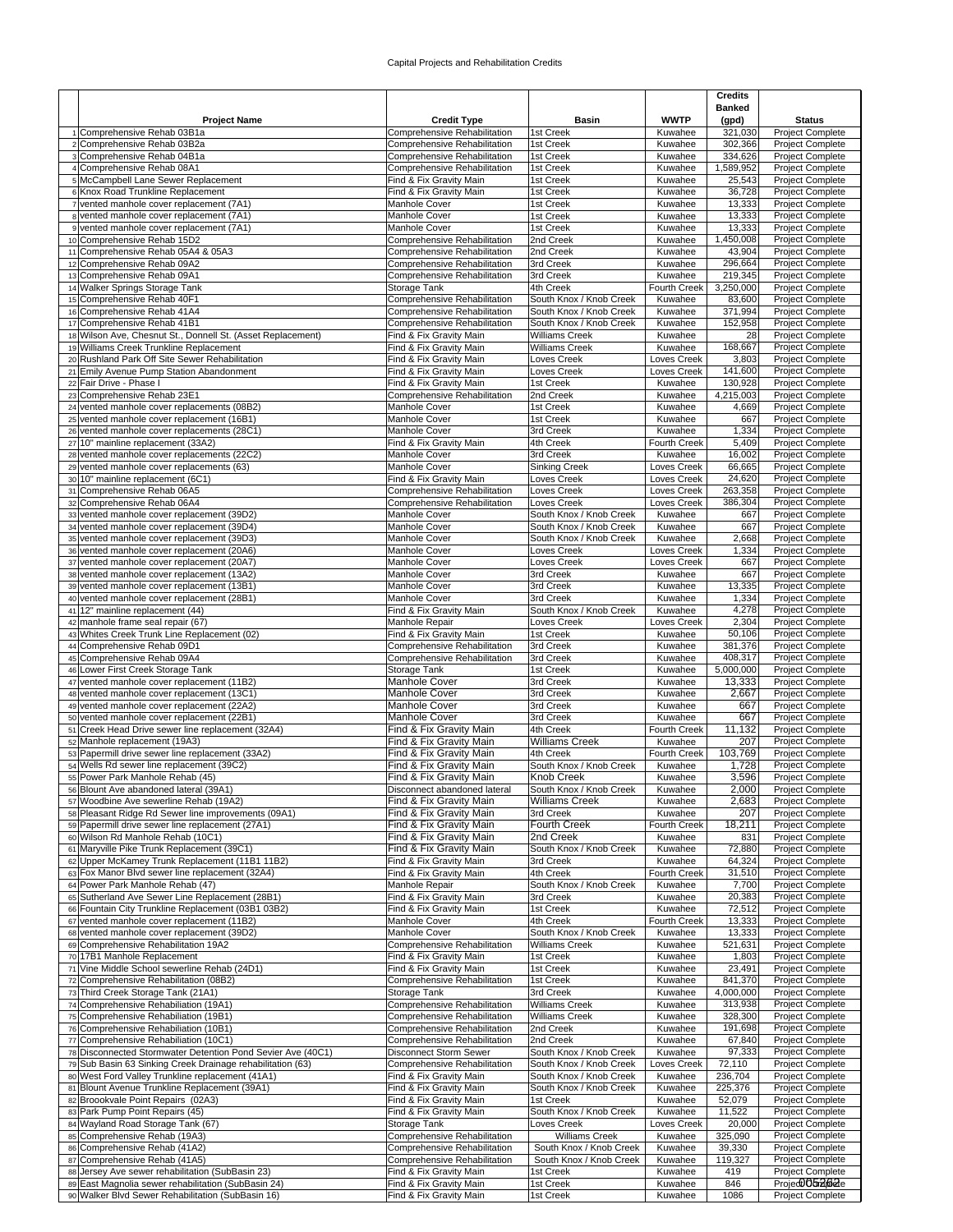#### Capital Projects and Rehabilitation Credits

| 91 Kingston Court Sewer Rehabilitation (SubBasin 29)                   | Find & Fix Gravity Main                                 | 3rd Creek               | Kuwahee                 | 3727               | Project Complete                     |
|------------------------------------------------------------------------|---------------------------------------------------------|-------------------------|-------------------------|--------------------|--------------------------------------|
|                                                                        |                                                         |                         |                         |                    |                                      |
| 92 Clinch Ave Sewer Rehabilitation (SubBasin 30)                       | Find & Fix Gravity Main                                 | 1st Creek               | Kuwahee                 | 442                | <b>Project Complete</b>              |
| 93 Badgett Drive Sewer Rehabilitation (SubBasin 22)                    | Find & Fix Gravity Main                                 | 3rd Creek               | Kuwahee                 | 214                | <b>Project Complete</b>              |
| 94 Dickson Street Sewer Rehabilitation (SubBasin 20)                   | Find & Fix Gravity Main                                 | Loves Creek             | Loves Creek             | 417                | <b>Project Complete</b>              |
| 95 W New Street Sewer Rehabilitation (SubBasin 24)                     | Find & Fix Gravity Main                                 | 1st Creek               | Kuwahee                 | 2844               | <b>Project Complete</b>              |
| 96 Rennoc Rd Sewer Rehabilitation (SubBasin 4)                         | Find & Fix Gravity Main                                 | 1st Creek               | Kuwahee                 | 2853               | <b>Project Complete</b>              |
| 97 Spicewood Lane Sewer Rehabilitation (SubBasin 13)                   | Find & Fix Gravity Main                                 | 3rd Creek               | Kuwahee                 | 216                | <b>Project Complete</b>              |
|                                                                        |                                                         |                         |                         |                    |                                      |
| 98 Chapman Highway Sewer Rehabilitation (SubBasin 39)                  | Find & Fix Gravity Main                                 | South Knox / Knob Creek | Kuwahee                 | 212                | <b>Project Complete</b>              |
| 99 McCroskey Ave Sewer Rehabilitation (SubBasin 17)                    | Find & Fix Gravity Main                                 | 1st Creek               | Kuwahee                 | 1,076              | <b>Project Complete</b>              |
| 100 East 5th Ave Sewer Rehabilitation (SubBasin 24)                    | Find & Fix Gravity Main                                 | 1st Creek               | Kuwahee                 | 447                | <b>Project Complete</b>              |
| 101 Simms Rd Sewer Rehabilitation (SubBasin 39)                        | Find & Fix Gravity Main                                 | South Knox / Knob Creek | Kuwahee                 | 2,955              | Project Complete                     |
| 102 Maynard Ave Sewer Rehabilitation (SubBasin 16)                     | Find & Fix Gravity Main                                 | 1st Creek               | Kuwahee                 | 423                | <b>Project Complete</b>              |
|                                                                        |                                                         |                         |                         |                    | <b>Project Complete</b>              |
| 103 Minibasin 10B1 & 10C1 find & fix                                   | Find & Fix Gravity Main                                 | 2nd Creek               | Kuwahee                 | 15,689             |                                      |
| 104 Third Creek Trunkline Replacement                                  | Find & Fix Gravity Main                                 | 3rd Creek               | Kuwahee                 | 483,793            | Project Complete                     |
| 105 Disconnected Stormwater 15" discharge pipe Island Home blvd        | <b>Disconnect Storm Sewer</b>                           | South Knox / Knob Creek | Kuwahee                 | 1,720,000          | Project Complete                     |
| 106 Paved Manhole Rehabilitation 40A2                                  | Find & Fix Gravity Main                                 | South Knox / Knob Creek | Kuwahee                 | 20,140             | <b>Project Complete</b>              |
| 107 Paved Manhole Rehabilitation 40F2                                  | Find & Fix Gravity Main                                 | South Knox / Knob Creek | Kuwahee                 | 6,515              | <b>Project Complete</b>              |
| 108 Paved Manhole Rehabilitation 40G1                                  | Find & Fix Gravity Main                                 | South Knox / Knob Creek | Kuwahee                 | 13,571             | <b>Project Complete</b>              |
|                                                                        |                                                         |                         |                         |                    |                                      |
| 109 Paved Manhole Rehabilitation 39E1                                  | Find & Fix Gravity Main                                 | South Knox / Knob Creek | Kuwahee                 | 2,576              | <b>Project Complete</b>              |
| 110 Paved Manhole Rehabilitation 03C1                                  | Find & Fix Gravity Main                                 | 1st Creek               | Kuwahee                 | 3,615              | <b>Project Complete</b>              |
| 111 Paved Manhole Rehabilitation 02A1                                  | Find & Fix Gravity Main                                 | 1st Creek               | Kuwahee                 | 6,491              | Project Complete                     |
| 112 Paved Manhole Rehabilitation SB 38                                 | Find & Fix Gravity Main                                 | 3rd Creek               | Kuwahee                 | 5,797              | <b>Project Complete</b>              |
| 113 Paved Manhole Rehabilitation 18A1                                  | Find & Fix Gravity Main                                 | 1st Creek               | Kuwahee                 | 4,540              | <b>Project Complete</b>              |
|                                                                        |                                                         |                         |                         | 34,671             | Project Complete                     |
| 114 Paved Manhole Rehabilitation 39E1                                  | Find & Fix Gravity Main                                 | South Knox / Knob Creek | Kuwahee                 |                    |                                      |
| 115 Paved Manhole Rehabilitation 39D1                                  | Find & Fix Gravity Main                                 | South Knox / Knob Creek | Kuwahee                 | 8,000              | <b>Project Complete</b>              |
| 116 Paved Manhole Rehabilitation 39A2                                  | Find & Fix Gravity Main                                 | South Knox / Knob Creek | Kuwahee                 | 13,335             | <b>Project Complete</b>              |
| 117 Paved Manhole Rehabilitation 39C3                                  | Find & Fix Gravity Main                                 | South Knox / Knob Creek | Kuwahee                 | 26,670             | <b>Project Complete</b>              |
| 118 Broken Manhole Lid Replacement (67)                                | Find & Fix Gravity Main                                 | Loves Creek             | Loves Creek             | 26,666             | <b>Project Complete</b>              |
| 119 Manhole Replacement (61                                            | Find & Fix Gravity Main                                 | Loves Creek             | Loves Creek             | 2,304              | <b>Project Complete</b>              |
| 120 Woodbine Aver Sewer Rehab Phase II (19A2)                          | Find & Fix Gravity Main                                 | <b>Williams Creek</b>   | Kuwahee                 | 855                | <b>Project Complete</b>              |
|                                                                        |                                                         |                         |                         |                    |                                      |
| 121 Comprehensive Sewer Rehab (41A6)                                   | Comprehensive Rehabilitation                            | South Knox / Knob Creek | Kuwahee                 | 951,328            | Project Complete                     |
| 122 Comprehensive Sewer Rehab (41C1)                                   | Comprehensive Rehabilitation                            | South Knox / Knob Creek | Kuwahee                 | 161,680            | <b>Project Complete</b>              |
| 123 Comprehensive Sewer Rehab (41C2)                                   | Comprehensive Rehabilitation                            | South Knox / Knob Creek | Kuwahee                 | 94,332             | <b>Project Complete</b>              |
| 124 Davenport Trunkline Replacement (15A1)                             | Find & Fix Gravity Main                                 | 2nd Creek               | Kuwahee                 | 86,423             | <b>Project Complete</b>              |
| 125 Forks of the River Trunkline Replacement (60)                      | Find & Fix Gravity Main                                 | Riverdale               | Kuwahee                 | 62,037             | <b>Project Complete</b>              |
|                                                                        |                                                         |                         |                         |                    |                                      |
| 126 Brooks & Ester Sewer Rehabilitation (25A2)                         | Find & Fix Gravity Main                                 | Williams Creek          | Kuwahee                 | 14,186             | <b>Project Complete</b>              |
| 127 Grand Ave Sewer Rehabiliation (23B1)                               | Find & Fix Gravity Main                                 | 2nd Creek               | Kuwahee                 | 885                | <b>Project Complete</b>              |
| 128 Clinch Ave & 21st Rehabilitation (35B3)                            | Find & Fix Gravity Main                                 | 3rd Creek               | Kuwahee                 | 15,453             | <b>Project Complete</b>              |
| 129 Blount Ave Trunkline phase II (39A2)                               | Find & Fix Gravity Main                                 | South Knox / Knob Creek | Kuwahee                 | 124,150            | Project Complete                     |
| 130 Trunkline at Woodland Ave                                          | Trunkline Replacement                                   | 2nd Creek               | Kuwahee                 | 106,558            | Project Complete                     |
| 131 Keowee Ave, Sandusky Rd, and Sutherland Ave                        | Find & Fix Gravity Main                                 | 3rd Creek               | Kuwahee                 | 6,367              | <b>Project Complete</b>              |
|                                                                        |                                                         | 1st Creek               |                         | 1,760              | <b>Project Complete</b>              |
| 132 Antietam Rd                                                        | Find & Fix Gravity Main                                 |                         | Kuwahee                 |                    |                                      |
| 133 Cheyanne Dr                                                        | Find & Fix Gravity Main                                 | South Knox / Knob Creek | Kuwahee                 | 1,760              | <b>Project Complete</b>              |
| 134 Chambliss Ave                                                      | Find & Fix Gravity Main                                 | 3rd Creek               | Kuwahee                 | 2,642              | <b>Project Complete</b>              |
| 135 Godfrey St                                                         | Find & Fix Gravity Main                                 | 1st Creek               | Kuwahee                 | 218                | <b>Project Complete</b>              |
| 136 Shortline-Ave B                                                    | Find & Fix Gravity Main                                 | South Knox / Knob Creek | Kuwahee                 | 7,332              | Project Complete                     |
| 137 Second Creek SSO Abatement                                         | Find & Fix Gravity Main                                 | 2nd Creek               | Kuwahee                 | 163,471            | <b>Project Complete</b>              |
| 138 Shortline- Maplehurst                                              | Find & Fix Gravity Main                                 | 1st Creek               | Kuwahee                 | 6,062              | <b>Project Complete</b>              |
|                                                                        |                                                         |                         |                         |                    |                                      |
| 139 Shortline- Parkhill                                                | Find & Fix Gravity Main                                 | 4th Creek               | Fourth Creek            | 1,755              | <b>Project Complete</b>              |
| 140 Shortline- Essary                                                  | Find & Fix Gravity Main                                 | 1st Creek               | Kuwahee                 | 215                | <b>Project Complete</b>              |
| 141 Shortline-Ridgecrest                                               | Find & Fix Gravity Main                                 | 1st Creek               | Kuwahee                 | 3,058              | <b>Project Complete</b>              |
| 142 4th Creek SSO Abatement Project                                    | Find & Fix Gravity Main                                 | 4th Creek               | Fourth Creek            | 266,200            | <b>Project Complete</b>              |
| 143 Ashville Highway Trunkline Replacement (20A3)                      | Find & Fix Gravity Main                                 | Loves Creek             | Kuwahee                 | 372,780            | <b>Project Complete</b>              |
| 144 Minibasin 06A2 & 06A3 Comprehensive Rehabilitation                 | Comprehensive Rehabilitation                            | Loves Creek             | Loves Creek             | 275,630            | <b>Project Complete</b>              |
|                                                                        |                                                         |                         |                         |                    |                                      |
| 145 Sevier Ave & Jones Ave Find & Fix Rehabilitation (40C1)            | Find & Fix Gravity Main                                 | South Knox / Knob Creek | Kuwahee                 | 50,537             | <b>Project Complete</b>              |
| 146 Manhole Rehabilitation - National Drive (60)                       | Find & Fix Gravity Main                                 | Riverdale               | Kuwahee                 | 4,608              | <b>Project Complete</b>              |
| 147 Washington Ave Sewer Replacement (24B1)                            | Find & Fix Gravity Main                                 | 1st Creek               | Kuwahee                 | 14,643             | <b>Project Complete</b>              |
| 148 Second Creek SSO Abatement phase II                                | Find & Fix Gravity Main                                 | 2nd Creek               |                         |                    |                                      |
| 149 Highland Hills (37A3)                                              |                                                         |                         | Kuwahee                 | 40,973             | Project Complete                     |
|                                                                        | Find & Fix Gravity Main                                 | 4th Creek               | Fourth Creek            | 13,017             | <b>Project Complete</b>              |
|                                                                        |                                                         |                         |                         |                    |                                      |
| 150 Moses Ave (29D1)                                                   | Find & Fix Gravity Main                                 | 3rd Creek               | Kuwahee                 | 1,761              | Project Complete                     |
| 151 Dance Ave (28A1)                                                   | Find & Fix Gravity Main                                 | 3rd Creek               | Kuwahee                 | 1,889              | <b>Project Complete</b>              |
| 152 Texas Ave (SB 15)                                                  | Find & Fix Gravity Main                                 | 2nd Creek               | Kuwahee                 | 85,030             | <b>Project Complete</b>              |
| 153 Ellis Road find & fix (41A3)                                       | Find & Fix Gravity Main                                 | Knob Creek              | Kuwahee                 | 61,614             | Project Complete                     |
| 154 Ford Valley Pump Station & gravity sewer                           | Find & Fix Gravity Main                                 | Knob Creek              | Kuwahee                 | 14,520             | <b>Project Complete</b>              |
| 155 Crestwood Pump Station & Gravity Sewer                             | Find & Fix Gravity Main                                 | Loves Creek             | Loves Creek             | 3,950              | Project Complete                     |
| 156 Washington Pike Manhole Rehab MH IPID 20414153                     | Find & Fix Gravity Main                                 |                         | Eastbridge              | 576                | Project Complete                     |
|                                                                        |                                                         | Eastbridge              |                         |                    |                                      |
| 157 Wassman & 8th Ave                                                  | Find & Fix Gravity Main                                 | 1st Creek               | Kuwahee                 | 8,750              | Project Complete                     |
| 158 Lebanon Street Sewer Improvements                                  | Find & Fix Gravity Main                                 | 3rd Creek               | Kuwahee                 | 13,145             | Project Complete                     |
| 159 Minibasin 35B2 UT sewer improvements                               | Find & Fix Gravity Main                                 | 3rd Creek               | Kuwahee                 | 39,952             | Project Complete                     |
| 160 Minibasin 35B3 UT sewer improvements                               | Find & Fix Gravity Main                                 | 3rd Creek               | Kuwahee                 | 27,132             | Project Complete                     |
| 161 Boyds Bridge Trunkline Replacement                                 | Find & Fix Gravity Main                                 | Loves Creek             | Loves Creek             | 137,695            | <b>Project Complete</b>              |
| 162 Minibasin 17B1 & 01A1                                              | Find & Fix Gravity Main                                 | 1st Creek               | Kuwahee                 | 69,883             | Project Complete                     |
|                                                                        |                                                         |                         |                         |                    |                                      |
| 163 Lake Forest Sewer Improvements 41A6                                | Find & Fix Gravity Main                                 | Knob Creek              | Kuwahee                 | 35,202             | <b>Project Complete</b>              |
| 164 Bennett Place Sewer Improvements 32B                               | Find & Fix Gravity Main                                 | 4th Creek               | Fourth Creek            | 25,112             | Project Complete                     |
| 165 40A2 Phase I Trunkline Replacement                                 | Find & Fix Gravity Main                                 | South Knox / Knob Creek | Kuwahee                 | 195,583            | <b>Project Complete</b>              |
| 166 Jersey Ave, Ball Camp & Hiawassee Sewer Improvments                | Find & Fix Gravity Main                                 | 3rd Creek               | Kuwahee                 | 13,059             | Project Complete                     |
| 167 W Glenwood, Nathaniel & Boyd St Shortline project 22B1, 17A1, 01A1 | Find & Fix Gravity Main                                 | 1st Creek               | Kuwahee                 | 13,059             | <b>Project Complete</b>              |
| 168 Minibasin 23D1/F1                                                  | Comprehensive Rehabilitation                            | 2nd Creek               | Kuwahee                 | 50,577             | Project Complete                     |
|                                                                        |                                                         |                         |                         |                    |                                      |
| 169 Minibasin 18B1 find & fix                                          | Find & Fix Gravity Main                                 | 1st Creek               | Kuwahee                 | 4,929              | Project Complete                     |
| 170 Second Creek Storage Tank                                          | Storage Tank                                            | 2nd Creek               | Kuwahee                 | 5,500,000          | <b>Project Complete</b>              |
| 171 Lower Third Creek Storage Tank                                     | Storage Tank                                            | 3rd Creek               | Kuwahee                 | 6,500,000          | Project Complete                     |
| 172 Noelton Drive Sewer Improvements                                   | Find & Fix Gravity Main                                 | 3rd Creek               | Kuwahee                 | 5,042              | Project Complete                     |
| 173 Old Kingston Pike Sewer improvments                                | Find & Fix Gravity Main                                 | 3rd Creek               | Kuwahee                 | 301                | Project Complete                     |
| 174 Northshore Trunkline Replacement                                   | Find & Fix Gravity Main                                 | 4th Creek               | Fourth Creek            | 183,777            | Project Complete                     |
|                                                                        |                                                         |                         |                         |                    |                                      |
| 175 Subbasin 37 Sewer Improvements                                     | Find & Fix Gravity Main                                 | 4th Creek               | Fourth Creek            | 85,039             | Project Complete                     |
| 176 Second Creek SSO Abatement                                         | Find & Fix Gravity Main                                 | 2nd Creek               | Kuwahee                 | 827                | <b>Project Complete</b>              |
| 177 Minibasin 42 & 42A1<br>178 East Fork of Third Creek Trunkline      | Comprehensive Rehabilitation<br>Find & Fix Gravity Main | 4th Creek<br>3rd Creek  | Fourth Creek<br>Kuwahee | 118,001<br>192,992 | Project Complete<br>Project Complete |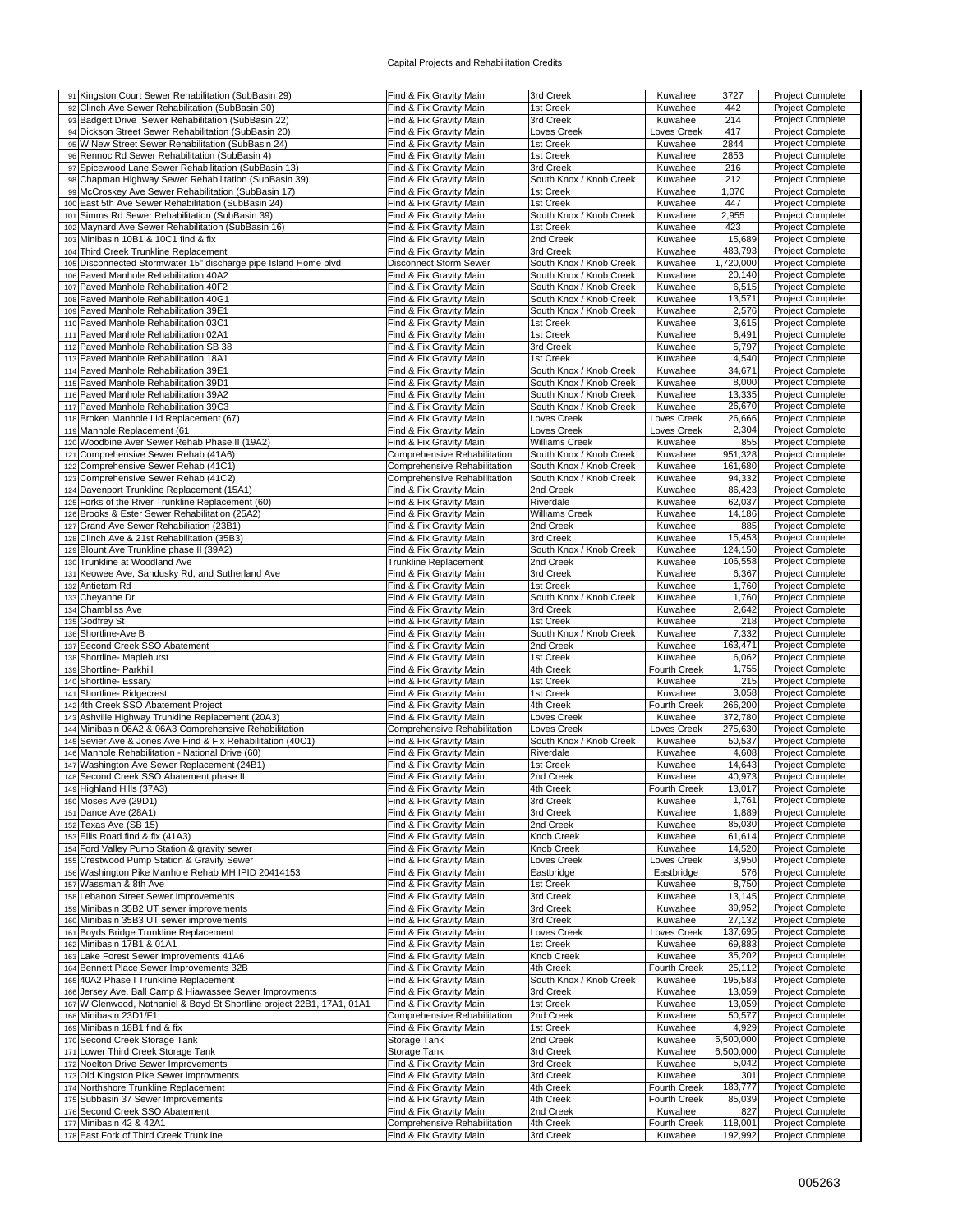**Appendix B** 

**SSOs**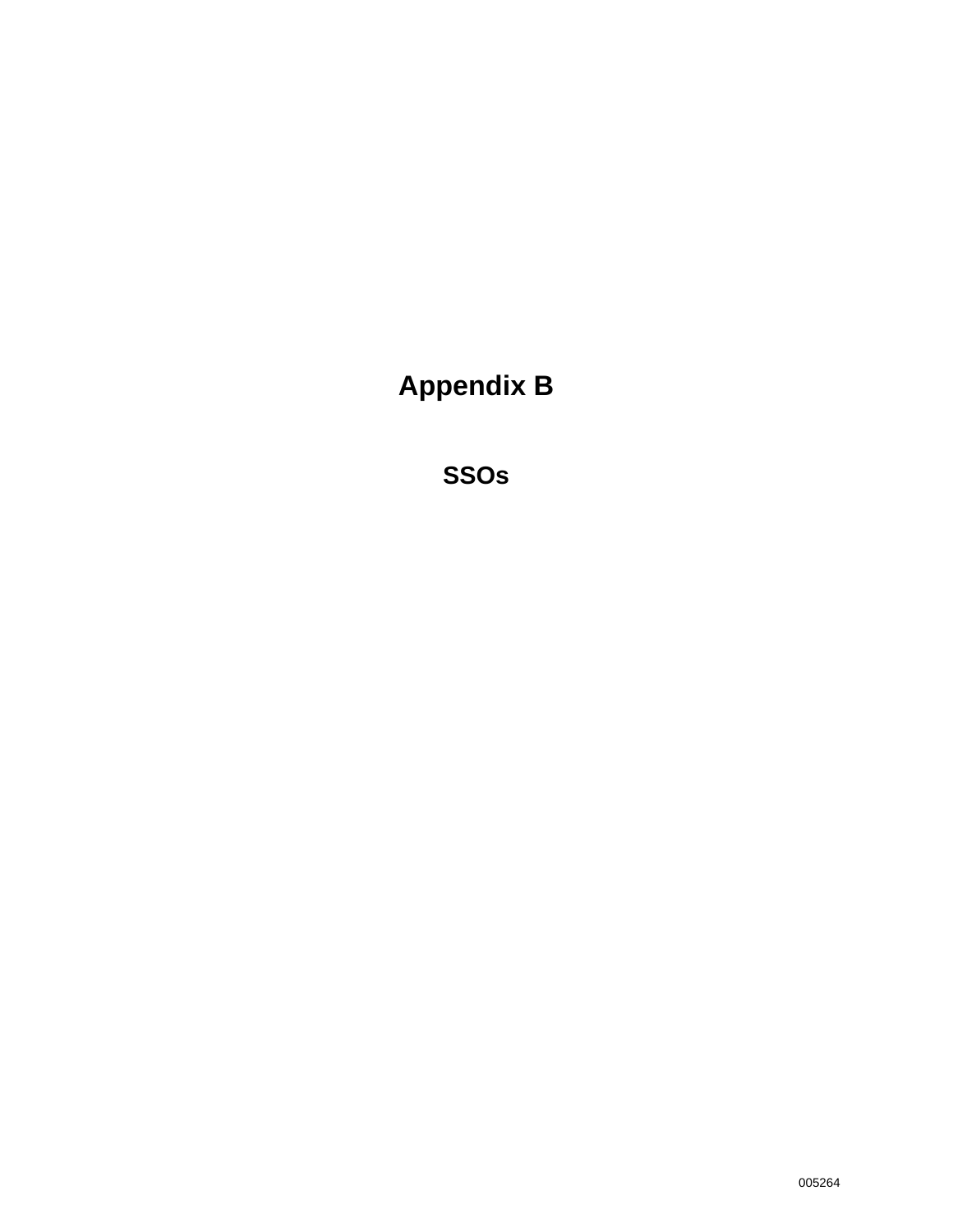|           | <b>Time</b>       |     | Street # Street                    | <b>Plant</b> | Watershed                 |      | <b>Overflow Location</b> | Pathway                                                                     | <b>Receiving Water</b> | <b>Cause of SSO/KUB Response</b>                                                              | <b>Total Volume (Gallons</b> | <b>Recovered Volume (Gallons)</b> | <b>Non-Recovered Volume</b><br>(Gallons) |         | Duration (Hours)   Unpermitted Discharge |
|-----------|-------------------|-----|------------------------------------|--------------|---------------------------|------|--------------------------|-----------------------------------------------------------------------------|------------------------|-----------------------------------------------------------------------------------------------|------------------------------|-----------------------------------|------------------------------------------|---------|------------------------------------------|
| 7/1/2012  | 6:34 PM           |     | 5745 Goldenrod Circle              | KIJW         | Third Creek               |      | Manhole 11-20            | Soil Saturation                                                             |                        | Blockage - Roots. The sewer main was flushed & area was cleaned.                              | $100 -$                      |                                   | 100                                      |         | No.                                      |
| 7/3/2012  | $2:10$ PM         |     | 4800 Malonevville Road             | FB.          | Eastbridge                |      | Wetwell                  | Ground to Soil Saturation and Recovery                                      |                        | Blockage - Debris. The sewer main was flushed & area was cleaned                              | 1.800                        | 800                               | 1.000                                    |         | No.                                      |
| 7/8/2012  |                   |     | 12:10 PM 2111 Mohawk Avenue        |              | <b>KUW</b> Williams Creek | - 25 | Manhole 4-2              | Pavement to Soil Saturation & Recovery                                      |                        | Broken System - Broken Gravity Main. The sewer main was repaired and area was cleaned.        | 1.100                        | 200                               | 900                                      |         | No.                                      |
| 7/9/2012  | 9:31 AM           |     | 781 Bagwell Road                   | LC.          | $\overline{C}$            | 63   | Broken Force Main        | Soil Saturation                                                             |                        | Broken System - Broken Force Main. The force main was repaired and the area cleaned.          | 125                          |                                   | 125                                      |         | No.                                      |
| 7/9/2012  | 9:30 PM           |     | 4800 Malonevville Road             | EB           | Eastbridge                | 109  | Wetwell                  | <b>Ground to Soil Saturation</b>                                            |                        | Blockage - Debris. The sewer main was flushed & area was cleaned.                             | 50                           |                                   | 50                                       |         | N <sub>0</sub>                           |
| 7/13/2012 | $2:10$ PM         |     | 914 Piney Grove Church Road        | EC.          | Fourth Creek              | 27   | Manhole 49-110           | Soil Saturation and Recovery                                                |                        | Blockage - Roots. The sewer main was flushed & area was cleaned.                              | 2.800                        | 500                               | 2.300                                    |         | No.                                      |
| 7/16/2012 |                   |     | 10:45 AM 2800 Selma Avenue         |              | <b>KUW</b> Williams Creek |      | Manhole 2-65             | Payement to Soil Saturation                                                 |                        | Blockage - Debris. The sewer main was flushed & area was cleaned.                             | 350                          |                                   | 350                                      |         | No.                                      |
| 7/18/2012 | 8:26 PM           |     | 1216 Watercress Drive              | KUW          | <b>First Creek</b>        |      | Manhole 29-9             | Payement to Ground to Unnamed Tributary to First Creek & Soil Saturation    | <b>First Creek</b>     | Construction Failure - Bypass Pumping. Pump Reinstated & area was cleaned.                    | 400                          |                                   | 400                                      |         | <b>Yes</b>                               |
| 7/20/2012 | 2:30 PM           |     | 1620 Edgewood Avenue               | KIIV         | <b>First Creek</b>        |      | Lateral Cleanout         | Lateral Cleanout to Soil Saturation and Pavement to Storm Drain to Recovery |                        | Construction Failure - Blockage by Construction Debris                                        | 1.000                        | 100                               | 900                                      |         | No.                                      |
| 7/20/201  | 10:28 AM          |     | 516 N Beaman Street                |              | Loves Creek               |      | Manhole 61-8             | Ground to Chilhowee Park Lake                                               | Chilhowee Park Lake    | Rainfall in the area produced I & I and high flows in sewer mains.                            | Unknown                      | Unknown                           | Unknown                                  | Unknown | Yes                                      |
| 7/22/2012 | 1:18 PM           |     | 3616 Keith Avenue                  | KUW          | <b>Third Creek</b>        | 39   | Manhole 15-145           | Soil Saturation and Recovery                                                |                        | Blockage - Debris. The sewer main was flushed & area was cleaned.                             | 50                           | 10                                | 40                                       |         | No.                                      |
|           |                   |     |                                    |              |                           |      |                          | Lateral to Ground to Pavement to Storm Sewer to Unnamed Tributary to        |                        | Blockage - Debris. The sewer main was flushed & area was cleaned.                             |                              |                                   |                                          |         |                                          |
| 8/17/2012 | 4:43 PM           |     | 524 Ben Hur Avenue                 |              | <b>KUW</b> Williams Creek |      | 25 Broken Lateral & BBI  | Williams Creek                                                              | <b>Williams Creek</b>  |                                                                                               | 60                           | 10                                | 50                                       |         | Yes                                      |
| 8/17/2012 | 9:12 AM           |     | 8035 Washington Pike               |              | Eastbridge                |      | 113 Grinder Pump Failure | Soil Saturation                                                             |                        | Grinder Pump Failure - Residential, Pump repaired & area cleaned.                             |                              |                                   |                                          |         | No.                                      |
| 9/10/2012 | 8:27 AM           |     | 423 Busbee Road                    | KUW          | South Knox                | 40   | Manhole 47-94            | Soil Saturation                                                             |                        | Broken System - Broken Gravity Main. The sewer main was repaired and area was cleaned.        |                              |                                   | 25                                       |         | No.                                      |
| 9/14/2012 |                   |     | 11:20 AM 4300 Roberts Road         |              | Eastbridge                |      | 113 Grinder Pump Failure | Soil Saturation                                                             |                        | Grinder Pump Failure - Residential. Pump repaired & area cleaned.                             | 10                           |                                   | 10                                       |         | No.                                      |
| 9/17/2012 |                   |     | 3:38 PM 4600 Chapman Hwy           | KUW          | South Knox                | 39   | Manhole 81 & 82          | Pavement to Catch Basin to Detention Pond to Soil Saturation                |                        | Broken System - Broken Gravity Main. The sewer main was repaired and area was cleaned.        | 4,900                        |                                   | 4.900                                    |         | No.                                      |
| 9/18/2012 |                   |     | 9:23 AM 1309 Adair Drive           | <b>KUW</b>   | <b>First Creek</b>        |      | Manhole 28               | Payement to Ground to Unnamed Tributary to First Creek & Soil Saturation    | <b>First Creek</b>     | Rainfall in the area produced   &   and high flows in sewer mains.                            | 2.000                        |                                   | 2.000                                    |         | Yes                                      |
| 9/18/2012 |                   |     | 12:20 PM 517 Bernard Avenue        |              | KUW Second Creek          | - 23 | Manhole 98 & 101         | Ground to Storm Drain to Second Creek                                       | Second Creek           | Rainfall in the area produced   &   and high flows in sewer mains.                            | 120.000                      |                                   | 120.000                                  | 0.5     | Yes                                      |
| 9/18/2012 |                   |     | 8:15 AM 3741 Eakers Street         | KIJW         | South Knox                | 40   | Manhole 47-103           | Soil Saturation                                                             |                        | Rainfall in the area produced   &   and high flows in sewer mains.                            | 2.000                        |                                   | 2.000                                    |         | N <sub>0</sub>                           |
|           |                   |     |                                    |              |                           |      |                          |                                                                             |                        | Pump Station - Electrical Failure Influenced by Heavy Rainfall. The pump was repaired and the |                              |                                   |                                          |         |                                          |
| 9/18/201  | 1:00 PM           | 961 | East Ford Valley Road              |              | Knob Creek                |      | Wetwell                  | Facility Wetwell to Pavement to Soil Saturation                             |                        | area was cleaned.                                                                             | 97.500                       |                                   | 97.500                                   |         | No                                       |
| 9/18/2012 |                   |     | 8:47 AM 1903 Jefferson Avenue      | KUW          | <b>First Creek</b>        | 24   | Manhole 25-18            | Soil Saturation                                                             |                        | Rainfall in the area produced   &   and high flows in sewer mains                             | 100                          | $\sim$                            | 100                                      |         | No.                                      |
| 9/18/2012 |                   |     | 9:00 AM 1500 Lyons Bend Road       |              | Fourth Creek              | -37  | Manhole 1                | <b>Fourth Creek</b>                                                         | <b>Fourth Creek</b>    | WWTP - Electrical failure Influenced by Heavy Rainfall. Electricity was restored.             | 1.823.600                    |                                   | 1.823.600                                | 8.5     | Yes                                      |
|           |                   |     |                                    |              |                           |      |                          |                                                                             |                        | Pump Station - Mechanical Failure Influenced by Heavy Rainfall. The pump was repaired and the |                              |                                   |                                          |         |                                          |
| 9/18/2012 |                   |     | 10:30 AM 5915 Neubert Springs Road |              | Knob Creek                |      | Manhole 18-1             | Ground to Soil Saturation to Unnamed Tributary to Knob Creek                | Knob Creek             | area was cleaned.                                                                             | 90.000                       |                                   | 90.000                                   |         | <b>Yes</b>                               |
| 9/18/2012 | $9.00 \text{ AM}$ |     | 2004 Nevland Drive                 | KIW          | Second Creek 35a          |      | Manhole 1                | <b>Tennessee River</b>                                                      | Tennessee River        | Rainfall in the area produced   &   and high flows in sewer mains.                            | 100,000                      |                                   | 100,000                                  | 0.25    | Yes                                      |
| 9/18/2012 | 5:15 AM           |     | 2004 Riverside Drive               | KIM          | Williams Creek            |      | Manhole 1-1              | Ground to Williams Creek                                                    | <b>Williams Creek</b>  | Rainfall in the area produced I & I and high flows in sewer mains.                            | 200.000                      |                                   | 200,000                                  |         | Yes                                      |
| 9/18/2012 | 1:16 PM           |     | 6410 S Northshore Drive            |              | Fourth Creek              |      | Manhole 8                | Ground to Fourth Creek                                                      | Fourth Creek           | Rainfall in the area produced I & I and high flows in sewer mains.                            | 40.000                       |                                   | 40.000                                   |         | Yes                                      |
| 9/18/2012 |                   |     | 8:15 AM 5760 Sandis Lane           |              | Loves Creek               | - 20 | Manhole 1                | <b>Loves Creek</b>                                                          | <b>Loves Creek</b>     | WWTP - Electrical Failure Influenced by Heavy Rainfall. Electricity was restored.             | 1.000.800                    | $\sim$                            | 1.000.800                                |         | Yes                                      |
| 9/19/2012 | 8:21 PM           |     | 5219 Bent River Boulevard          |              | Fourth Creek              |      | 43 Grinder Pump Failure  | Wet Well to Soil Saturation and BBU                                         |                        | Grinder Pump Failure- Residential, Pump repaired & area cleaned.                              | 103                          | 100                               | $\sim$                                   |         | No.                                      |
| 9/24/2012 |                   |     | 2:25 PM 2441 Linden Avenue         |              | <b>KUW</b> Williams Creek |      | Manhole 5-240            | Soil Saturation                                                             |                        | Blockage - Grease. The sewer main was flushed & area was cleaned.                             | 250                          |                                   | 250                                      |         | No.                                      |
| 9/25/2012 |                   |     | 3:22 PM 5219 Bent River Boulevard  |              | Fourth Creek              |      | 43 Grinder Pump Failure  | Wet Well to Soil Saturation and BBL                                         |                        | Grinder Pump Failure - Residential, Pump repaired & area cleaned.                             | つら                           |                                   |                                          | 0.33    | No.                                      |
| 9/28/2012 |                   |     | 11:53 AM 4205 Drifting Drive       | KIJW         | <b>Third Creek</b>        | 13   | Manhole 31-19            | Ground to Storm Drain to Wet Weather Conveyance to Soil Saturation          |                        | Blockage - Roots. The sewer main was flushed & area was cleaned.                              | 200                          |                                   | 200                                      |         | N <sub>0</sub>                           |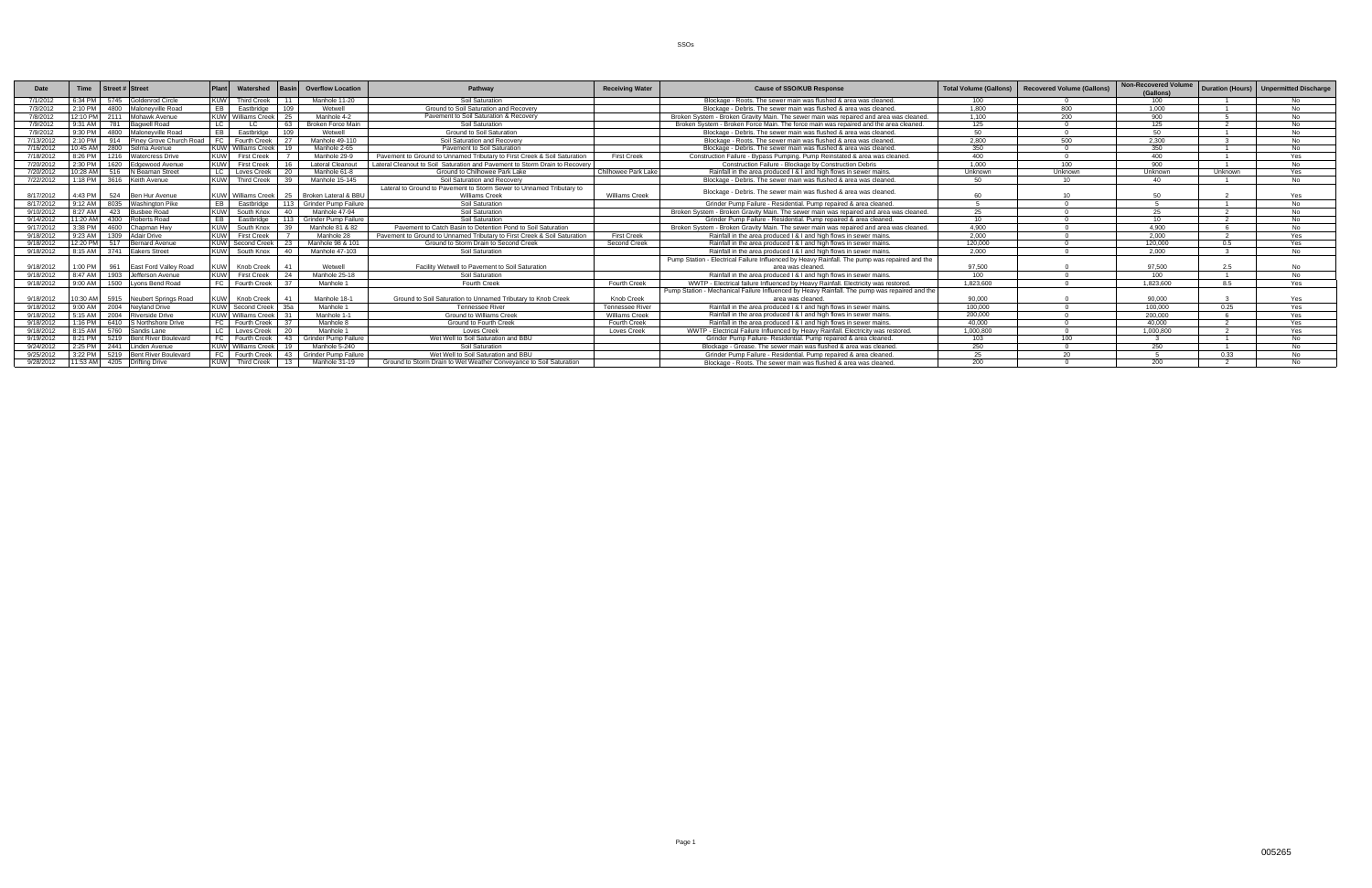# **Appendix C**

**Building Backups**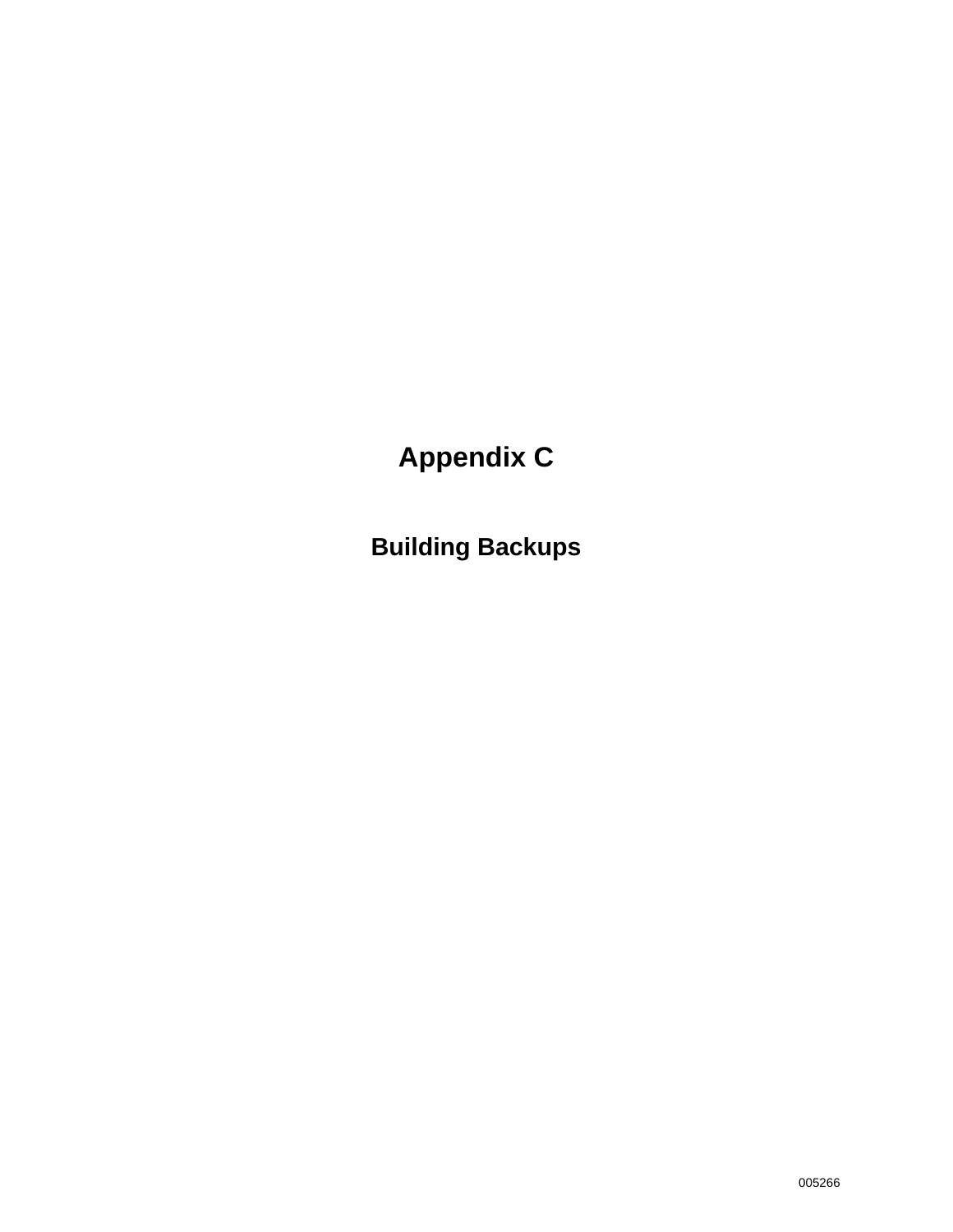BBUs

| <b>Date</b> | Time    | Street # Street |                         | <b>Plant</b> | Watershed             | Basin | <b>Overflow Location</b>                   | <b>Cause of SSO/KUB Response</b>                                                                                                                                         | <b>Total</b><br><b>Volume</b><br>(Gallons) | <b>Recovered</b><br>Volume<br>(Gallons) | Non-<br><b>Recovered</b><br>Volume<br>(Gallons) | <b>Duration</b><br>(Hours) |
|-------------|---------|-----------------|-------------------------|--------------|-----------------------|-------|--------------------------------------------|--------------------------------------------------------------------------------------------------------------------------------------------------------------------------|--------------------------------------------|-----------------------------------------|-------------------------------------------------|----------------------------|
| 8/17/2012   | 4:43 PM | 524             | Ben Hur Avenue          | KUW          | <b>Williams Creek</b> | 25    | <b>Broken Lateral &amp; BBU</b>            | Broken Lateral. The lateral was repaired and the area cleaned.                                                                                                           | 60                                         | 10                                      | 50                                              |                            |
| 9/18/2012   | 1:12 PM | 702             | E Inskip Rd             | <b>KUW</b>   | <b>First Creek</b>    |       | <b>BBU</b>                                 | Rainfall in the area produced I & I and high flows in sewer mains. The<br>building was cleaned by ServiceMaster.                                                         | 30                                         | 30                                      |                                                 |                            |
| 9/18/2012   | 3:51 PM | 4824            | <b>Horsestall Drive</b> | <b>KUW</b>   | <b>First Creek</b>    |       | <b>BBU</b>                                 | Rainfall in the area produced I & I and high flows in sewer mains. The<br>sewer main was checked until the high flows subsided. The building<br>was cleaned by customer. | 10                                         | 10 <sub>1</sub>                         |                                                 |                            |
| 9/19/2012   | 8:21 PM | 5219            | Bent River Blvd         |              | <b>Fourth Creek</b>   | 43    | Grinder Pump Failure - Residential and BBU | The grinder pump was repaired and the area was cleaned. The<br>property was cleaned by Disaster Cleaning and Recovery.                                                   | 103                                        | 100                                     |                                                 |                            |
| 9/25/2012   | 3:22 PM | 5219            | <b>Bent River Blvd</b>  |              | <b>Fourth Creek</b>   | 43    | Grinder Pump Failure - Residential and BBU | The grinder pump was repaired and the area was cleaned. The<br>property was cleaned by Disaster Cleaning and Recovery.                                                   | 25                                         | 20                                      |                                                 |                            |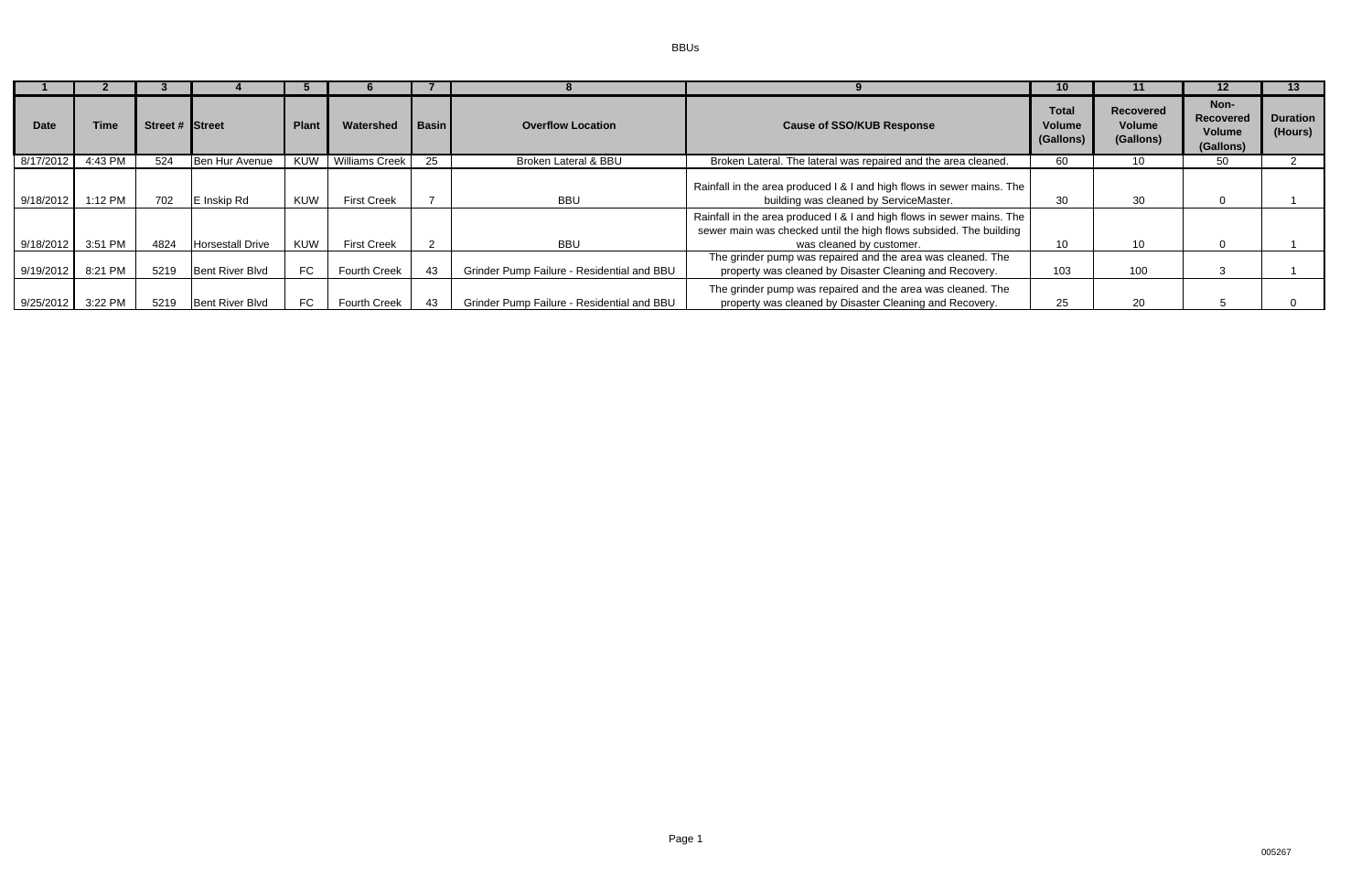# **Appendix D**

**Water Quality Monitoring Program Sampling Results**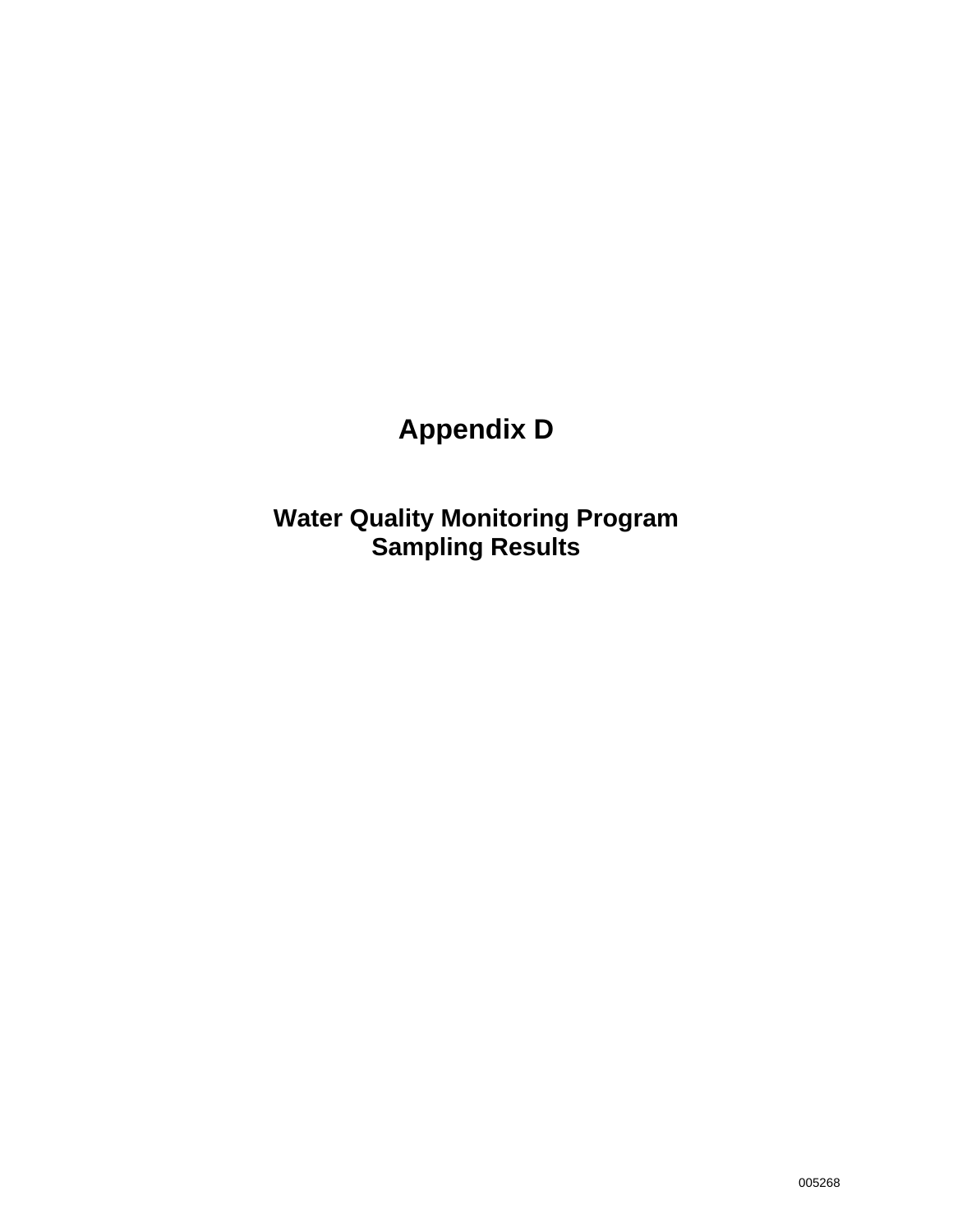

**7/1/2012 9/30/2012 Through**

#### **Knoxville Utilities Board**

Water Quality Laboratory Debbie Ailey, Lab Supervisor 835 East Jackson Avenue Knoxville, Tennessee 37915 (865) 594-8286 Fax: (865)594-8245

Creek Mile # Sample Date Sample Time pH Sample Temp (C) Dissolved Oxygen (mg/l) Fecal Coliform (CFU/100 ml) E. Coli (MPN) Precipitation Event Status\***First Creek** 1.74 7/3/2012 09:00 8.0 23 7.0 530 460 Wet R2.57 7/3/2012 08:43 8.0 23 7.3 420 490 Wet R $\mathsf{R}$ 6.33 7/3/2012 08:35 7.6 20 6.1 81 1000 Wet R1.74 8/7/2012 09:25 7.9 22 7.3 910 440 Wet R2.57 8/7/2012 09:14 8.0 22 7.6 1000 550 Wet R6.33 8/7/2012 09:00 7.7 21 6.9 1600 870 Wet R $\mathsf{R}$ 1.74 9/20/2012 10:14 7.8 17 8.7 1100 500 Wet R2.57 9/20/2012 10:25 7.9 18 9.0 1100 580 Wet R6.33 9/20/2012 09:20 7.7 17 7.9 1400 920 Wet R**Second Creek** 0.30 7/5/2012 08:49 8.1 23 7.9 640 200 Wet R1.54 7/5/2012 09:04 7.9 23 7.4 450 310 Wet R5.11 7/5/2012 09:18 7.4 22 6.2 290 390 Wet R0.30 8/13/2012 09:27 8.1 20 8.8 580 110 Wet R1.54 8/13/2012 09:20 7.9 20 8.8 470 220 Wet R5.11 8/13/2012 09:07 7.6 21 6.3 290 120 Wet R0.30 9/20/2012 09:58 7.9 18 9.0 8000 2000 Wet R1.54 9/20/2012 09:46 7.8 18 8.3 3500 170 Wet R5.119/20/2012 09:30 7.4 19 7.0 220 79 Wet R

\*Status:  $I =$  Site Under Investigation,  $R =$  Reportable for monitoring purposes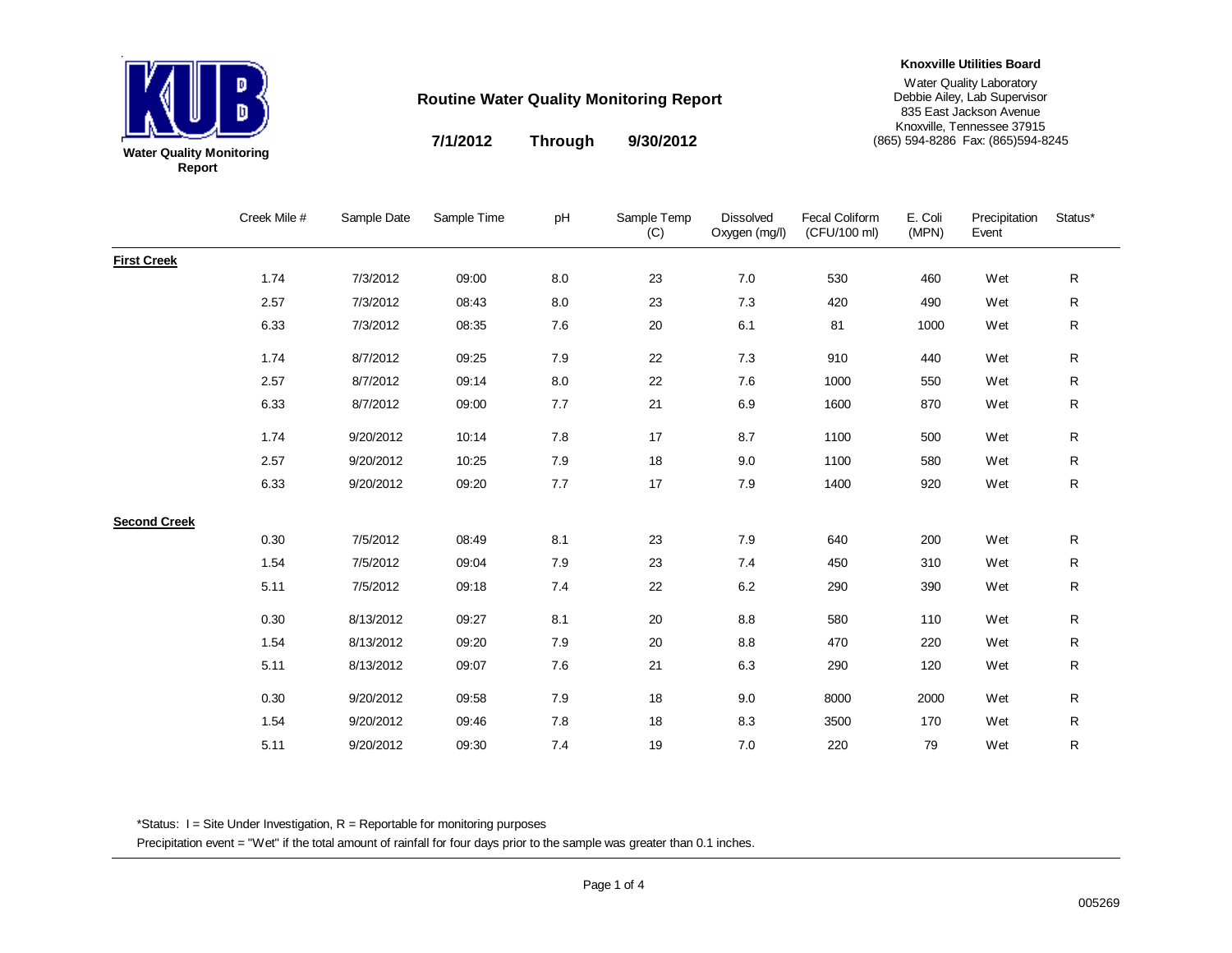

**7/1/2012 9/30/2012 Through**

#### **Knoxville Utilities Board**

Water Quality Laboratory Debbie Ailey, Lab Supervisor 835 East Jackson Avenue Knoxville, Tennessee 37915 (865) 594-8286 Fax: (865)594-8245

Creek Mile # Sample Date Sample Time pH Sample Temp (C) Dissolved Oxygen (mg/l) Fecal Coliform (CFU/100 ml) E. Coli (MPN) Precipitation Event Status\***Third Creek** 0.87 7/25/2012 09:17 8.1 23 7.7 270 320 Dry R2.08E 7/25/2012 09:02 7.9 24 6.3 1400 440 Dry R 4.80W 7/25/2012 08:41 7.8 20 8.0 1600 550 Dry R0.87 8/21/2012 09:32 8.1 18 8.4 460 150 Dry R2.08E 8/21/2012 09:12 7.9 19 6.6 300 170 Dry R4.80W 8/21/2012 08:55 7.8 16 8.5 250 150 Dry R 0.87 9/17/2012 09:26 7.6 20 8.1 2000 1200 Wet R2.08E 9/17/2012 09:12 7.9 20 6.0 1400 1200 Wet R4.80W 9/17/2012 08:40 7.7 18 7.8 330 290 Wet R**Fourth Creek** 1.75 7/23/2012 09:56 7.8 20 8.2 910 170 Wet R2.79 7/23/2012 09:43 7.8 19 7.9 440 180 Wet R3.29 7/23/2012 09:12 7.9 18 8.9 200 93 Wet R1.75 8/16/2012 08:43 7.8 19 8.3 210 250 Wet R2.79 8/16/2012 09:01 7.8 18 8.2 280 460 Wet R3.29 8/16/2012 09:12 8.0 17 9.2 270 180 Wet R1.75 9/26/2012 09:07 7.8 17 8.6 510 360 Dry R2.79 9/26/2012 08:56 7.7 17 8.4 380 190 Dry R3.29 9/26/2012 08:50 7.9 16 9.0 130 100 Dry R

\*Status:  $I =$  Site Under Investigation,  $R =$  Reportable for monitoring purposes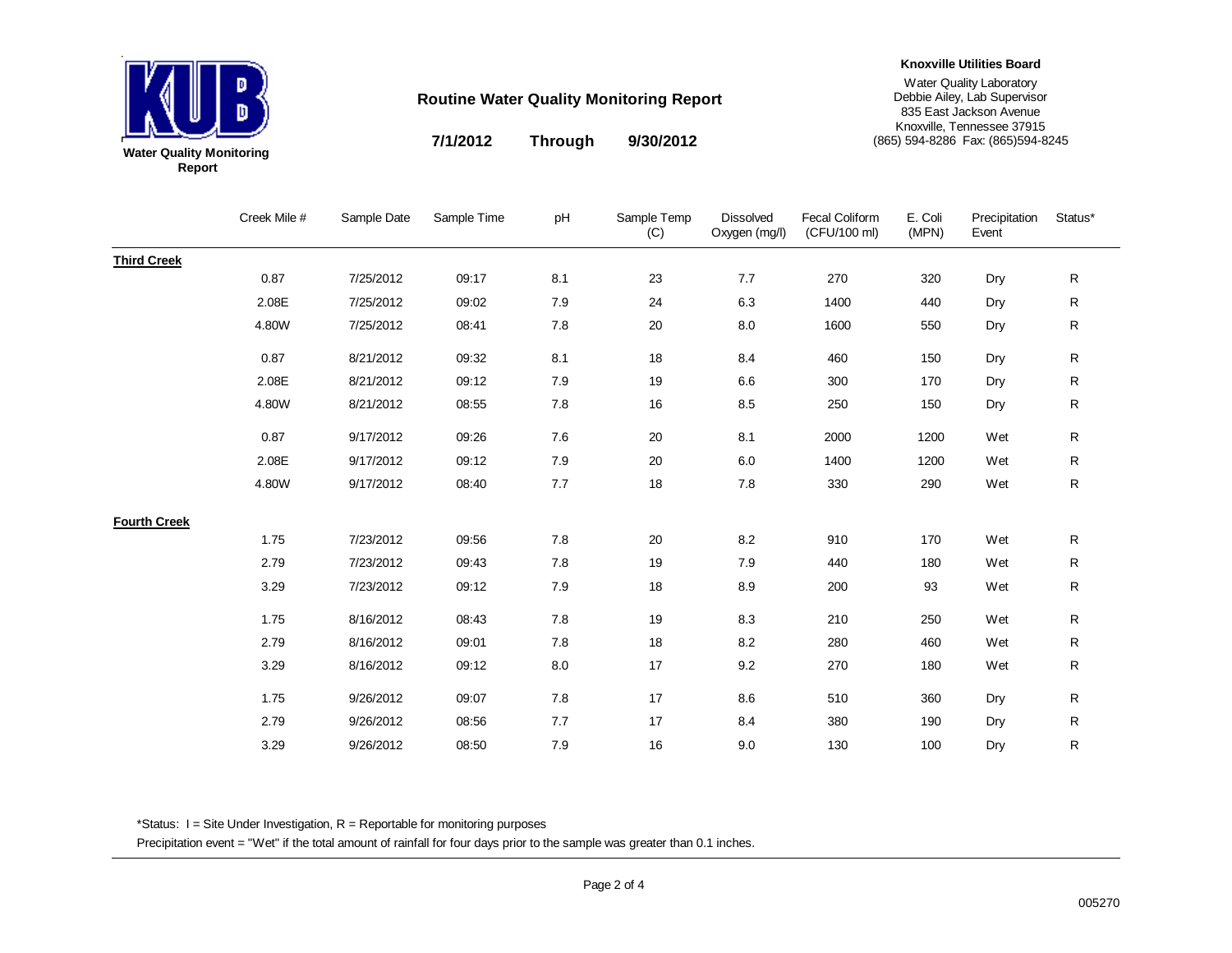

**7/1/2012 9/30/2012 Through**

#### **Knoxville Utilities Board**

Water Quality Laboratory Debbie Ailey, Lab Supervisor 835 East Jackson Avenue Knoxville, Tennessee 37915 (865) 594-8286 Fax: (865)594-8245

Creek Mile # Sample Date Sample Time pH Sample Temp (C) Dissolved Oxygen (mg/l) Fecal Coliform (CFU/100 ml) E. Coli (MPN) Precipitation Event Status\***Baker Creek** 0.36 7/30/2012 09:35 7.7 21 7.4 1500 920 Dry R0.53 7/30/2012 09:43 8.0 20 8.1 1300 610 Dry R 1.45 7/30/2012 09:20 7.8 20 8.0 290 170 Dry R0.36 8/30/2012 09:47 7.5 21 6.3 4400 1300 Dry R0.53 8/30/2012 10:18 7.8 20 7.1 3400 2400 Dry R1.45 8/30/2012 09:56 7.8 20 7.7 1300 1100 Dry R 0.36 9/27/2012 09:01 7.6 17 7.9 1200 870 Dry R0.53 9/27/2012 09:20 7.8 17 8.6 1000 580 Dry R1.45 9/27/2012 10:03 7.7 17 8.3 370 320 Dry R**Goose Creek** 0.40 7/27/2012 09:12 7.7 22 6.8 1000 610 Dry R1.19E 7/27/2012 08:45 7.8 21 7.5 1100 1600 Dry I 1.80E 7/27/2012 08:35 7.9 19 8.0 450 440 Dry R0.40 8/27/2012 10:40 7.7 21 7.9 1500 980 Dry R1.19E 8/27/2012 11:22 7.9 21 7.8 2100 1700 Dry I 1.80E 8/27/2012 10:46 8.0 19 8.4 140 120 Dry R0.40 9/26/2012 10:12 7.7 17 7.9 470 270 Dry R1.19E 9/26/2012 09:55 7.8 16 8.5 450 390 Dry R1.80E 9/26/2012 10:04 7.8 16 8.7 140 100 Dry R

\*Status:  $I =$  Site Under Investigation,  $R =$  Reportable for monitoring purposes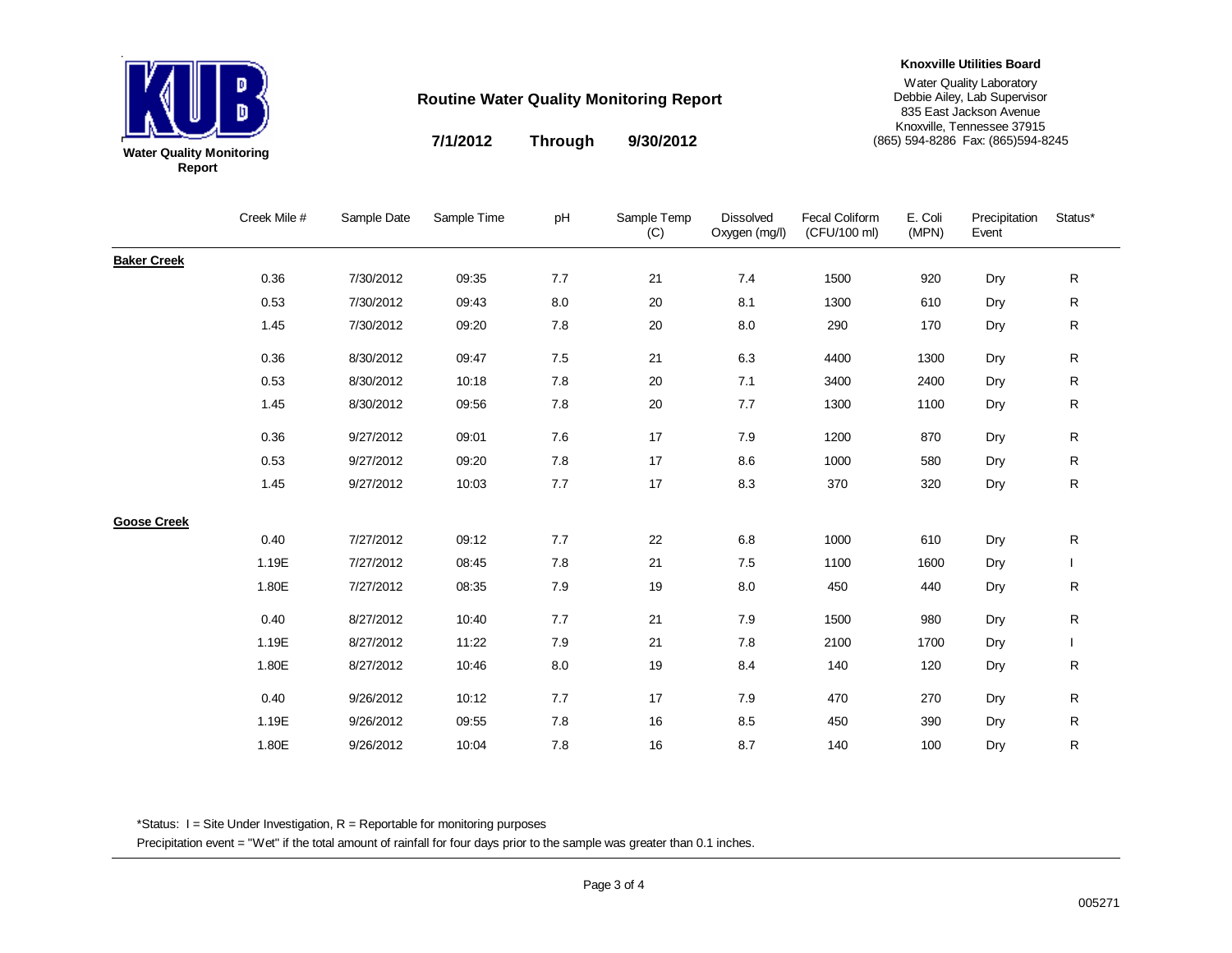

**7/1/2012 9/30/2012 Through**

#### **Knoxville Utilities Board**

Water Quality Laboratory Debbie Ailey, Lab Supervisor 835 East Jackson Avenue Knoxville, Tennessee 37915 (865) 594-8286 Fax: (865)594-8245

Creek Mile # Sample Date Sample Time pH Sample Temp (C) Dissolved Oxygen (mg/l) Fecal Coliform (CFU/100 ml) E. Coli (MPN) Precipitation Event Status\***Loves Creek** 0.85 7/9/2012 09:21 7.8 23 7.0 460 280 Wet R1.89 7/9/2012 08:42 7.5 21 6.8 290 180 Wet R $\mathsf{R}$ 3.45 7/9/2012 08:59 7.7 23 6.3 450 81 Wet R0.85 8/8/2012 10:46 7.8 22 7.6 820 920 Wet R1.89 8/8/2012 10:32 7.4 22 7.2 910 550 Wet R3.45 8/8/2012 10:20 7.7 23 6.7 540 390 Wet R0.85 9/12/2012 10:32 7.9 20 8.2 570 490 Dry R1.89 9/12/2012 10:24 7.5 20 7.6 220 56 Dry R3.45 9/12/2012 10:15 7.7 20 7.0 330 55 Dry R**Williams Creek** 0.89 7/24/2012 10:06 7.8 22 7.7 260 230 Wet R1.70 7/24/2012 09:49 7.5 21 6.4 200 88 Wet R2.02 7/24/2012 09:40 7.8 21 7.4 2000 460 Wet R0.89 8/13/2012 10:14 7.9 20 8.5 350 160 Wet R1.70 8/13/2012 10:02 7.7 19 7.3 1400 200 Wet R2.02 8/13/2012 09:51 7.9 21 7.9 3000 1600 Wet R0.89 9/12/2012 11:11 8.1 21 8.1 4600 730 Dry R1.70 9/12/2012 10:54 7.9 22 7.1 4000 2400 Dry R2.02 9/12/2012 10:47 7.9 21 7.6 2100 390 Dry R

\*Status:  $I =$  Site Under Investigation,  $R =$  Reportable for monitoring purposes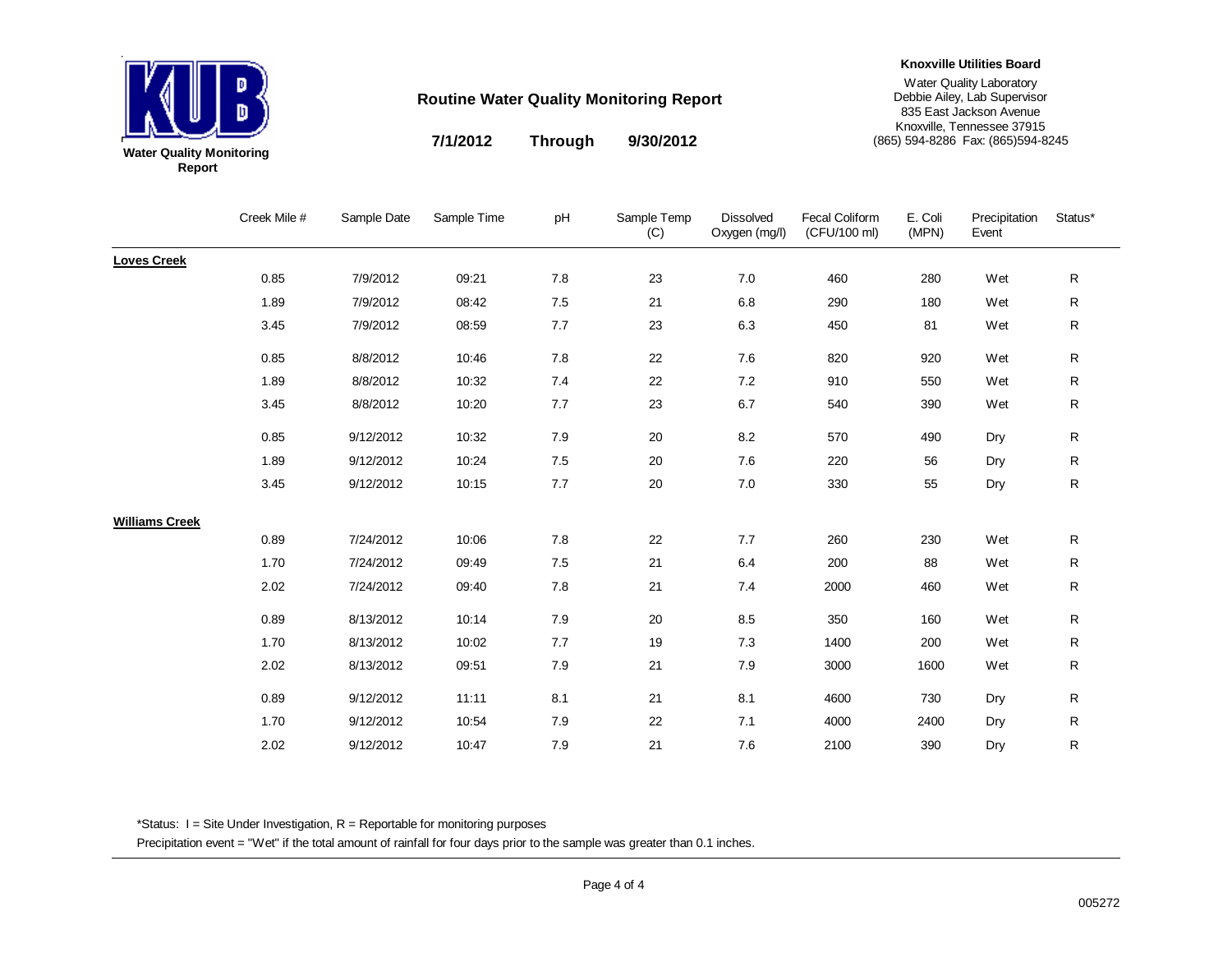### **Knoxville Utilities Board**

Water Quality Monitoring Program

Investigative Water Quality Monitoring Report 7/1/2010 Through 9/30/2012

### **Table 1: Baker Creek Investigative Sampling**

|                                   | <b>Collection</b> |         | <b>Dissolved</b> | Water           |                  | Fecal        |         | Total              | <b>Human</b>       |
|-----------------------------------|-------------------|---------|------------------|-----------------|------------------|--------------|---------|--------------------|--------------------|
| <b>Location</b>                   | <b>Date</b>       | Weather | Oxygen           | <b>Temp</b>     | Water pH         | Coliform     | E. coli | <b>Bacteriodes</b> | <b>Bacteriodes</b> |
|                                   |                   |         | (mg/L)           | $(^{\circ}C)$   | S.U.             | (CFU/ 100mL) | (MPN)   | (mg/L)             | (mg/L)             |
| Left Bank Tributary Above SM 0.36 | 7/27/2010         | Dry     | 8                | 23              | 8.2              | 11000        | 290     | 22.1               | < 5                |
| Left Bank Tributary Above SM 0.36 | 10/20/2010        | Wet     | 7.6              | 14              | 7.8              | 5500         | 1400    | < 5                | < 5                |
| Left Bank Tributary Above SM 0.36 | 11/9/2010         | Dry     | 9.7              | 8               | 8.2              | 730          | 1700    | N/A                | N/A                |
| Left Bank Tributary Above SM 0.36 | 12/20/2010        | Dry     | 11.5             | 3               | 8.0              | 810          | 1300    | N/A                | N/A                |
| Left Bank Tributary Above SM 0.36 | 1/27/2011         | Wet     | 11.7             | $\overline{5}$  | 7.0              | 22000        | 1300    | < 5                | < 5                |
| Left Bank Tributary Above SM 0.36 | 2/28/2011         | Wet     | 8.8              | $\overline{13}$ | 7.9              | 5300         | > 2400  | N/A                | N/A                |
| Left Bank Tributary Above SM 0.36 | 3/24/2011         | Wet     | 9.8              | 12              | 8.2              | 2300         | 1000    | N/A                | N/A                |
| Left Bank Tributary Above SM 0.36 | 4/21/2011         | Wet     | 9.2              | 15              | 7.8              | 1300         | 1100    | N/A                | N/A                |
| Left Bank Tributary Above SM 0.36 | 5/25/2011         | Dry     | 8.5              | 18              | $\overline{8.0}$ | 13000        | > 2400  | N/A                | N/A                |
| Left Bank Tributary Above SM 0.36 | 6/28/2011         | Wet     | 7.7              | 20              | 8.5              | 8000         | > 2400  | N/A                | N/A                |
| Left Bank Tributary Above SM 0.36 | 7/21/2011         | Wet     | 7.6              | 22              | 7.2              | 11000        | > 2400  | N/A                | N/A                |
| Left Bank Tributary Above SM 0.36 | 8/22/2011         | Dry     | 7.7              | 22              | 8.0              | 16000        | > 2400  | N/A                | N/A                |
| Left Bank Tributary Above SM 0.36 | 9/28/2011         | Wet     | 9.0              | 16              | 7.9              | 5300         | > 2400  | N/A                | N/A                |
| Left Bank Tributary Above SM 0.36 | 10/20/2011        | Wet     | 9.0              | $\overline{12}$ | 7.7              | 2000         | > 2400  | N/A                | N/A                |
| Left Bank Tributary Above SM 0.36 | 10/27/2011        | Dry     | 8.6              | 13              | 7.7              | 2800         | > 2400  | N/A                | N/A                |
| Left Bank Tributary Above SM 0.36 | 11/29/2011        | Wet     | 8.6              | $\overline{11}$ | $\overline{7.6}$ | 590          | 1600    | N/A                | N/A                |
| Left Bank Tributary Above SM 0.36 | 12/27/2011        | Wet     | 10.0             | 9               | 7.6              | 4000         | > 2400  | N/A                | N/A                |
| Left Bank Tributary Above SM 0.36 | 1/23/2012         | Wet     | 9.8              | $\overline{11}$ | 7.4              | 10000        | > 2400  | N/A                | N/A                |
| Left Bank Tributary Above SM 0.36 | 1/31/2012         | Dry     | 11.0             | $\overline{7}$  | 7.9              | 480          | 550     | N/A                | N/A                |
| Left Bank Tributary Above SM 0.36 | 2/27/2012         | Dry     | 10.0             | 10              | 9.0              | 1500         | 2000    | N/A                | N/A                |
| Left Bank Tributary Above SM 0.36 | 3/27/2012         | Wet     | 9.3              | 15              | 8.1              | 560          | 550     | N/A                | N/A                |
| Left Bank Tributary Above SM 0.36 | 4/26/2012         | Wet     | 8.4              | 15              | 8.0              | 31000        | > 2400  | N/A                | N/A                |
| Left Bank Tributary Above SM 0.36 | 5/29/2012         | Dry     | 7.8              | 20              | 7.9              | 11000        | > 2400  | N/A                | N/A                |
| Left Bank Tributary Above SM 0.36 | 6/28/2012         | Dry     | 8.4              | 19              | 8.0              | 9000         | > 2400  | N/A                | N/A                |
| Left Bank Tributary Above SM 0.36 | 7/30/2012         | Dry     | 7.7              | 21              | 8.0              | 4200         | > 2400  |                    |                    |
| Left Bank Tributary Above SM 0.36 | 8/30/2012         | Dry     | 7.1              | 21              | 6.8              | 2800         | > 2400  |                    |                    |
| Left Bank Tributary Above SM 0.36 | 9/27/2012         | Dry     | 8.4              | 17              | 7.8              | 730          | 770     |                    |                    |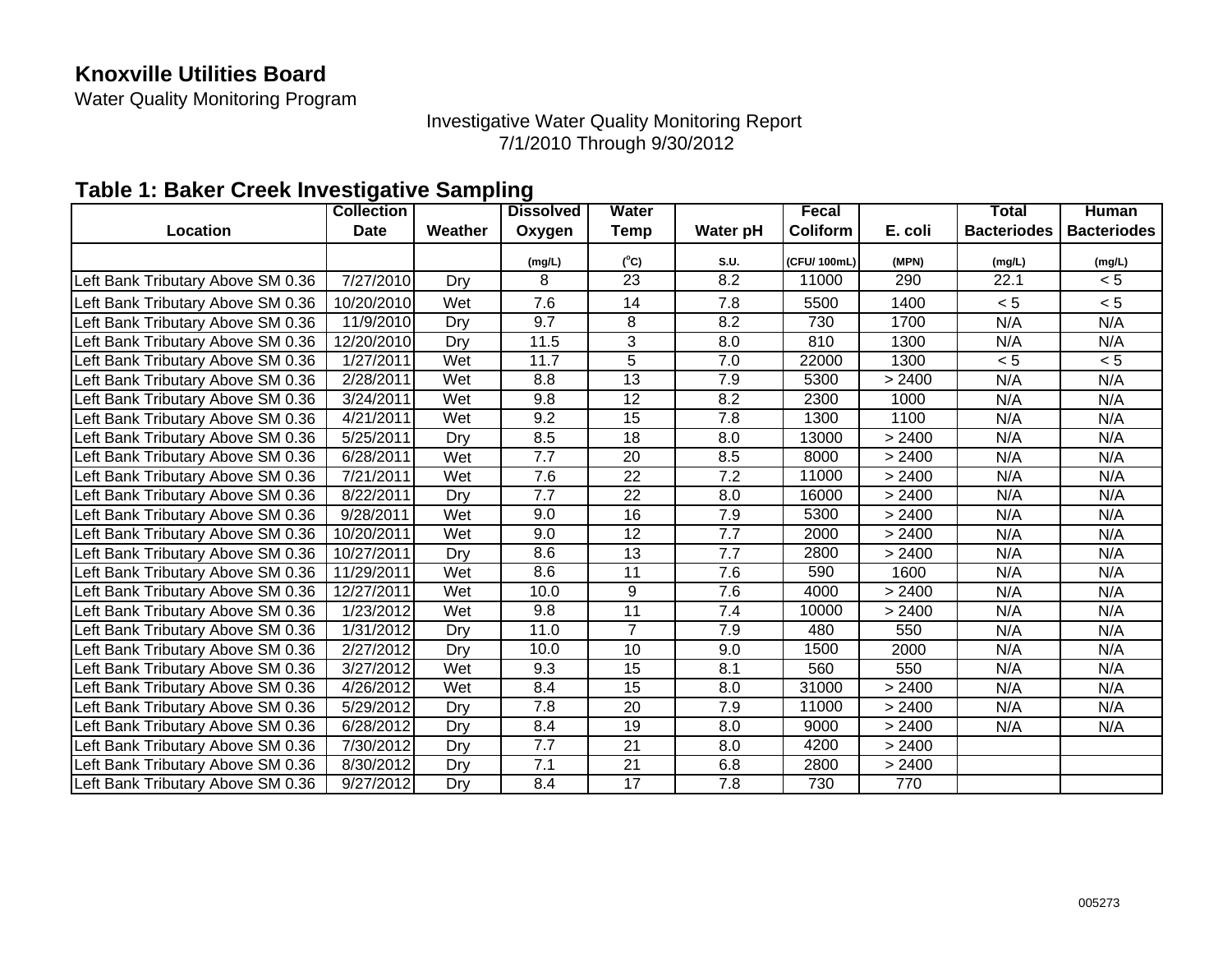| Left Bank Tributary Above SM 0.36                                |            |     |      |        |     |       |        |     |     |
|------------------------------------------------------------------|------------|-----|------|--------|-----|-------|--------|-----|-----|
| near Mayfair Dr.                                                 | 3/24/2011  | Wet | 9.7  | 12     | 8.2 | 540   | 650    | N/A | N/A |
| Left Bank Tributary Above SM 0.36                                |            |     |      |        |     |       |        |     |     |
| near Mayfair Dr.                                                 | 10/20/2011 | Wet | 9.5  | 12     | 8.0 | 4500  | > 2400 | N/A | N/A |
| Left Bank Tributary Above SM 0.36                                |            |     |      |        |     |       |        |     |     |
| near Mayfair Dr.                                                 | 10/27/2011 | Dry | 9.1  | 14     | 7.9 | 3300  | > 2400 | N/A | N/A |
| Left Bank Tributary Above SM 0.36                                |            |     |      |        |     |       |        |     |     |
| near Mayfair Dr.                                                 | 1/23/2012  | Wet | 9.6  | 11     | 7.4 | 11000 | > 2400 | N/A | N/A |
| Left Bank Tributary Above SM 0.36                                |            |     |      |        |     |       |        |     |     |
| near Mayfair Dr.                                                 | 1/31/2012  | Dry | 10.0 | $\, 8$ | 8.3 | 420   | 490    | N/A | N/A |
| Left Bank Tributary Above SM 0.36                                |            |     |      |        |     |       |        |     |     |
| near Mayfair Dr.                                                 | 2/27/2012  | Dry | 10.0 | 11     | 8.4 | 1000  | 730    | N/A | N/A |
| Left Bank Tributary Above SM 0.36                                |            |     |      |        |     |       |        |     |     |
| near Mayfair Dr.                                                 | 3/27/2012  | Wet | 9.1  | 16     | 7.9 | 270   | 230    | N/A | N/A |
| Left Bank Tributary Above SM 0.36                                |            |     |      |        |     |       |        |     |     |
| near Mayfair Dr.                                                 | 4/26/2012  | Wet | 8.4  | 15     | 7.9 | 10000 | > 2400 | N/A | N/A |
| Left Bank Tributary Above SM 0.36                                |            |     |      |        |     |       |        |     |     |
| near Mayfair Dr.                                                 | 5/29/2012  | Dry | 8.4  | 18     | 8.0 | 4500  | > 2400 | N/A | N/A |
| Left Bank Tributary Above SM 0.36                                |            |     |      |        |     |       |        |     |     |
| near Mayfair Dr.                                                 | 6/28/2012  | Dry | 8.2  | 19     | 8.2 | 4000  | > 2400 | N/A | N/A |
| Left Bank Tributary Above SM 0.36                                |            |     |      |        |     |       |        |     |     |
| near Mayfair Dr.                                                 | 7/30/2012  | Dry | 8.3  | 20     | 8.2 | 4100  | 2400   |     |     |
| Left Bank Tributary Above SM 0.36                                |            |     |      |        |     |       |        |     |     |
| near Mayfair Dr.                                                 | 8/30/2012  | Dry | 7.8  | 20     | 8.0 | 3500  | > 2400 |     |     |
| Left Bank Tributary Above SM 0.36                                |            |     |      |        |     |       |        |     |     |
| near Mayfair Dr.                                                 | 9/27/2012  | Dry | 8.9  | 16     | 8.0 | 1100  | 820    |     |     |
|                                                                  |            |     |      |        |     |       |        |     |     |
|                                                                  |            |     |      |        |     |       |        |     |     |
| Left Bank Tributary Above SM 0.36                                |            |     |      |        |     |       |        |     |     |
| Between Peachtree & Mayfair                                      | 2/27/2012  | Dry | 9.5  | 13     | 8.2 | 1000  | 650    | N/A | N/A |
| Left Bank Tributary Above SM 0.36                                |            |     |      |        |     |       |        |     |     |
| Between Peachtree & Mayfair<br>Left Bank Tributary Above SM 0.36 | 3/27/2012  | Wet | 8.9  | 16     | 7.9 | 320   | 360    | N/A | N/A |
|                                                                  |            |     |      |        |     |       |        |     |     |
| Between Peachtree & Mayfair<br>Left Bank Tributary Above SM 0.36 | 4/26/2012  | Wet | 8.4  | 15     | 7.9 | 5400  | > 2400 | N/A | N/A |
|                                                                  |            |     |      |        |     |       |        |     |     |

Between Peachtree & Mayfair | 5/29/2012| Dry | 8.3 | 18 | 8.1 | 4300 | > 2400 | N/A | N/A

Between Peachtree & Mayfair 6/28/2012 Dry 8.5 18 8.2 5000 > 2400 N/A N/A

Left Bank Tributary Above SM 0.36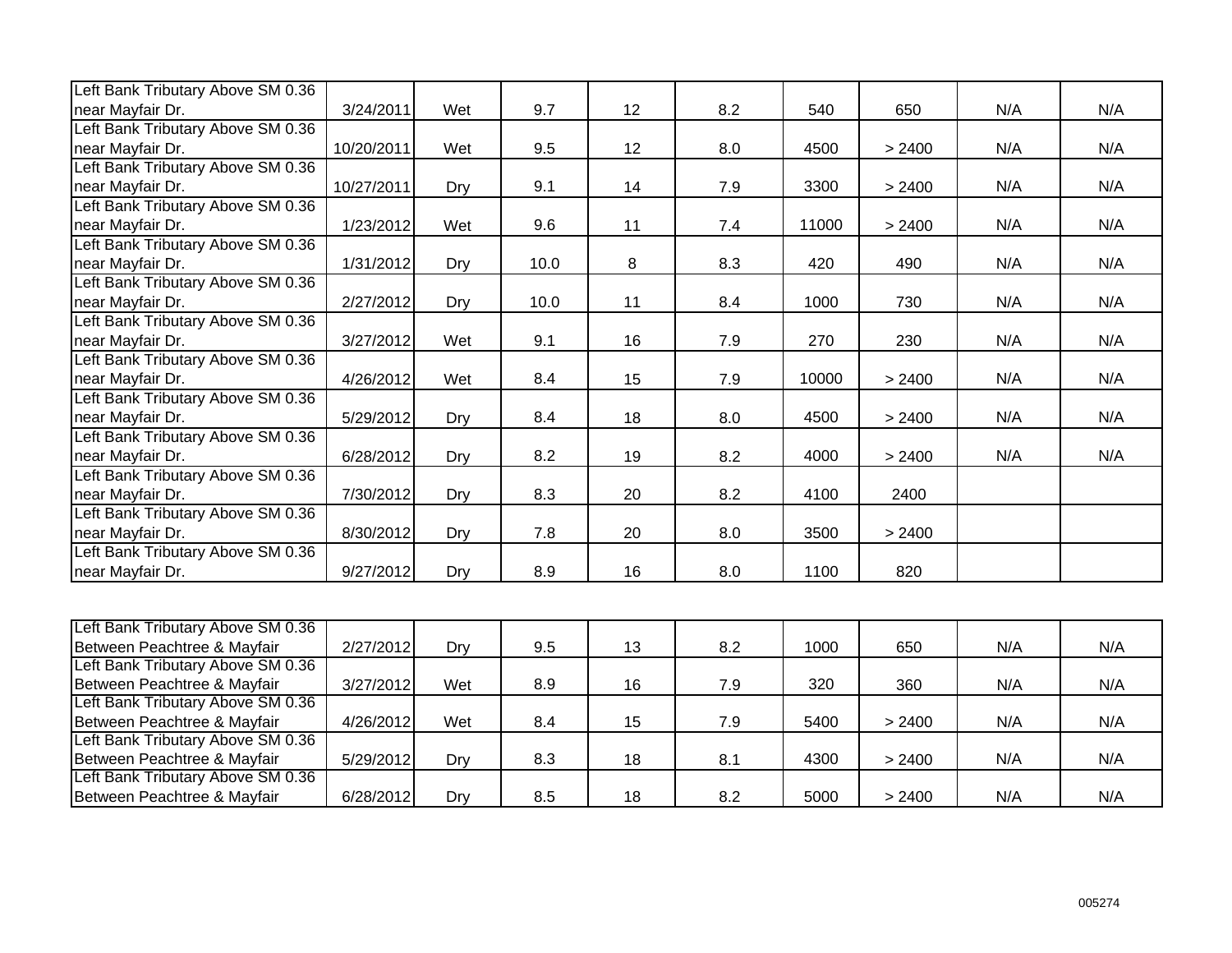| Left Bank Tributary Above SM 0.36 |           |     |     |    |     |      |        |  |
|-----------------------------------|-----------|-----|-----|----|-----|------|--------|--|
| Between Peachtree & Mayfair       | 7/30/2012 | Drv | 8.3 | 20 | 8.1 | 3900 | 2400 > |  |
| Left Bank Tributary Above SM 0.36 |           |     |     |    |     |      |        |  |
| Between Peachtree & Mayfair       | 8/30/2012 | Drv | 8.3 | 19 | 8.1 | 4200 | 2400   |  |
| Left Bank Tributary Above SM 0.36 |           |     |     |    |     |      |        |  |
| Between Peachtree & Mayfair       | 9/27/2012 | Drv | 8.9 | 16 | 8.0 | 2200 | 1600   |  |

| Left Bank Tributary Above SM 0.36 |           |     |      |                 |     |      |        |     |     |
|-----------------------------------|-----------|-----|------|-----------------|-----|------|--------|-----|-----|
| 2335 Peachtree St.                | 1/23/2012 | Wet | 9.4  | 12 <sup>°</sup> | 7.4 | 3700 | 2400   | N/A | N/A |
| Left Bank Tributary Above SM 0.36 |           |     |      |                 |     |      |        |     |     |
| 2335 Peachtree St.                | 1/31/2012 | Dry | 10.0 | 9               | 8.1 | 150  | 280    | N/A | N/A |
| Left Bank Tributary Above SM 0.36 |           |     |      |                 |     |      |        |     |     |
| 2335 Peachtree St.                | 2/27/2012 | Dry | 9.9  | 12              | 8.9 | 380  | 360    | N/A | N/A |
| Left Bank Tributary Above SM 0.36 |           |     |      |                 |     |      |        |     |     |
| 2335 Peachtree St.                | 3/27/2012 | Wet | 9.1  | 16              | 7.9 | 520  | 340    | N/A | N/A |
| Left Bank Tributary Above SM 0.36 |           |     |      |                 |     |      |        |     |     |
| 2335 Peachtree St.                | 4/26/2012 | Wet | 8.4  | 15              | 7.8 | 3900 | > 2400 | N/A | N/A |
| Left Bank Tributary Above SM 0.36 |           |     |      |                 |     |      |        |     |     |
| 2335 Peachtree St.                | 5/29/2012 | Dry | 8.4  | 18              | 8.1 | 1200 | > 2400 | N/A | N/A |
| Left Bank Tributary Above SM 0.36 |           |     |      |                 |     |      |        |     |     |
| 2335 Peachtree St.                | 6/28/2012 | Dry | 8.8  | 18              | 8.2 | 4900 | > 2400 | N/A | N/A |
| Left Bank Tributary Above SM 0.36 |           |     |      |                 |     |      |        |     |     |
| 2335 Peachtree St.                | 7/30/2012 | Dry | 8.5  | 20              | 8.2 | 3700 | > 2400 |     |     |
| Left Bank Tributary Above SM 0.36 |           |     |      |                 |     |      |        |     |     |
| 2335 Peachtree St.                | 8/30/2012 | Dry | 8.3  | 20              | 8.1 | 3500 | > 2400 |     |     |
| Left Bank Tributary Above SM 0.36 |           |     |      |                 |     |      |        |     |     |
| 2335 Peachtree St.                | 9/27/2012 | Dry | 8.8  | 16              | 7.9 | 820  | 1700   |     |     |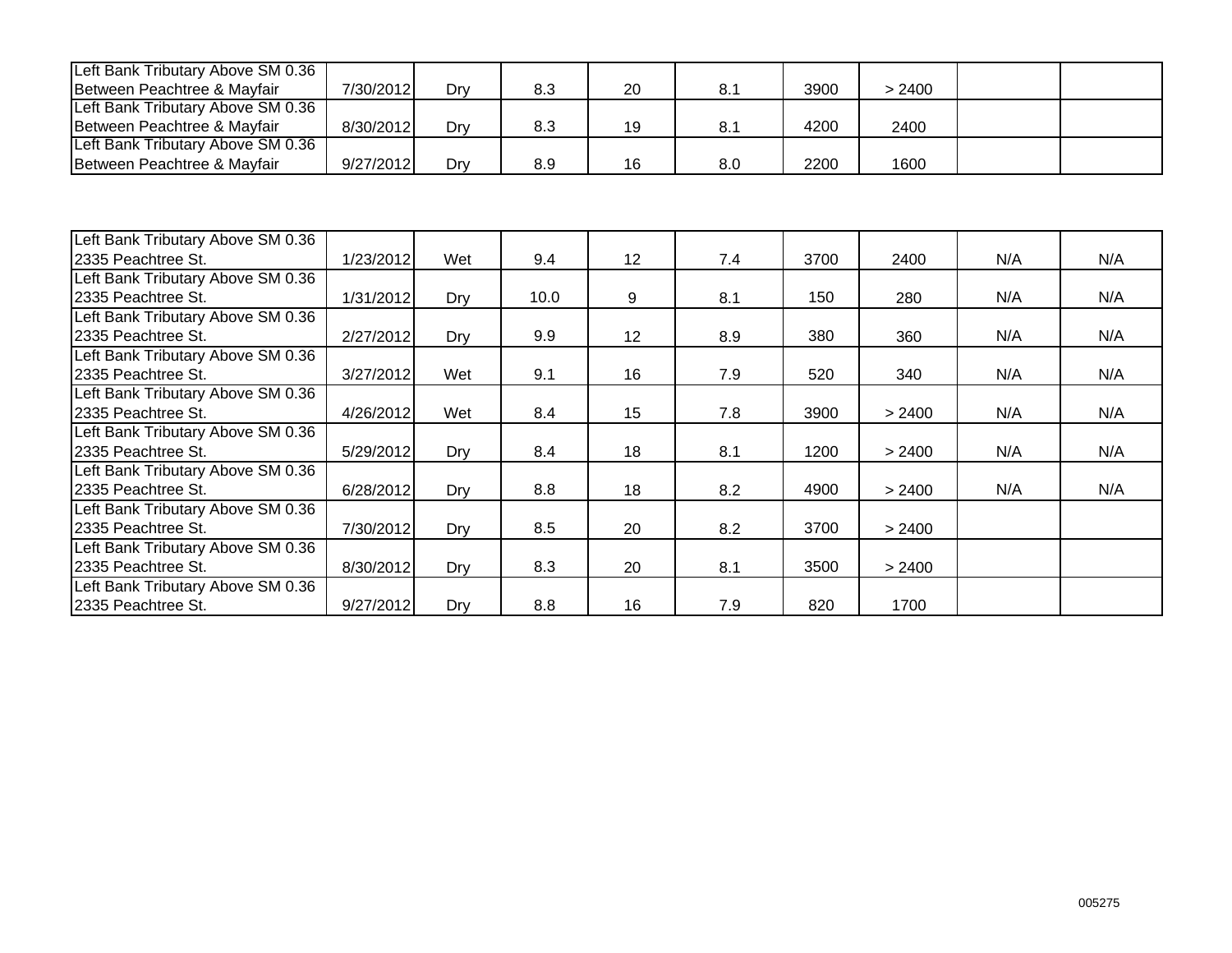### **Knoxville Utilities Board**

Water Quality Monitoring Program

Investigative Water Quality Monitoring Report 10/1/2011 - 9/30/2012

### **Table 2: Goose Creek Investigative Sampling**

|                             | <b>Collection</b> |            | <b>Dissolved</b> | Water         |          | Fecal           |         |
|-----------------------------|-------------------|------------|------------------|---------------|----------|-----------------|---------|
| Location                    | <b>Date</b>       | Weather    | Oxygen           | Temp          | Water pH | <b>Coliform</b> | E. coli |
|                             |                   |            | (mg/L)           | $(^{\circ}C)$ | s.u.     | (CFU/ 100mL)    | (MPN)   |
|                             | 11/1/2011         | Dry        | 11               | 10            | 8.3      | 90              | 260     |
|                             | 1/30/2012         | Wet        | 10               | 10            | 8.8      | 140             | 150     |
|                             | 2/22/2012         | Wet        | 10               | 11            | 8.3      | 90              | 96      |
|                             | 3/26/2012         | Wet        | 9.4              | 14            | 8.0      | 430             | 220     |
|                             | 4/24/2012         | Wet        | 9.8              | 12            | 8.1      | 2900            | > 2400  |
| Right Fork Above Site 1.19E | 5/10/2012         | Wet        | 8.8              | 15            | 8.2      | 570             | 770     |
|                             | 6/25/2012         | Dry        | 7.7              | 21            | 8.1      | 410             | 460     |
|                             | 7/27/2012         | Dry        | 7.9              | 21            | 8.1      | 360             | 310     |
|                             | 8/27/2012         | Dry        | 8.0              | 20            | 8.1      | 1100            | 1300    |
|                             | 9/26/2012         | Dry        | 8.8              | 16            | 7.9      | 3400            | > 2400  |
|                             |                   |            |                  |               |          |                 |         |
|                             |                   |            |                  |               |          |                 |         |
|                             | 11/1/2011         | Dry        | 9.3              | 11            | 8.0      | 590             | 580     |
|                             | 1/30/2012         | Wet        | 8.7              | 11            | 8.1      | 530             | 550     |
|                             | 2/22/2012         | Wet        | 9.0              | 12            | 7.9      | 1900            | 730     |
|                             | 3/26/2012         | Wet        | 8.8              | 16            | 7.7      | 640             | 490     |
|                             | 4/24/2012         | Wet        | 8.5              | 13            | 7.7      | 1700            | 1400    |
| Left Fork Above Site 1.19E  | 5/10/2012         | Wet        | 7.8              | 15            | 7.7      | 1800            | 2400    |
|                             | 6/25/2012         | Dry        | 7.3              | 20            | 7.7      | 2100            | 1200    |
|                             | 7/27/2012         | Dry        | 6.6              | 21            | 7.3      | 1200            | 1700    |
|                             | 8/27/2012         | Dry        | 8.4              | 21            | 7.5      | 1800            | 1300    |
|                             | 9/26/2012         | <b>Dry</b> | 7.7              | 17            | 7.5      | 1400            | 1200    |
|                             |                   |            |                  |               |          |                 |         |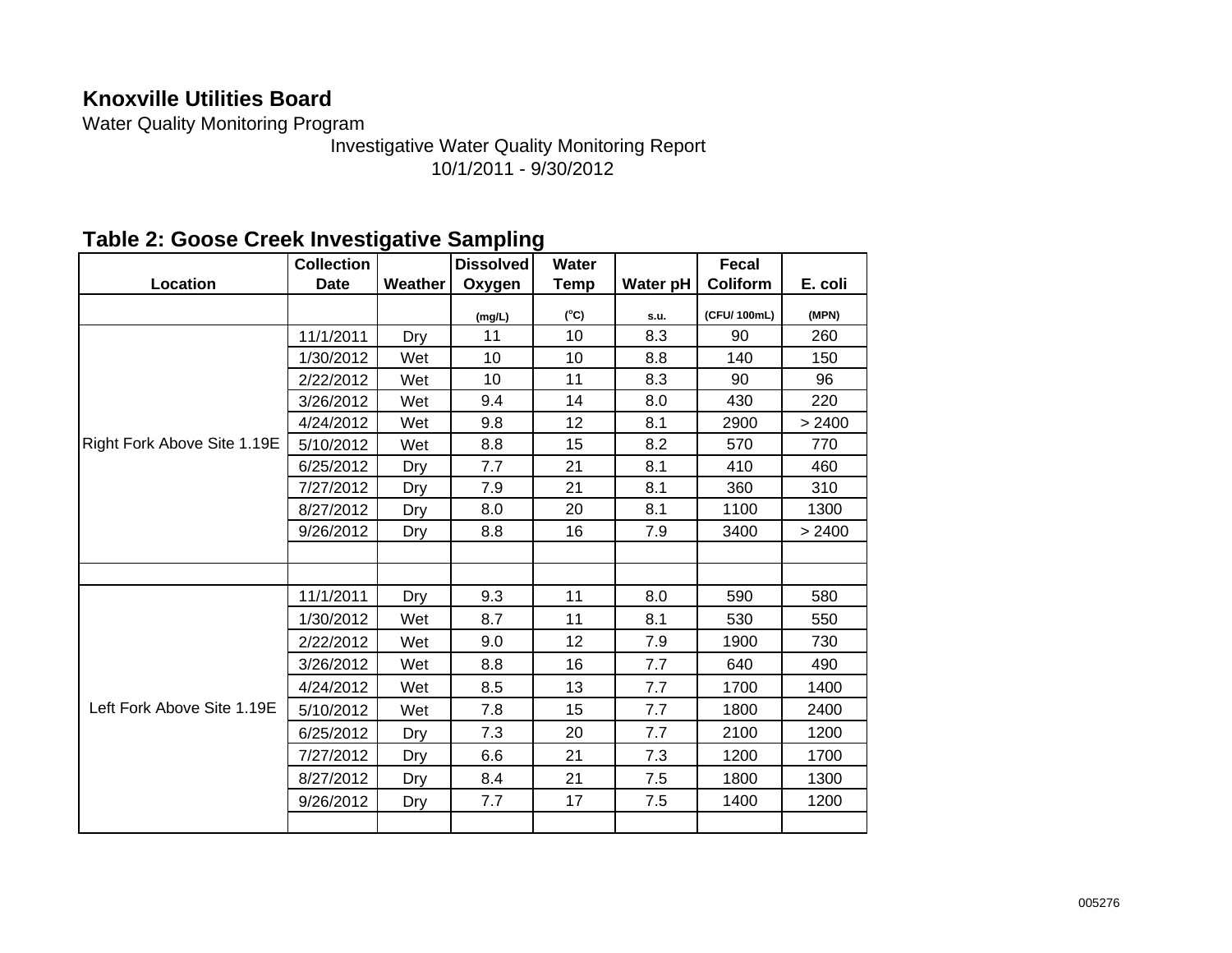### **Knoxville Utilities Board**

Water Quality Monitoring Program

Investigative Water Quality Monitoring Report 7/1/12 - 9/30/12

### **Table 3: Investigative Sampling**

| Location                            | <b>Collection</b><br><b>Date</b> | <b>Dissolved</b><br>Oxygen | Water<br>Temp | Water pH   Coliform | Fecal       | E. coli |
|-------------------------------------|----------------------------------|----------------------------|---------------|---------------------|-------------|---------|
|                                     |                                  | (mg/L)                     | (°C)          | s.u.                | (CFU/100mL) | (MPN)   |
| Above Trib Williams Creek Site 1.70 | 9/11/2012                        | 7.3                        | 17            | 7.5                 | 1900        | 480     |
| Below Trib Williams Creek Site 1.70 | 9/11/2012                        | 8.6                        |               |                     | 1300        | 200     |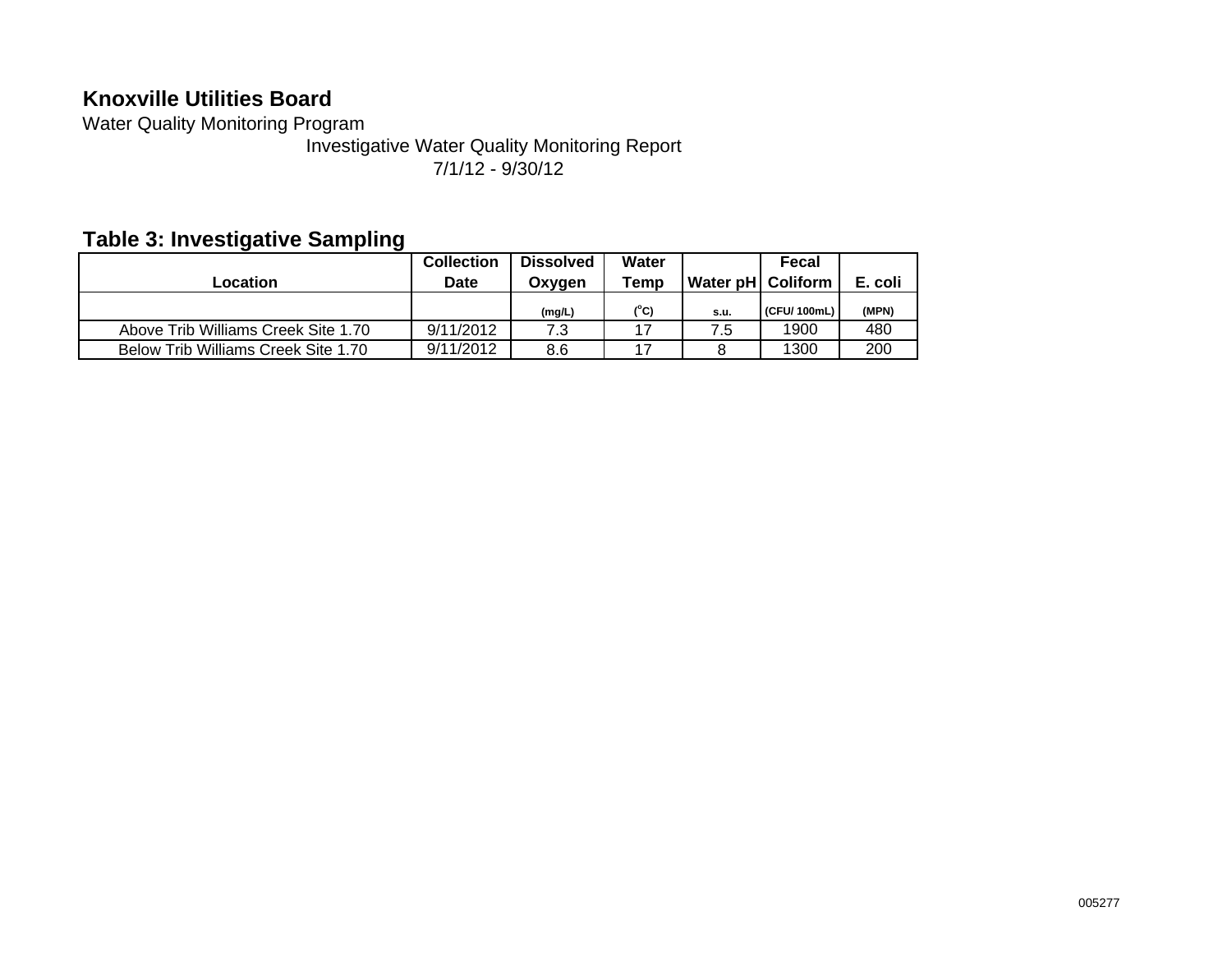

**Spill Impact Sampling Results Water Quality Monitoring Program**

#### Water Quality Laboratory Debbie Ailey, Lab Supervisor 835 East Jackson Avenue Knoxville, Tennessee 37915 (865) 594-8286 Fax: (865)594-8245 **Knoxville Utilities Board**

**Description:** Construction Failure **Street Address:** 1216 Watercress Drive **Event Date**7/18/2012

**Estimated unrecovered** 400 gallons

**volume**

**Sampling Notes:** There was no industry upstream of the SSO, therefore no Priority Pollutant samples were collected.

| <b>Precipitation</b>             | Date | <b>Total - Day of Event</b> | <b>Total - Prior 4 Days</b> |
|----------------------------------|------|-----------------------------|-----------------------------|
| (McGhee-Tyson Airport) 7/18/2012 |      |                             | 0.18                        |

| Sample Location                | Sample Date | Sample Time | <b>Dissolved</b><br>Oxygen | Temperature<br>(Celsius) | рH  | Fecal<br>Coliform | E-Coli<br>(MPN) |
|--------------------------------|-------------|-------------|----------------------------|--------------------------|-----|-------------------|-----------------|
| Upstream of SSO Discharge      | 7/23/2012   | 11:10       | 7.6                        | 24                       | 7.9 | 3000              | 1700            |
| Downstream of SSO<br>Discharge | 7/23/2012   | 11:15       | 8.3                        | 24                       | 8.0 | 1700              | 1200            |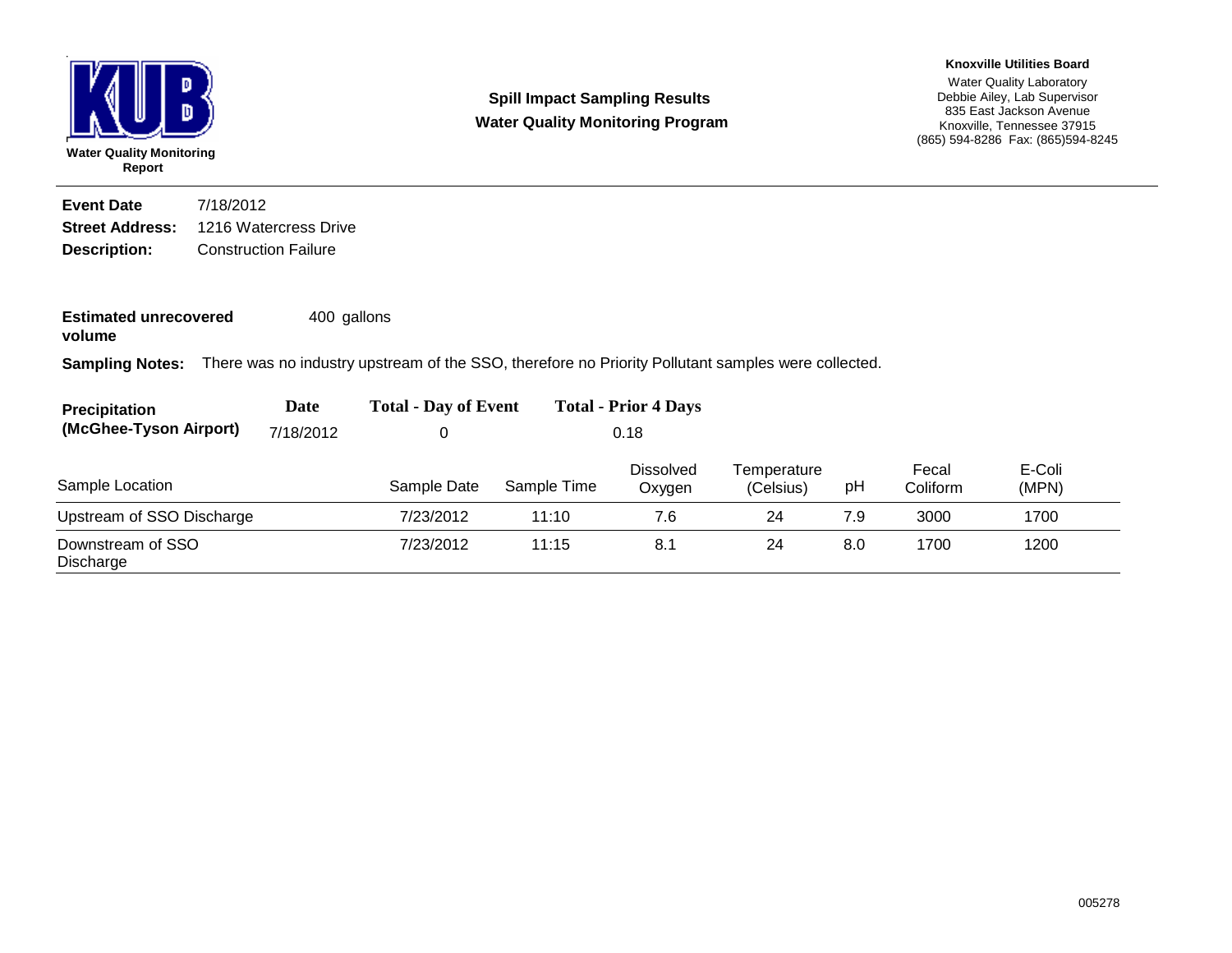

**Spill Impact Sampling Results Water Quality Monitoring Program**

#### Water Quality Laboratory Debbie Ailey, Lab Supervisor 835 East Jackson Avenue Knoxville, Tennessee 37915 (865) 594-8286 Fax: (865)594-8245 **Knoxville Utilities Board**

**Description:** Broken lateral and BBU Blockage-Debris **Street Address:** 524 Ben Hur Ave. **Event Date**8/18/2012

**Estimated unrecovered** 50 gallons

**volume**

**Sampling Notes:** There was no industry upstream of the SSO, therefore no Priority Pollutant samples were collected.

| <b>Precipitation</b>   | Date      | <b>Total - Day of Event</b> | <b>Total - Prior 4 Days</b> |
|------------------------|-----------|-----------------------------|-----------------------------|
| (McGhee-Tyson Airport) | 8/18/2012 |                             | 0.01                        |

| Sample Location                | Sample Date | Sample Time | <b>Dissolved</b><br>Oxygen | Temperature<br>(Celsius) | рH  | Fecal<br>Coliform | E-Coli<br>(MPN) |
|--------------------------------|-------------|-------------|----------------------------|--------------------------|-----|-------------------|-----------------|
| Upstream of SSO Discharge      | 8/18/2012   | 08:18       | 5.2                        | 20                       | 7.1 | 15000             | > 2400          |
| Downstream of SSO<br>Discharge | 8/18/2012   | 08:01       | 4.4                        | 21                       | 7.5 | 18000             | > 2400          |
| Upstream of SSO Discharge      | 8/27/2012   | 12:09       | 5.5                        | 22                       | 7.5 | 5800              | > 2400          |
| Downstream of SSO<br>Discharge | 8/27/2012   | 11:57       | 5.7                        | 25                       | 7.6 | 2200              | 610             |
| Upstream of SSO Discharge      | 9/11/2012   | 09:18       | 5.1                        | 18                       | 7.2 | 1300              | 440             |
| Downstream of SSO<br>Discharge | 9/11/2012   | 09:11       | 6.5                        | 19                       | 7.6 | 1500              | 440             |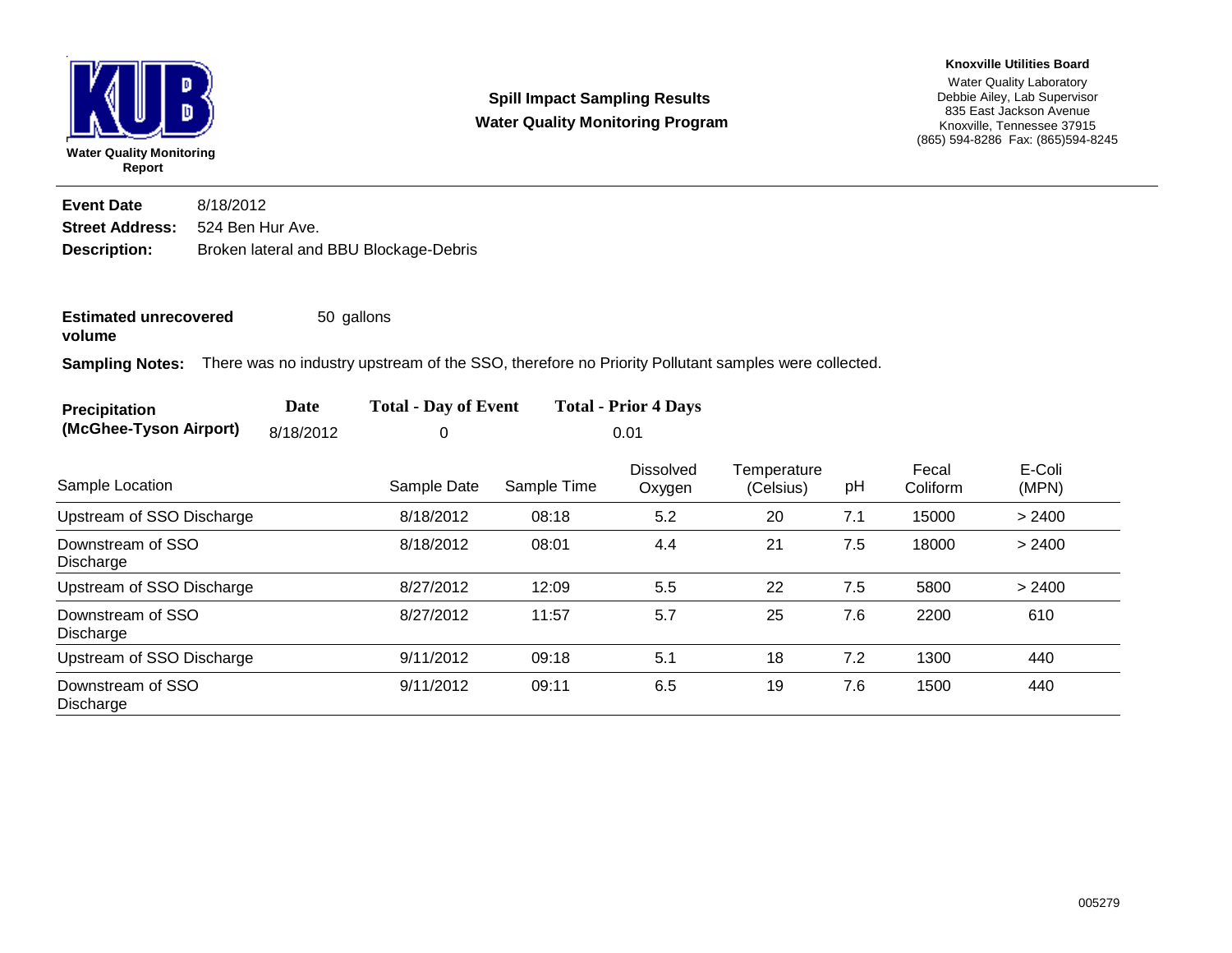# **Appendix E**

**Unpermitted Discharges Subject to Stipulated Penalties**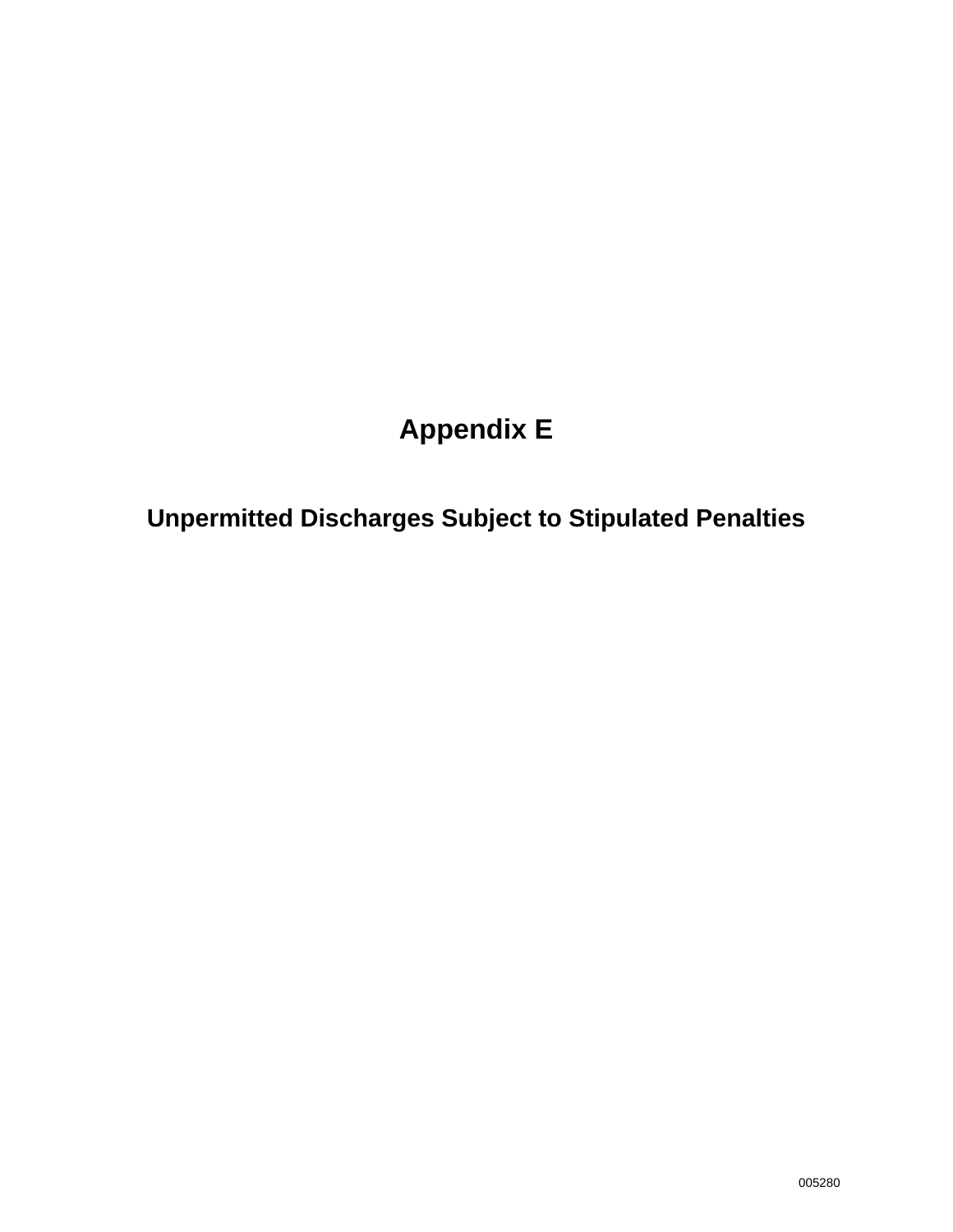### **Third Quarter 2012 Unpermitted Discharge Data and Analysis**

Appendix E lists any SSO that occurred during the third quarter of 2012 that resulted in an unpermitted discharge along with its cause, volume, one- and three-day rainfall totals, and rainfall intensity.

Of the 11 unpermitted discharges that occurred during the third quarter of 2012, six were caused by heavy rainfall, two were due to electrical failure, one was due to construction failure, one was due to mechanical failure, and one was due to blockage.

On September 17, 2012, the Knoxville area experienced a significant 24-hour rainfall event that caused substantial flooding. Rain gauges maintained by the KUB located within the service area recorded rain totals ranging from 4.9 to 6.2 inches in a 24-hour period. The majority of our service area received almost six inches that began in the morning on September 17, 2012, and extended through the next 24 hours. These gauges also revealed that the heaviest rainfall fell in the last few hours of the storm after the ground and streams had already received over three inches of rain. During this time, rain intensities reached 1.4 inches per hour in some locations early in the morning on September 17, 2012. There were eight unpermitted discharges that occurred during this rainfall event. In a letter dated October 5, 2012, KUB requested that the EPA consider this weather event and the number of SSOs that occurred because of it, under the provisions of Force Majeure as defined by the Consent Decree. See Appendix F.

The table below summarizes unpermitted discharges listed in Appendix E for this quarter that were impacted by factors that were difficult to control or events that had minimal impact on the environment due to their low volume .

| <b>Category</b>           | <b>Count</b> |
|---------------------------|--------------|
| <b>Mech/Elec. Failure</b> |              |
| <b>Vandalism</b>          |              |
| 3-day rain $> 4$ in.      |              |
| $1$ -day $>$ 3 in.        |              |
| Vol 501 - 1000 gal        |              |
| $Vol < 500$ gal.          |              |
| Intensity > 0.84 in/hr    |              |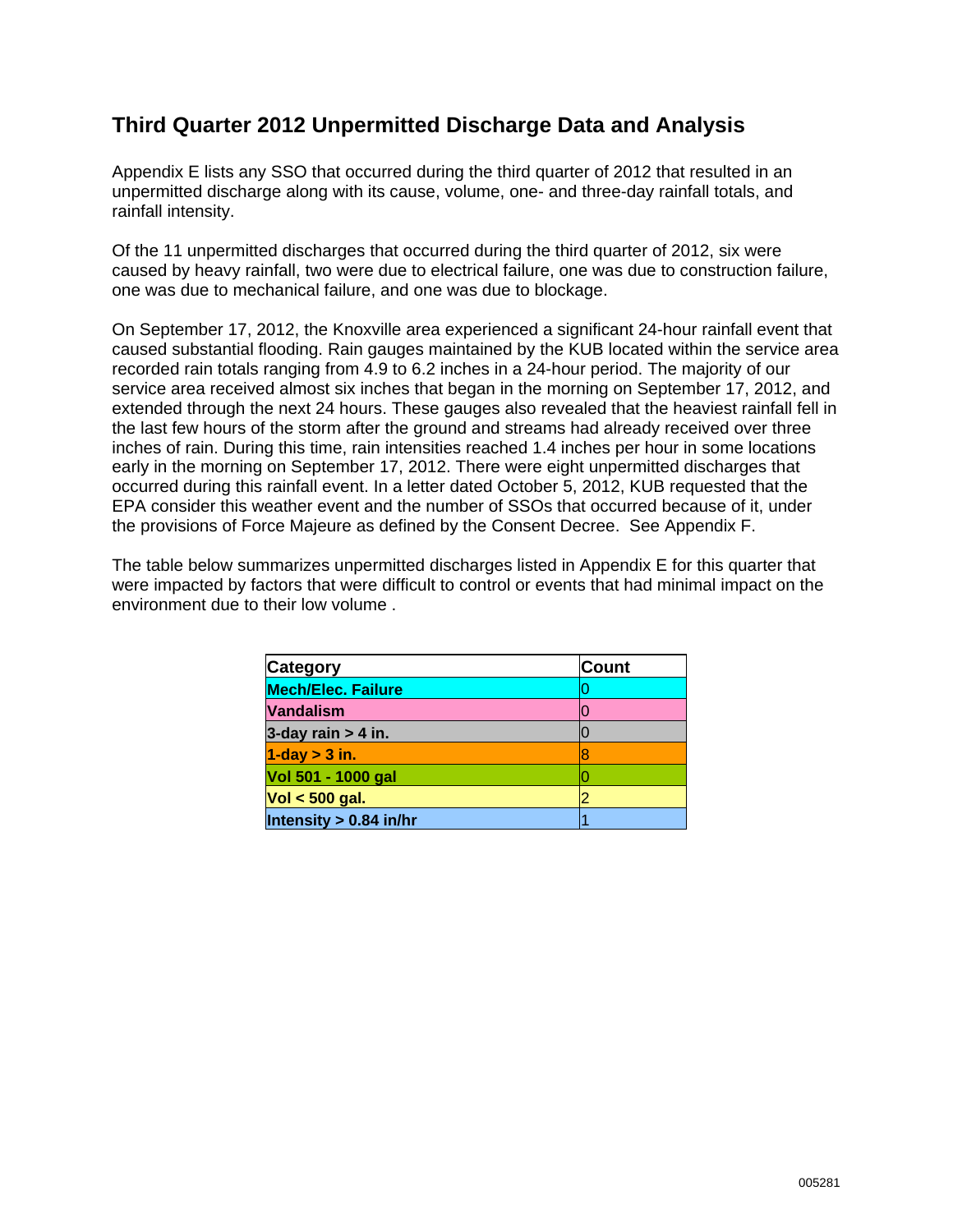| Appendix E |                                |                                                                                                                |                              |                        |                                |                             |                        |           |                      |                      |
|------------|--------------------------------|----------------------------------------------------------------------------------------------------------------|------------------------------|------------------------|--------------------------------|-----------------------------|------------------------|-----------|----------------------|----------------------|
|            | Unpermitted Discharges in 2012 |                                                                                                                |                              |                        |                                |                             |                        |           |                      |                      |
|            |                                |                                                                                                                |                              |                        |                                |                             |                        |           |                      |                      |
|            |                                | Overflow volume of 500 gallons or less                                                                         |                              |                        | 1-day rainfall greater than 3" |                             |                        |           |                      |                      |
|            |                                |                                                                                                                |                              |                        |                                |                             |                        |           |                      |                      |
|            |                                | Overflow volume of 501 - 1000 gallons                                                                          |                              |                        | 3-day rainfall greater than 4" |                             |                        |           |                      |                      |
|            |                                |                                                                                                                |                              |                        |                                |                             |                        |           |                      |                      |
|            |                                | Vandalism                                                                                                      |                              |                        | Intensity $> 0.84$ in/hr       |                             |                        |           |                      |                      |
|            |                                |                                                                                                                |                              |                        |                                |                             |                        |           |                      |                      |
|            |                                | Electrical or mechanical failure                                                                               |                              |                        |                                |                             |                        |           |                      |                      |
| Reporting  |                                |                                                                                                                |                              | <b>Unrecovered</b>     | Receiving                      |                             | <b>Rainfall Totals</b> |           | <b>Peak Rainfall</b> | <b>Force Majeure</b> |
| Period     | <b>Date</b>                    | Location                                                                                                       | Event                        | Volume (Gal.)          | <b>Stream</b>                  | Cause                       | $1-Day^*$              | $3-Day**$ | Intensity (in/hr)    | event                |
| 1st 2012   |                                | 1/23/2012 1216 Watercress Drive                                                                                | <b>Unpermitted Discharge</b> | 1,000 First Creek      |                                | <b>Heavy Rainfall</b>       | 1.27                   | 2.16      | 0.49                 | No                   |
| 1st 2012   |                                | 1/23/2012 1500 Lyons Bend Road                                                                                 | <b>Unpermitted Discharge</b> | 40,000 Fourth Creek    |                                | <b>Heavy Rainfall</b>       | 1.27                   | 2.16      | 0.49                 | No                   |
| 1st 2012   |                                | 1/24/2012 3741 Eakers Street                                                                                   | <b>Unpermitted Discharge</b> | Unknown Baker Creek    |                                | <b>Heavy Rainfall</b>       | $\Omega$               | 1.27      |                      | No                   |
| 1st 2012   |                                | 2/8/2012 736 Greenmeadows Drive                                                                                | <b>Unpermitted Discharge</b> |                        | 250 Knob Creek                 | <b>Blockage</b>             | <sup>0</sup>           | $\Omega$  |                      | <b>No</b>            |
| 1st 2012   |                                | 3/7/2012 1500 Lyons Bend Road                                                                                  | <b>Unpermitted Discharge</b> | 97,300 Fourth Creek    |                                | <b>Electrical Failure</b>   | $\Omega$               |           |                      | <b>No</b>            |
| 2nd 2012   |                                | 4/5/2012 1216 Watercress Drive                                                                                 | <b>Unpermitted Discharge</b> | 200 First Creek        |                                | <b>Heavy Rainfall</b>       | 0.96                   | 1.44      | 0.55                 | <b>No</b>            |
| 2nd 2012   |                                | 4/9/2012 5603 Summer Grove Lane                                                                                | <b>Unpermitted Discharge</b> |                        | 100 Grassy Creek               | <b>Blockage</b>             |                        | $\Omega$  |                      | <b>No</b>            |
| 2nd 2012   |                                | 5/12/2012 403 West Oldham Avenue                                                                               | Unpermitted Discharge        | 47.000 Second Creek    |                                | <b>Broken Gravity Main</b>  | $\Omega$               | $\Omega$  |                      | <b>No</b>            |
| 2nd 2012   |                                | 5/14/2012 1216 Watercress Drive                                                                                | <b>Unpermitted Discharge</b> | 100 First Creek        |                                | <b>Heavy Rainfall</b>       | 1.61                   | 2.18      | 0.53                 | <b>No</b>            |
| 2nd 2012   |                                | 5/25/2012 4601 Seminole Road                                                                                   | Unpermitted Discharge        | 1,800 First Creek      |                                | Blockage                    | $\Omega$               | 0.27      | $\overline{0.3}$     | $\overline{N}$       |
| 3rd 2012   |                                | 7/18/2012 1216 Watercress Drive                                                                                | <b>Unpermitted Discharge</b> | 400 First Creek        |                                | <b>Construction Failure</b> | 0.23                   | 0.23      | 0.65                 | <b>No</b>            |
| 3rd 2012   |                                | 7/20/2012 516 N Beaman Street                                                                                  | <b>Unpermitted Discharge</b> |                        | Unknown Chilhowee Park Lake    | <b>Heavy Rainfall</b>       | 1.72                   | 1.95      | 2.06                 | No                   |
| 3rd 2012   |                                | 8/17/2012 524 Ben Hur Avenue                                                                                   | <b>Unpermitted Discharge</b> |                        | 60 Williams Creek              | <b>Blockage</b>             | 0.04                   | 0.2       | 0.49                 | N <sub>o</sub>       |
| 3rd 2012   |                                | 9/18/2012 2004 Riverside Drive                                                                                 | <b>Unpermitted Discharge</b> | 200,000 Williams Creek |                                | <b>Heavy Rainfall</b>       | 3.43                   | 5.80      | 1.49                 | <b>Yes</b>           |
| 3rd 2012   |                                | 9/18/2012 517 Bernard Avenue                                                                                   | <b>Unpermitted Discharge</b> | 120,000 Second Creek   |                                | <b>Heavy Rainfall</b>       | 3.43                   | 5.80      | 1.49                 | <b>Yes</b>           |
| 3rd 2012   |                                | 9/18/2012 6410 S Northshore Drive                                                                              | <b>Unpermitted Discharge</b> | 40,000 Fourth Creek    |                                | <b>Heavy Rainfall</b>       | 3.43                   | 5.80      | 1.49                 | Yes                  |
| 3rd 2012   |                                | 9/18/2012 1500 Lyons Bend Road                                                                                 | <b>Unpermitted Discharge</b> | 1,823,600 Fourth Creek |                                | <b>Electrical Failure</b>   | 3.43                   | 5.8       | 1.49                 | Yes                  |
| 3rd 2012   |                                | 9/18/2012 5760 Sandis Lane                                                                                     | <b>Unpermitted Discharge</b> | 1,000,800 Loves Creek  |                                | <b>Electrical Failure</b>   | 3.43                   | 5.8       | 1.49                 | <b>No</b>            |
| 3rd 2012   |                                | 9/18/2012 1309 Adair Drive                                                                                     | <b>Unpermitted Discharge</b> | 2,000 First Creek      |                                | <b>Heavy Rainfall</b>       | 3.43                   | 5.80      | 1.49                 | Yes                  |
| 3rd 2012   |                                | 9/18/2012 2004 Neyland Drive                                                                                   | <b>Unpermitted Discharge</b> |                        | 100,000 Tennessee River        | <b>Heavy Rainfall</b>       | 3.43                   | 5.80      | 1.49                 | <b>No</b>            |
| 3rd 2012   |                                | 9/18/2012 5915 Neubert Springs Road                                                                            | <b>Unpermitted Discharge</b> | 90,000 Knob Creek      |                                | <b>Mechanical Failure</b>   | 3.43                   | 5.8       | 1.49                 | <b>Yes</b>           |
|            |                                |                                                                                                                |                              |                        |                                |                             |                        |           |                      |                      |
|            |                                |                                                                                                                |                              |                        |                                |                             |                        |           |                      |                      |
|            |                                | *1-Day Rainfall Total is the rain that occurred on the day of the SSO                                          |                              |                        |                                |                             |                        |           |                      |                      |
|            |                                | *3-Day Rainfall Total is the total amount of rain that occurred on the day of the SSO and the the 2 days prior |                              |                        |                                |                             |                        |           |                      |                      |
|            |                                |                                                                                                                |                              |                        |                                |                             |                        |           |                      |                      |
|            |                                |                                                                                                                |                              |                        |                                |                             |                        |           |                      |                      |
|            |                                |                                                                                                                |                              |                        |                                |                             |                        |           |                      |                      |
|            |                                |                                                                                                                |                              |                        |                                |                             |                        |           |                      |                      |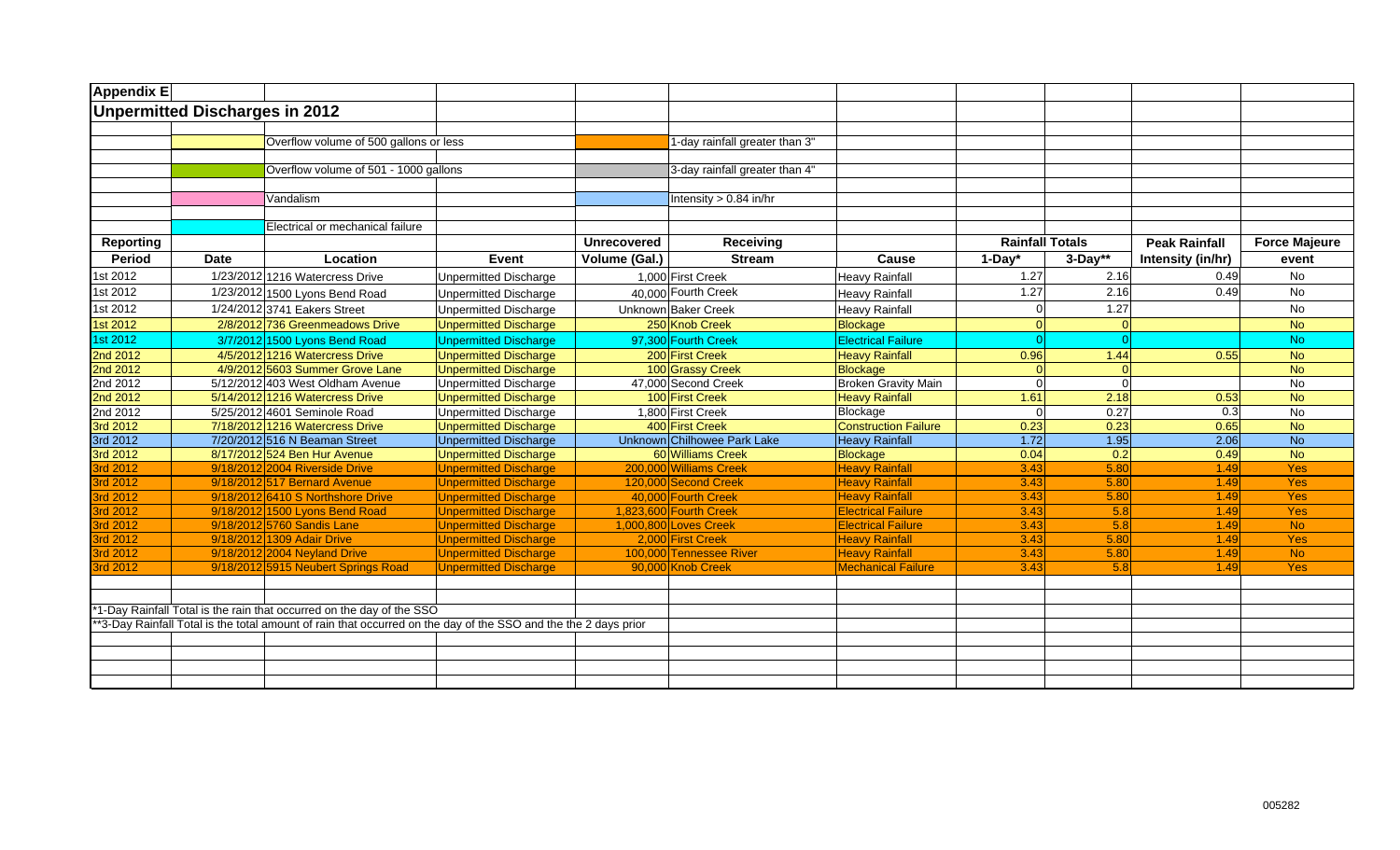# **Appendix F**

**Notification of Force Majeure – Stipulated Penalty for Unpermitted Discharge, 10/18/12**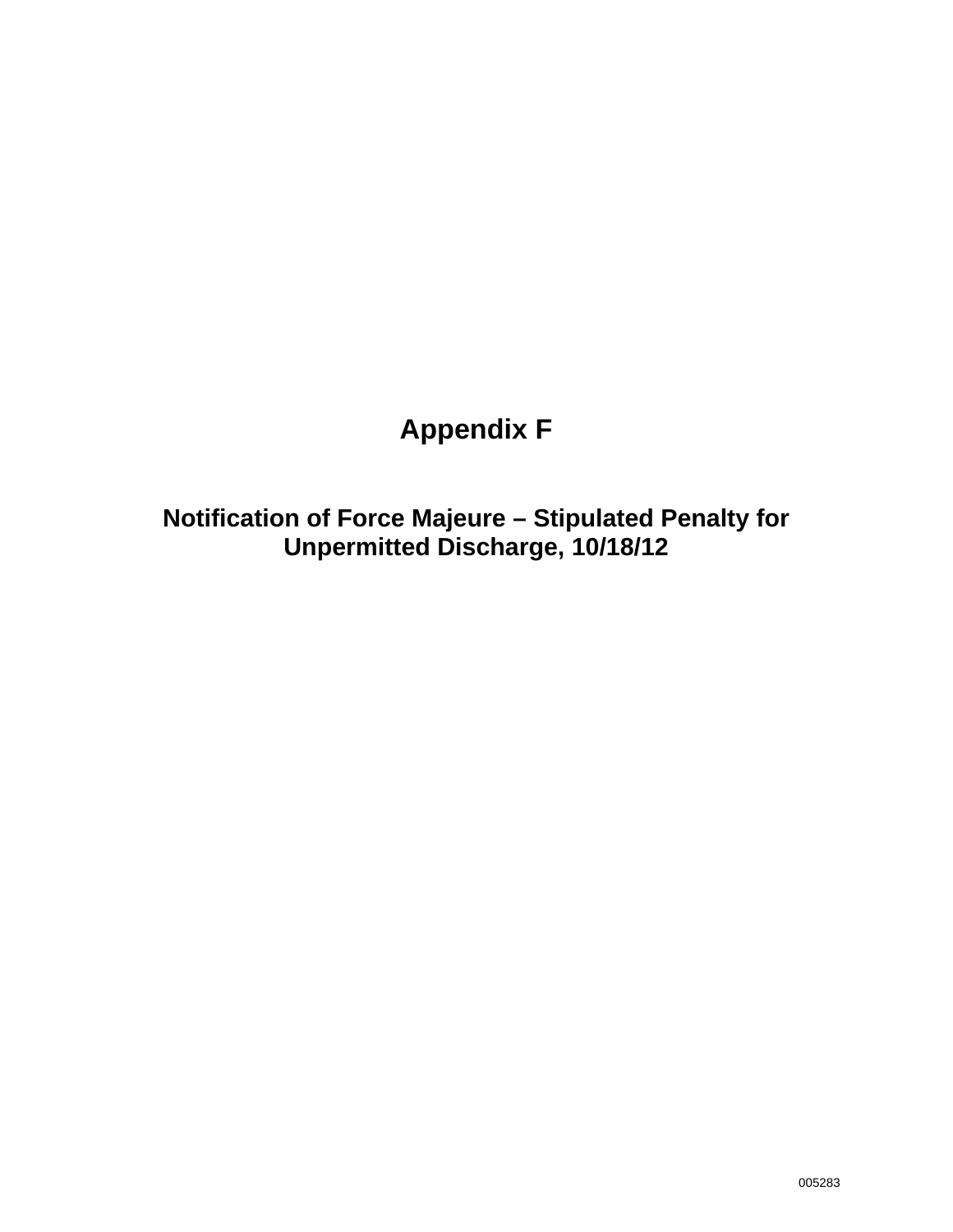

October 5, 2012

#### VIA CERTIFIED MAIL

Ms. Denisse Diaz Chief, Water Programs Enforcement Branch Water Management Division U.S. Environmental Protection Agency, Region 4 Atlanta Federal Center 61 Forsyth Street, SW Atlanta, GA 30303

#### **Re: Notification of Force Majeure - Stipulated Penalty for Unpermitted Discharge: U.S., et al. v. Knoxville Utilities Board (KUB): Case Nos. 3:04-CV-568 and 3:03-CV-497; DOJ Case No. 90-5-1-1-08186**

Dear Ms. Diaz:

In conformance with the Force Majeure provision in Section XI for the Knoxville Utilities Board (KUB) Consent Decree, this letter provides notification of delay or prevention of performance with the objective of the Consent Decree to achieve the goal of elimination of Sanitary Sewer Overflows, including Unpermitted Discharges and the related imposition of Stipulated Penalties under Section X.A.I. of the Consent Decree. This delay or prevention of compliance occurred despite KUB's best efforts, due to an unusual rainfall event in the Knoxville area on September 17, 2012, described in additional detail below.

Beginning on September 17, 2012, the Knoxville area experienced a significant 24-hour rainfall event that caused substantial flooding. Rain gauges maintained by the KUB located within KUB's service area (See Figure 1) recorded rain totals ranging from 4.9 to 6.2 inches in a 24-hour period. The rainfall data from the gauges indicated an average of 5.6 inches for the overall area. The majority of our service area received almost six inches that began in the morning on September 17, 2012, and extended through the next 24 hours. These gauges also revealed that the heaviest rainfall fell in the last few hours of the storm after the ground and streams had already received over three inches of rain. During this time, rain intensities reached 1.4 inches per hour in some locations early in the morning on September 18, 2012. (See Figure 2) Historical data from the National Weather Service (NWS) shows this event to be a 50-year storm. This estimate is based on the application of historical intensity, duration, and frequency data.

Runoff caused water levels in area streams and storm sewers to rise and then overflow covering nearby streets and manholes. Widespread flooding occurred in many locations and many portions of our wastewater collection system were under water for a period of time. This resulted in significant amounts of inflow and infiltration into the KUB wastewater system. All six of KUB's wastewater storage tanks designed to hold 34 million gallons were used to manage the resulting flow in the collection system, and these tanks retained approximately 32 million gallons of rainwater to prevent sewer overflows throughout the 24 hour period. All of KUB's plants received record influent flows,

Electricity · Gas · Water · Wastewater

005284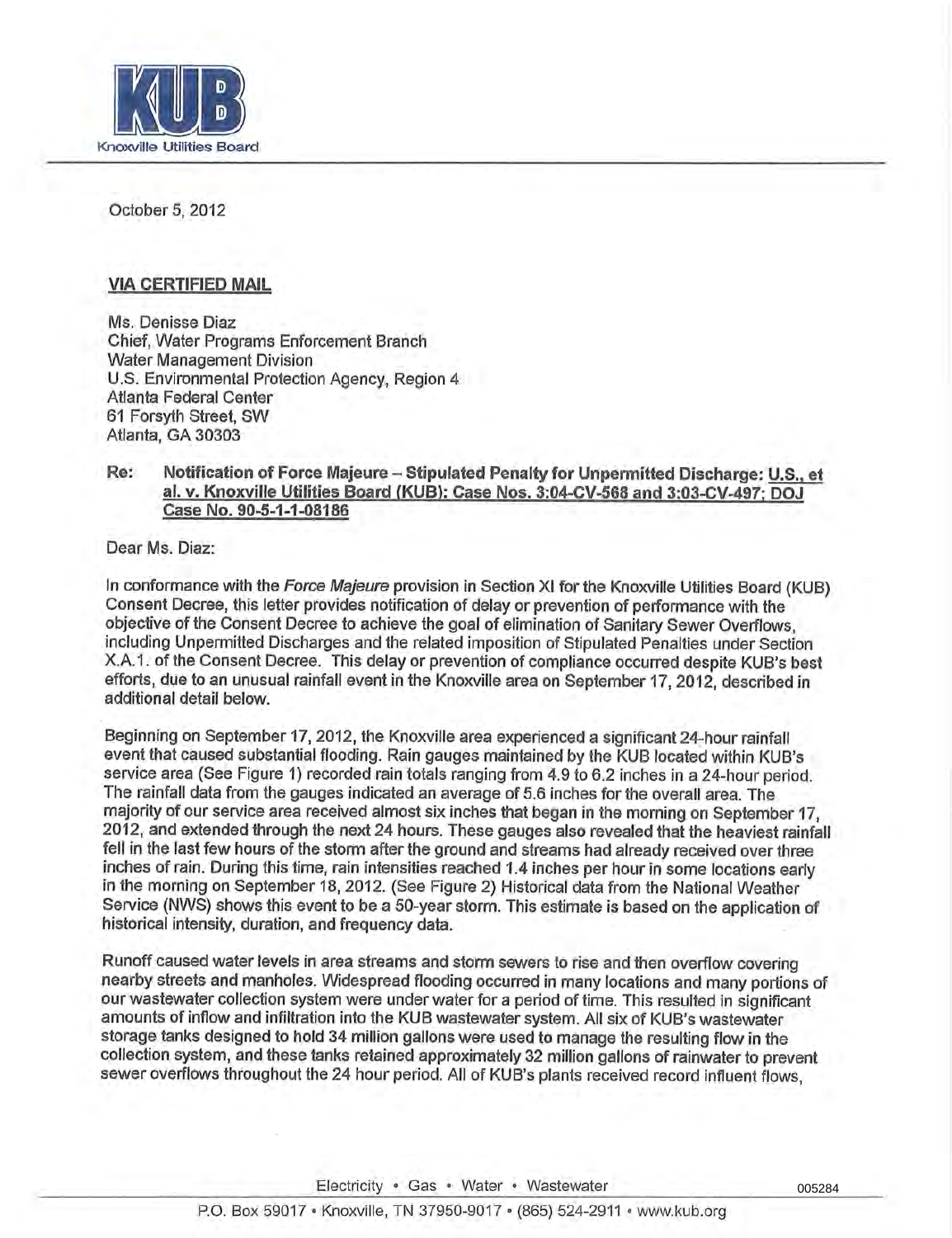Page **2** October 5, 2012

which exceeded their design capacity, but the plants were operated in accordance with the approved Process Control Program to manage the storm flow. Two of the six storage tanks, the Lower Third Creek tank and Second Creek tank, helped manage and control flow to the Kuwahee Wastewater Treatment plant. These tanks were filled to their maximum capacity of 12 million gallons to reduce influent flow and sludge blankets were maintained preventing a washout of plant biomass during this heavy rainfall.

A total of 10 overflows were timely reported as a result of this rain on September 17 and 18, 2012 (See Figure 1 and Table 1). In addition to the inflow and infiltration from flooding and extended rainfall, there was one electrical failure and one broken or washed out pipe from the conditions. Flooding was also the root cause of the electrical failure that occurred when excessive groundwater entered a basement causing an electrical short and equipment failure.

KUB will continue to implement the Work under the Consent Decree and these overflows will not cause any delay in performance of the Work. All the Work is continuing in conformance with requirements of the Consent Decree. KUB respectfully requests that the September 17, 2012 storm event be recognized as a Force Majeure event and that stipulated penalties under Section X not be imposed. This is consistent with provision of Section X.G., which provides discretion to EPA as to whether or not to impose a stipulated penalty, and with Section XI.E, which provides that stipulated penalties will not be imposed for a Force Majeure event.

I certify under penalty of law that this document and all attachments were prepared under my direction or supervision in accordance with a system designed to assure that qualified personnel properly gather and evaluate the information submitted. Based on my inquiry of the person or persons who manage the system, or those persons directly responsible for gathering the information submitted is, to the best of my knowledge and belief, true, accurate and complete. I am aware that there are significant penalties for submitting false information, including the possibility of fine and imprisonment for knowing violations.

Thank you for your assistance. If you require additional information, please call me at (865) 594- 7531.

**Sincerely,**

Bill R. Elmore, P.E. Executive Vice President and Chief Operating Officer

Chief, Environmental Enforcement Section  $C$ Environment and Natural Resources Division, DOJ E. Joseph Sanders, General Counsel, TDEC Renee Victoria Hoyos, Executive Director, TCWN Madeline Rogero, Mayor, City of Knoxville Hiram G. Tipton, Hodges, Doughty & Carson, PLLC Phil Simmons, TDEC Susan H. Richardson, Kilpatrick Stockton, LLP John West, TDEC Paul Randolph, Vice President, KUB

Enclosure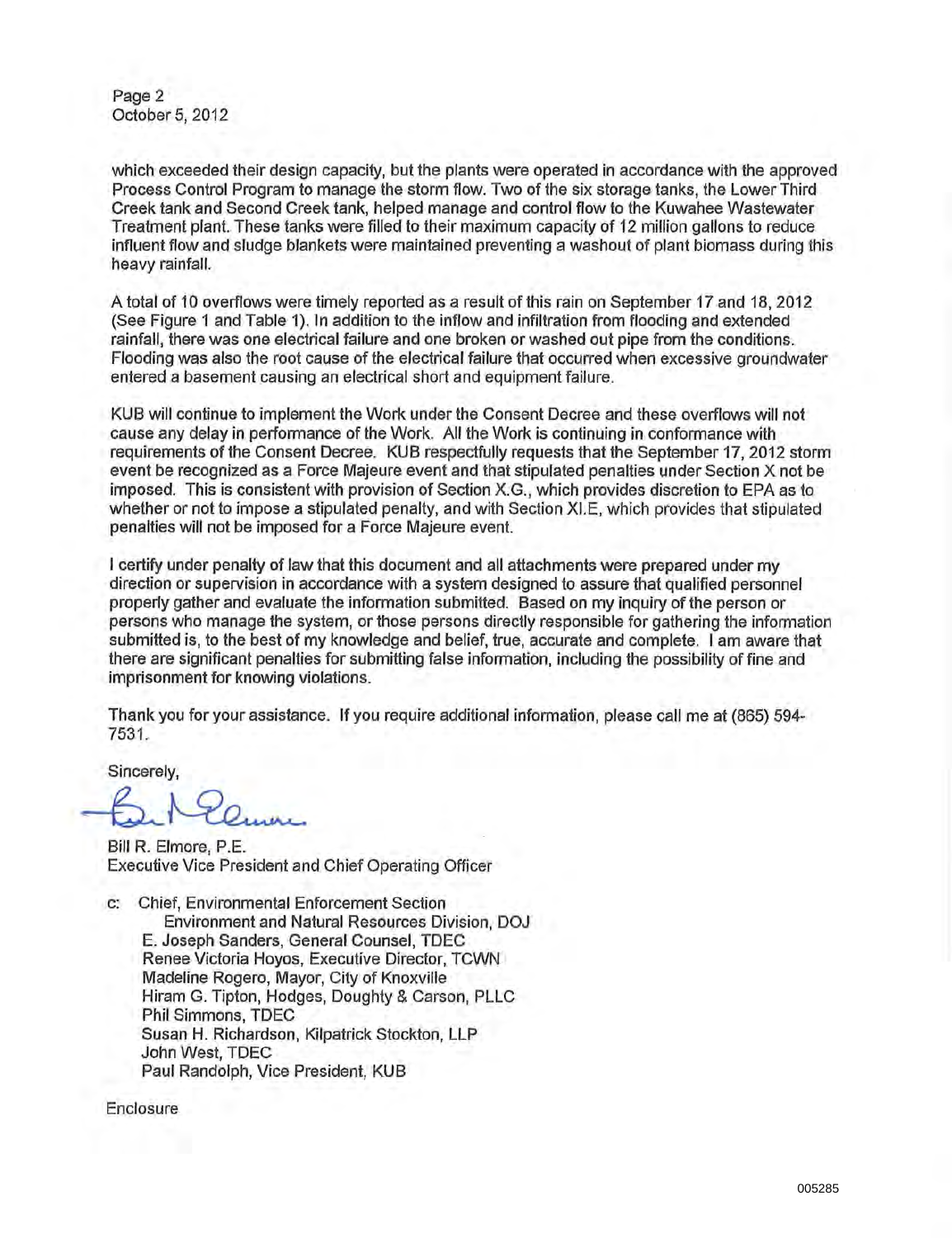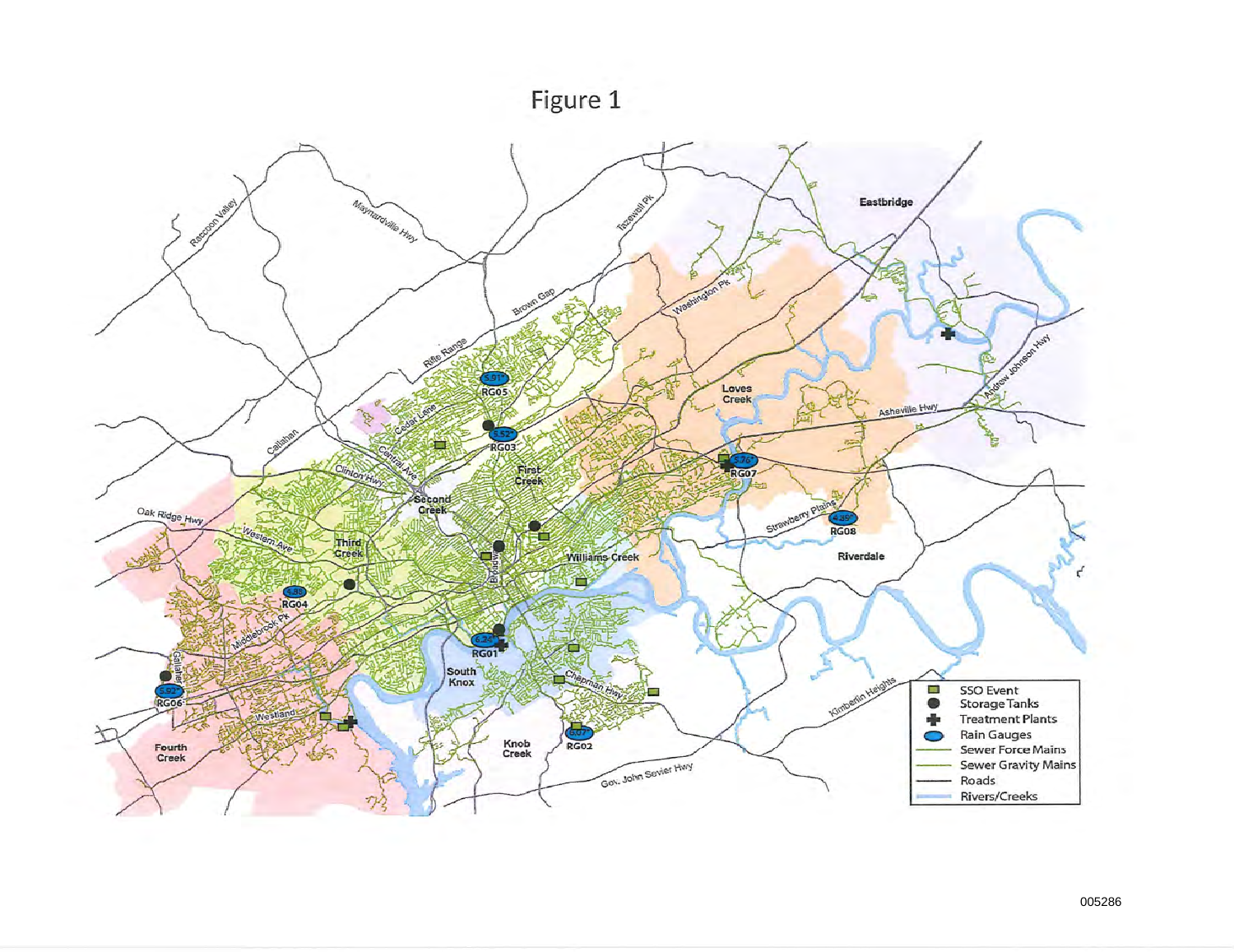Figure 2